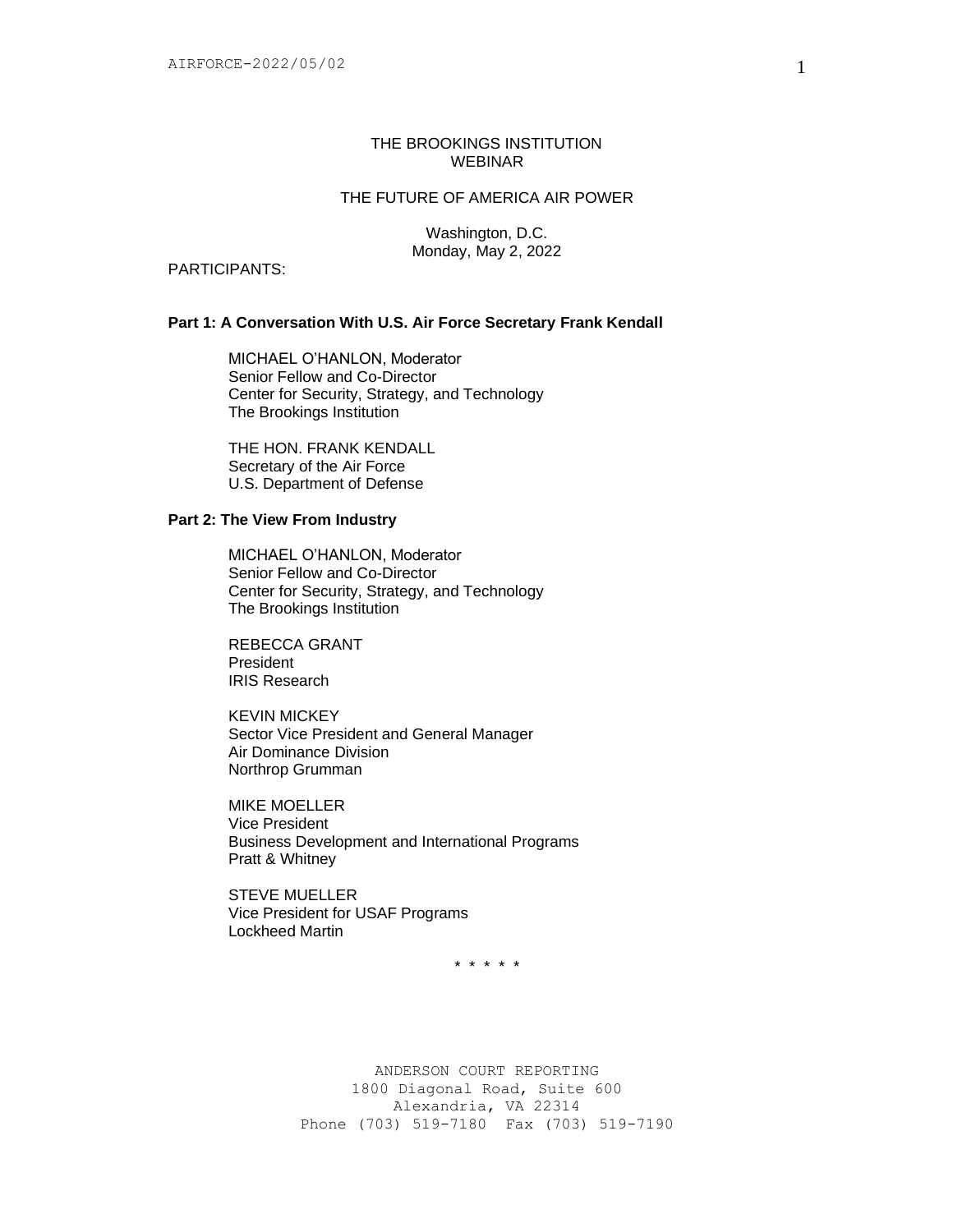### P R O C E E D I N G S

MR. O'HANLON: Greetings, everyone and thank you for joining us. I'm Michael O'Hanlon with the Foreign Policy program at Brookings. And we'd like to welcome you to this virtual event on the future of air power. Certainly, in the United States and around the world and not just in the U.S. air force but the U.S. space force, which we'll be talking about today with Secretary Frank Kendall whom I will introduce in just a second.

And also, air power more generally as a technological phenomenon, as a coalition capability and certainly as an arena of warfare that is crucial in any future scenario one can imagine as well as tragically the one that is going on today in Ukraine. But certainly, for American interests, I think you have future deterrence and future possible conflicts central to the American armed forces capabilities as well.

So the way we'll proceed today is that I'm going to have the privilege now of introducing Secretary Frank Kendall and then we'll hear from him for a few minutes with some opening thoughts preceding a conversation he and I will have. If you'd like to try to get into that conversation even though it will be fairly brief, we do welcome emails with questions at [events@brookings.edu,](mailto:events@brookings.edu) again, [events@brookings.edu.](mailto:events@brookings.edu)

And then after about a half hour, we will thank Secretary Kendall and we will follow up his keynote conversation with me with a panel discussion with industry and think tank specialists and go until about 2:30. And again have an opportunity for your questions.

So let me now introduce the Honorable Frank Kendall. And it's really a treat and personal privilege for me to be part of this conversation with him. I've known him for a long time, admired his career, learned a lot from him. Many will remember that he was the Undersecretary of Defense for acquisition technology and logistics in the Obama years. That position now has been divided into two, but he himself has moved on and is now the Secretary of the Air Force which means as most of you will know, but just for clarity, that he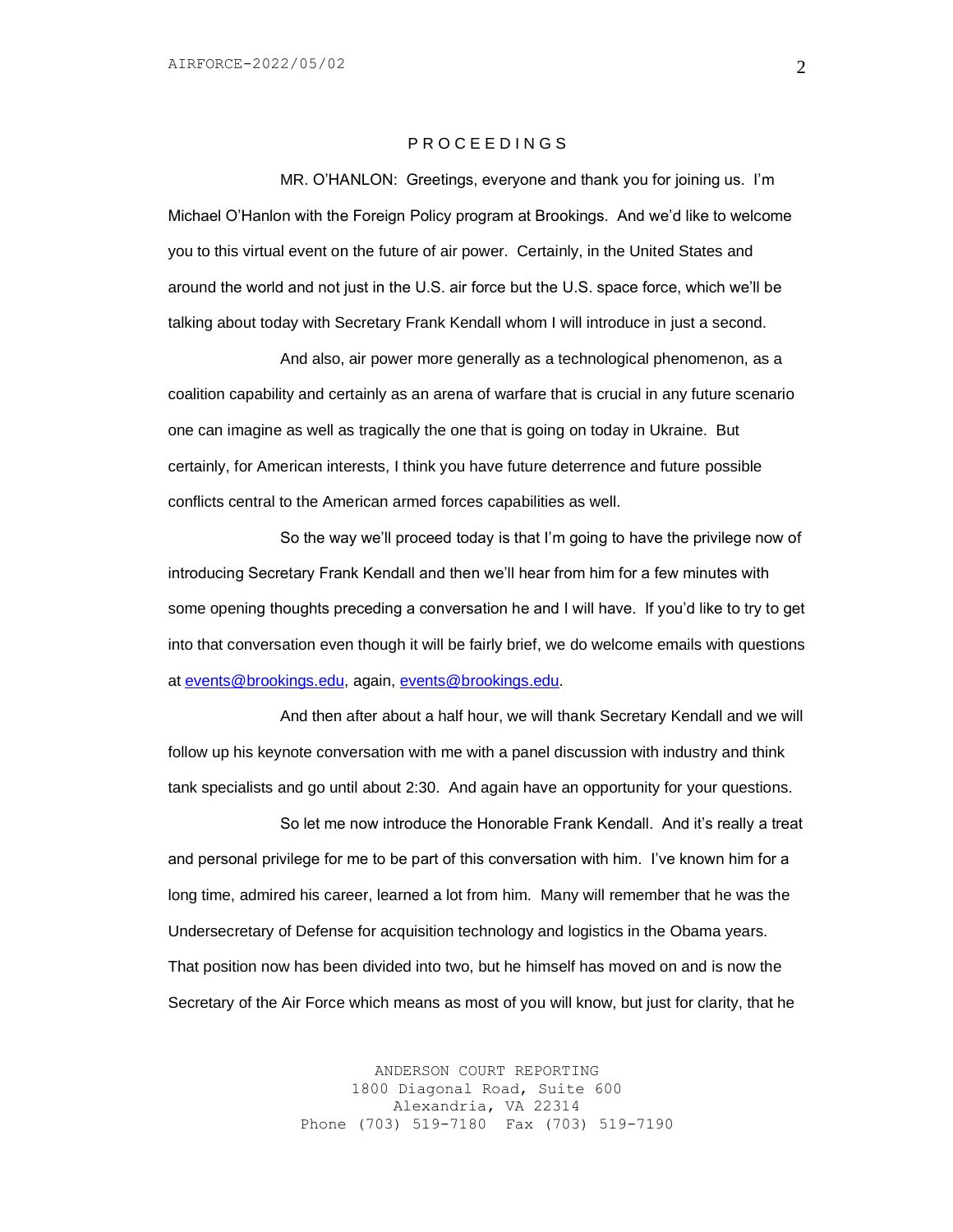oversees the Department of the Air Force as well as the Department of the space force.

And so, both of those are within the Department. Both those services are within the Department of the Air Force. So again, even old timers like myself can misspeak on this one, but both the air force and the space force, those two services are both part of the Department of Air Force for which Secretary Kendall is the senior civilian.

He has about a half century of experience in defense matters in the private sector, in the think tank world and certainly within the Department of Defense. Trained as a lawyer but before that as a soldier. He went to West Point, served better than a decade in uniform. Taught engineering at West Point and has done countless other things to contribute to the nation's security in and out of uniform throughout his career. And again, in the last 40 years or so as a civilian in various enterprises and undertakings around this city and around the world.

So, Secretary Kendall, it's a privilege to have you here. Thank you for joining us, sir. And over to you.

MR. KENDALL: Thank you, Michael. I'll just take a few minutes to kind of set the stage, I think. And then we can go from there with questions.

I'm back in government largely because of my concerns about the threats that we face and because of the need for change to respond to them. The experience I have includes about 20 years in the Cold War where I ended up being responsible for all of our tactical warfare programs in DOD.

And I know viscerally what it's like to have a peer competitor, if you will, who's working very hard to field the abilities to defeat your forces, and that's what we have today. We have we're trying in particular. We refer to China as a facing challenge. We refer to Russia as the acute threat right now because of what they're doing right this moment. But of the two, I'm much, much more concern about China.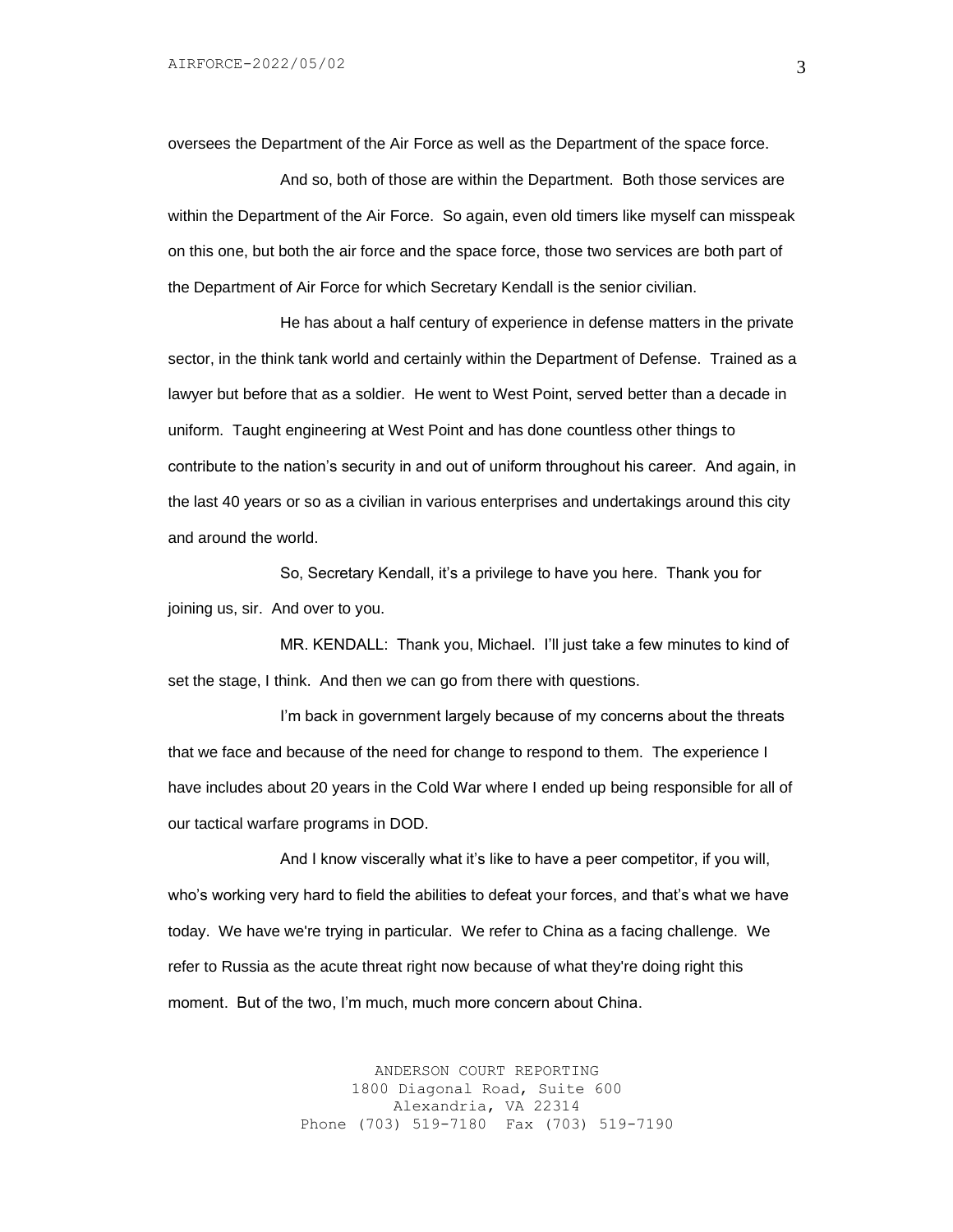They have the resources. They have the intent. They have the capability and they have had time to mature capabilities that are design to defeat our ability to project power. So I'm much more concerned about China than about Russia, but obviously you can't ignore a country as powerful and aggressive and one that has a nuclear arsenal certainly that Russia does.

So that's the reason I'm back in. And I bring to the table something that almost no one in uniform today has and, in fact, very few career people even. And that is understanding what it's like to have someone trying to defeat you and trying very hard to figure out what your vulnerabilities are and to attack them as effectively as possible, and that's what we've got.

When I first became aware of this in 2010, when I came back to government last time after being out for about 15 years. I looked at the intelligence about what China was now developing and fielding and it was quite clear that their desire was to deny us the ability to project power in the Western Pacific. And it's a mixture of systems that come after our high value assets base to do that. Largely rocket forces of various types, cruise and ballistic missiles from various launchers or platforms as well as the systems that support them.

So that's the problem we still have. It's just that a lot more time has passed and they've moved further down the road. So coming in, I'm very focused on modernization. There's a lot of other things that certainly the air force has to worry about. Many worries both about the space force and the air force and their future as well as their present. And as I'm telling the committees that I'm testifying before right now. I have the Senate Armed Services Committee tomorrow.

The budget we submitted contains a balance that is adequate to deal with current threats and support commanders today, but also a significant investment in

> ANDERSON COURT REPORTING 1800 Diagonal Road, Suite 600 Alexandria, VA 22314 Phone (703) 519-7180 Fax (703) 519-7190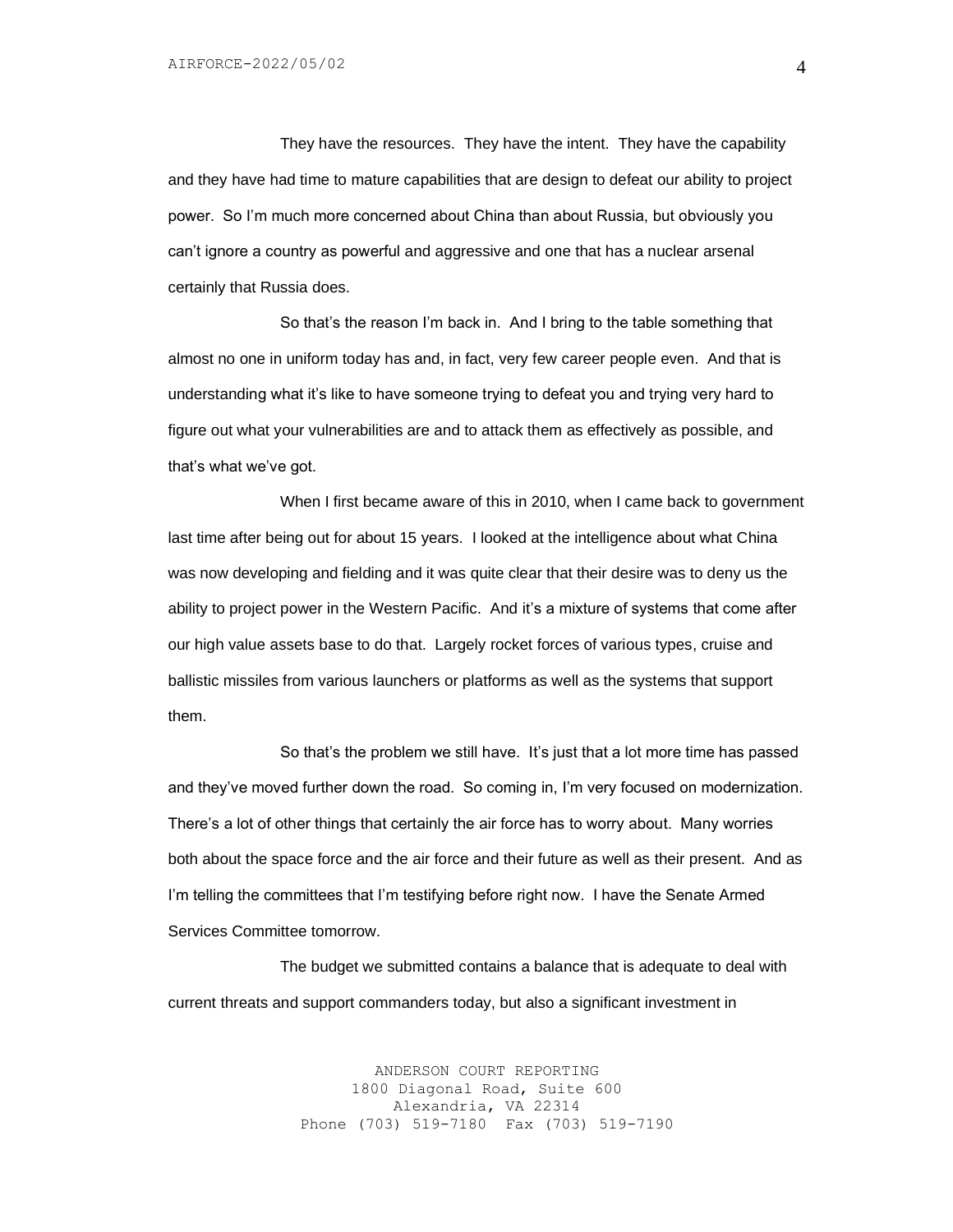transformational capabilities that we need for tomorrow. And I'm warning the Congress as I go through this that this year, I'm comfortable with what we have. I'm comfortable with the balance we struck, but I can see much harder choices ahead.

And one of the things we did in our budget is double our R&D spending, okay? R&D is a down payment on production and sustainment. And it shouldn't be the size it is in a budget that is continuous and healthy in our budget right now. It's large. It's our biggest account. That tells you that we're doing a lot of work on things we want to buy in the future, but that we're not buying yet.

And so, anyway as I look forward with any kind of budget that we might potentially get, no matter how the policy sort themselves out, we're still going to have hard choices to make. And they're going to often be between current capabilities and future capabilities and how we support the force around the world. And in a world in which getting rid of some of our old stuff that isn't effective anymore is an important part of the equation to free up resources for the future.

So that's it kind of overall. I've organized work in the Department of the Air Force around seven operational imperatives. So these are things we have to do if we're going to project power effectively. And the capability that the Department I'm overseeing now has to field is the ability to stop an active aggression far away from the coast of the United States, several thousand miles away.

Whether it's an aggression on land as we saw in Ukraine or an aggression by sea and in the air as we might potentially see in the Pacific. And space is a component to all of that wherever we operate. Air power is a component of that wherever we operate. If there's one failing that's glaring right now for the Russians in what they've tried to do is they didn't cease the air. They didn't take control of the air and because of that they're having extreme difficulties on the land. That would be true in any theater or any kind of conflict

> ANDERSON COURT REPORTING 1800 Diagonal Road, Suite 600 Alexandria, VA 22314 Phone (703) 519-7180 Fax (703) 519-7190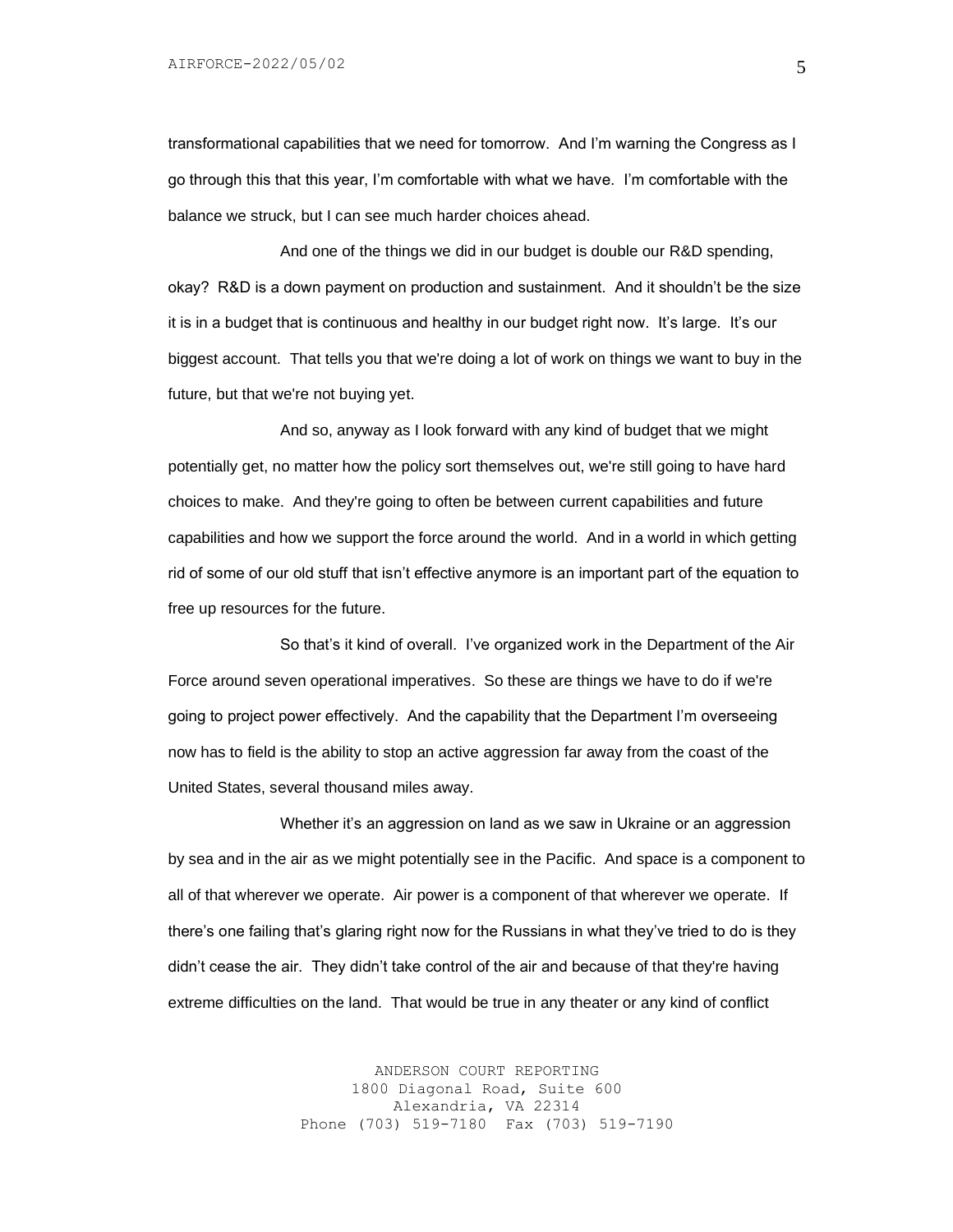against any kind of active aggression.

I'm also worried about a problem which looks a lot like the Russian invasion. The expectation of anybody who amounts an act of aggression as if they will have a quick war and a decisive war and it will be over and done. And we have to deter that. And the way to deter that is to be able to defeat it. So that's what the seven operational imperatives are built around.

And I'll run through them real quickly and then we can take questions if you're interested in that. The first one is space. Getting a space orbit battle right. We've changed the strategy in the Obama administration. We started some of the programs we need and more work was done on that during the Trump administration, but we still have some work to do in making sure we're getting the future of space right.

And we've got to have the resilient systems that can survive attack so we can provide the services that we need to, to the joint forces and our allies. But we also have to have the ability to deny the enemy the capability of targeting our forces. We have to protect the joint force, the combined force from that sort of observation. And we're seeing as we watch Ukraine how that kind of thing can make a big difference as well.

So getting space right from both of those perspectives is first. And then we have to get C3 battle management right. This is taking Advanced Battle Management Systems or JADC2, Joint All-Domain Command and Control. Getting at those investments to be sound and to really get us to an operational capability. Yeah, this is -- I mean something we've been talking about for a few years now. And my observation is that we haven't done enough to be concrete about what we're actually buying and what will actually give us operationally. So we're trying to focus that work and move it forward.

The beginning of that is the third one, which is how we target. And if we're going to stop acts of aggression, we have to target both air and ground surface, it could be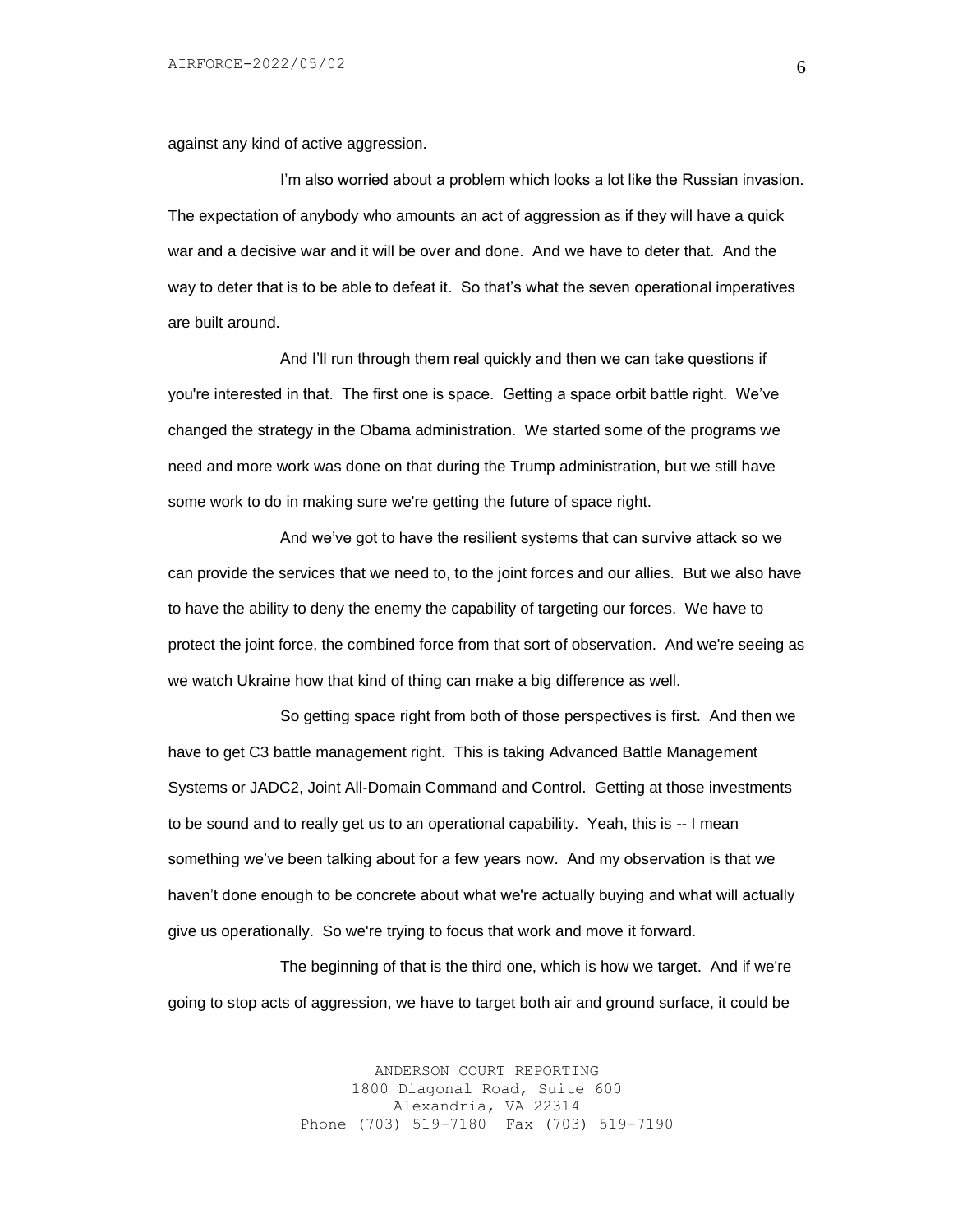ships, moving targets. And the best way to do that as far as I can tell is to do it from space if we can, and if it can be survivable. So getting that right in terms of the technology, the centers that we buy and also very importantly for that doing it with the intelligence community.

A lot of the centers that provide the kinds of information that we're interested for those functions are fielded by the intelligence community, by the NRO and by NGA. And so, we're working very closely on that with them to define that.

Next there's the element of the force that actually does the fighting and ceases control of the air. This is going to be built around the next generation or dominance platform, but it's going to be a family of systems not just a new fighter. But also, uncrewed combat aircraft as well as weapon systems and connectivity for them and relationships to outside support so that that formation, if you will, can function together. Function together very effectively operationally. So we need to get that right.

And the next one is that those aircraft and others have to operate from foreign airfields, which are targets for the opposition. So we have to make sure that that basing is resilient. That means a combination of deception, hardening, defense and other measures that will basically make it harder for the adversary and dilute his forces and make them less effective at trying to keep us on the ground or kill us when we're on the ground. And if we can't solve that problem nor the other stuff that I just talked about it's going to work.

The next part of the -- the next one, the next to last is the global strike capability. And I don't know in the future what our mix of global strike and tactical air forward base, tactical air is going to be, but I want to be positioned so that if we have to shift that balance we can and be as cost effective from the global strike perspective as possible. The B21 is at the heart of that, but again there's room for uncrewed combat aircraft as well as a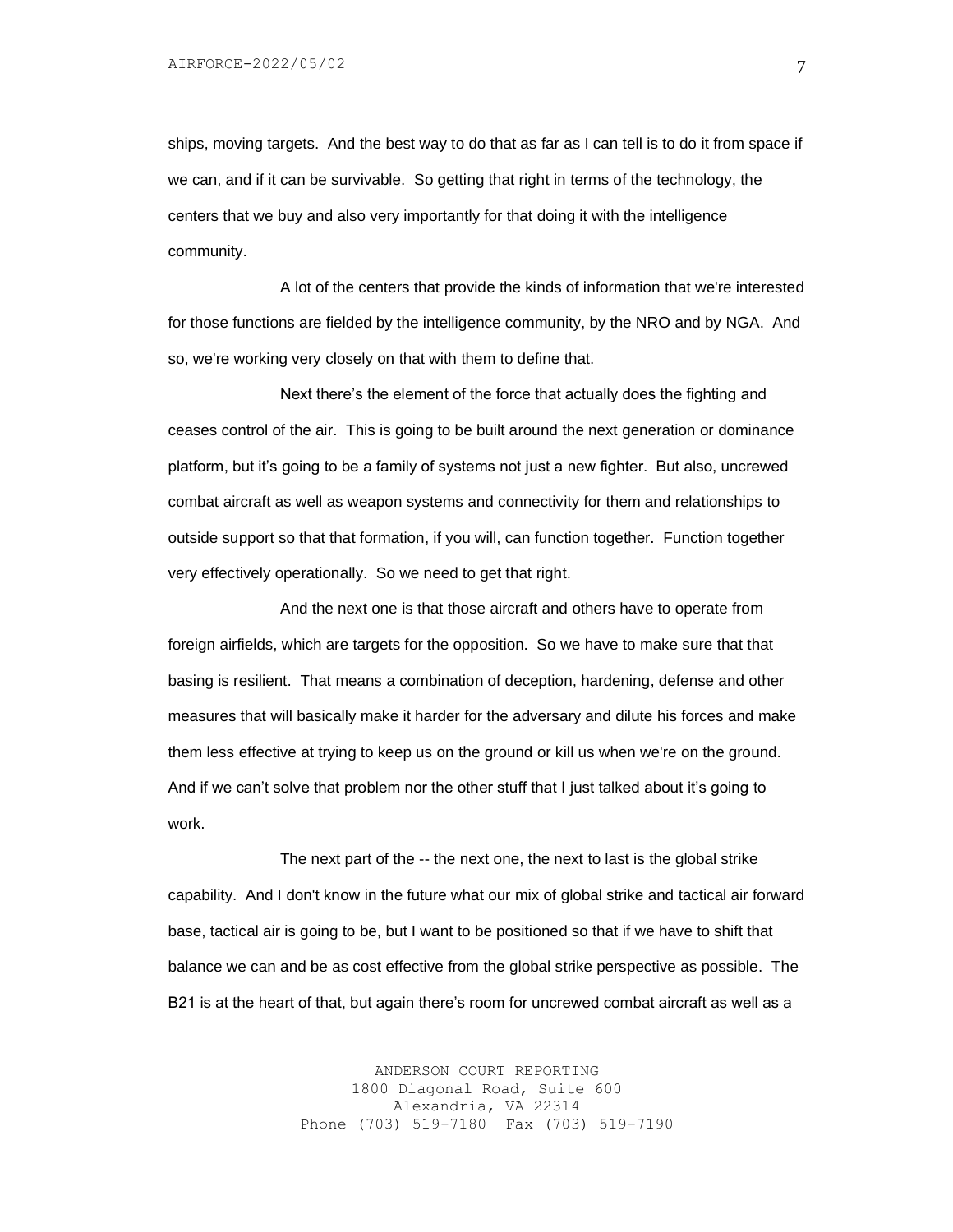mix of weapons and offboard supporting systems that help that culmination operate together as well.

And then finally, all the things we count are going to work. If we're going to have to deploy forces forward, we're going to support them forward. We depend upon any number of information systems. Things like transportation networks, logistics, supply chains, our personnel system, you name it. All of these things matter in terms of the ability to actually mobilize and move the force and then support it. So we're looking at that whole string of things.

And I'm trying to cover that the output of this work, some of the things that contribute to these imperatives are already in the budget. Others are coming as a result of the work we've had ongoing. And I just had a review last week actually of where all those efforts stand and they've teed up a number of things for us to consider as we build our FY24 budget. And so, that's a work in progress and it will be reflected next year when we come back in less than a year from now.

So that's basically what we're doing. That's why we're doing it. One point I want to make to the industry people here is that we need your help. We need your help in a number of ways. We need your technologies. We need your best minds on this. And in addition to what you're used to doing which is responding to an RFP which has a welldefined product in it. We want you to help us solve these operational problems that I just walked through.

So we're going to be asking you and reaching out to you to be involved in that. All the creativity in the world does not live in the Department of Defense, we know that. And so, we want to bring in industry. We want to bring in think tanks, Michael. And others to help us work our way through these problems and get to the right answer. Going fast is really important to us, but just as important is going in the right direction.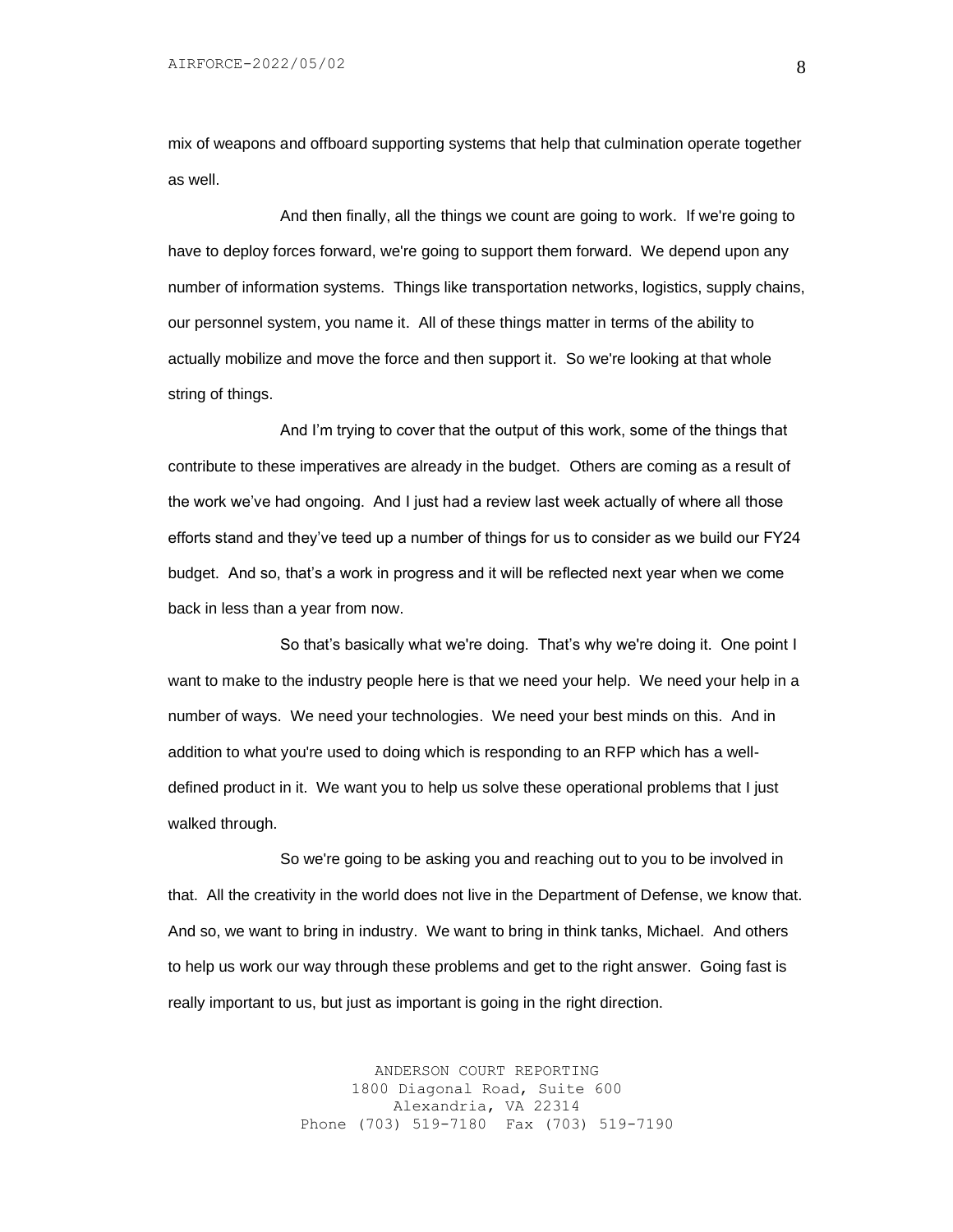So it's critical that we set up things so that we can move quickly, but that we make the right choices early because we're going to live with them for a long time. We're going to live with the consequences of them for a long time. So I'm looking forward to working with the entire community on all of this as we go forward. It's a challenging but exciting time and there's plenty of work for all of us to do. With that I'll stop and I'll be looking forward to your questions.

MR. O'HANLON: Mr. Secretary that's great. Excellent framing and I've got a few questions. And I'd like to mostly focus on as we discussed earlier the bigger picture and the longer terms. You'll spend a lot of time on Capitol Hill I'm sure talking about your fiscal '23 budget proposal.

But I will begin with one broad question about the budget. It really is quite remarkable as you say that the Department of Air Force is spending so much money on research and development tests and evaluation. This maybe the highest percentage ever, at least that I can think of, in its history. Somebody may know the right answer to that, but certainly in modern times.

And I wonder, you alluded to the fact that choices will need to be made and procurement will need to go up in coming years. About when does that start to happen roughly speaking? What is the crossover point where procurement, you know, substantially exceeds RTD&E and you really have largely left the research phase? I realize there's no clean, simple answer but I would be curious just how you would offer a thought on that?

MR. KENDALL: So it's starting pretty quickly. B21, for example, is starting, right, with this appropriation. The next generation are dominance platform and the unmanned combat aircraft are a few years out. There are other programs like JATM, our joint advance air missile. They are a few years out. So they're going to phase in I think as we do the work.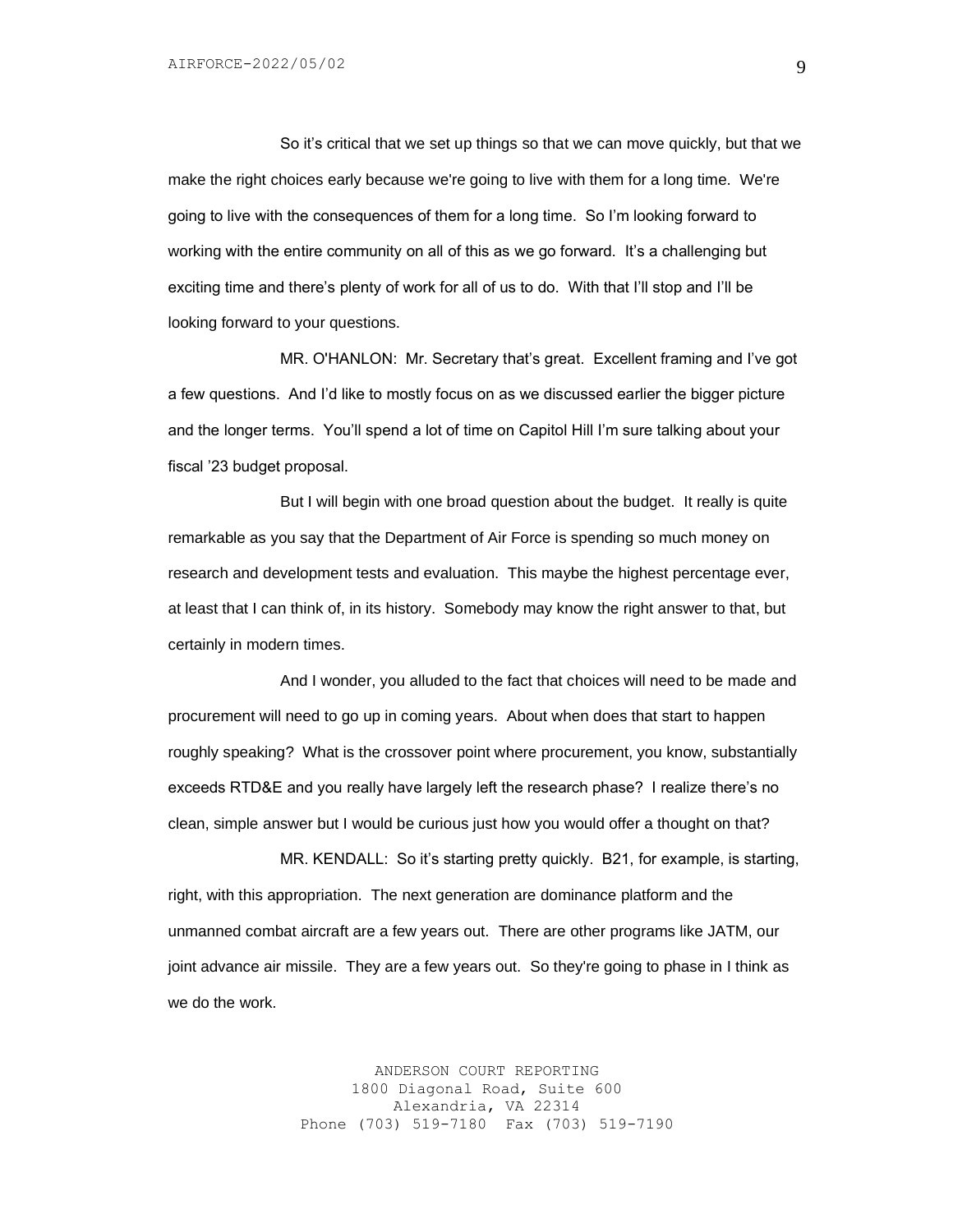The guidance I've given to the acquisition people in the air force is to set up programs so that they get meaningful operational capabilities in the hands of operators as quickly as possible. I'm not terribly interested in demonstrations or experiments unless they're on that path.

We talked about an unproved aircraft for the tactical air world. I want to go directly to the MD on that. I feel that the technology is mature enough that we can gamble on that, take some risk there and move out quickly. So we're not going to wait for a round of risk reduction experiments. We will conduct them in parallel with the work we need to do to get a platform moving forward.

Now, we're trying to synchronize efforts in things like mission systems that can be upgraded over time and software that can be upgraded very easily over time with hardware which basically forms the basis by which, you know, you can then move forward and incrementally improve. So I think it's more than a minimum viable plot. We want better than that. We want to get in the game with something that makes a difference operationally and then build on that point forward.

MR. O'HANLON: It sounds overall like it's a process that plays out through the 2020s and of course beyond. And therefore, you're not in a hurry to magically create a whole new air force by, let's say, 2027 which is a date some people have suggested. Maybe when China really wants to attack Taiwan or something. You don't feel like you have either the need or the luxury of being quite that, in your term, focused. Am I hearing you correctly?

MR. KENDALL: That's roughly right, Michael. For a new start today, you're several years away from fielding them. When you just lay out what you have to do, right? First you have to get money. And I'd like to ask for the Congress to help with making that more flexible and easy so we can start faster.

But you have to get money and then you have to do the design work which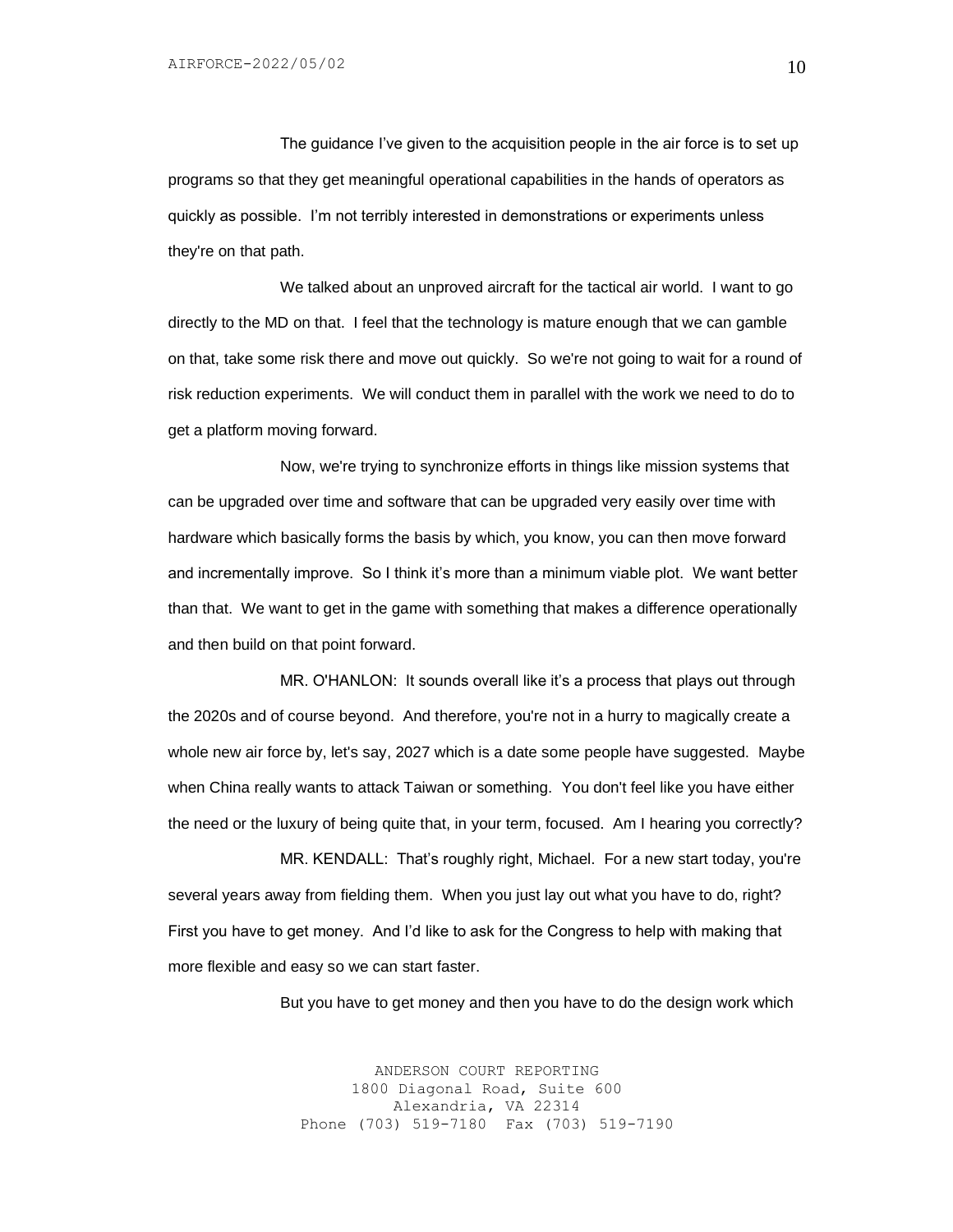for a new system is on a three-year process, let's say. And then you have to actually build your test articles and test them. And at some point, when you're comfortable with the risk and your design and you start production, right? You'd like to have that as early as possible. The more aggressive you are with the risk you're taking in the design, you know, the harder it is to be sure you have a stable design. But when you add all that up, you're talking several years.

Now, I've looked recently at the timeframe the Chinese, for example, are using to fuel their systems. It's not better than ours. It's probably not as good as ours. But they started earlier and they've been working aggressively on a large number of things. They're not waiting to see what we do. They're basically figuring out what they need and what technology might offer them to meet their needs, and they're moving forward.

And I mention my Soviet experience. In those days, the Soviets would always ask their leadership or the technical people would say are the Americans doing it? And if the Americans weren't doing it than the Soviets weren't going to do it either because they figured we were so much ahead of them intellectually on weapon systems and such. The Chinese aren't doing that.

If they think something is going to be operational effective, they're going ahead with it whether we're doing it or not. So we have a tougher problem today than we had in the first 20 years of my career, unfortunately.

MR. O'HANLON: So in regard to China, I wanted to ask you a question about Chinese grand strategy. I realize for you in your job, you may be agnostic on the grand strategy. And really just see the capabilities improving and feel you need to match and exceed those.

But I do -- I'm still curious and I think it would be helpful to understand whether you see China as a fundamentally aggressive power that's likely to have greater

> ANDERSON COURT REPORTING 1800 Diagonal Road, Suite 600 Alexandria, VA 22314 Phone (703) 519-7180 Fax (703) 519-7190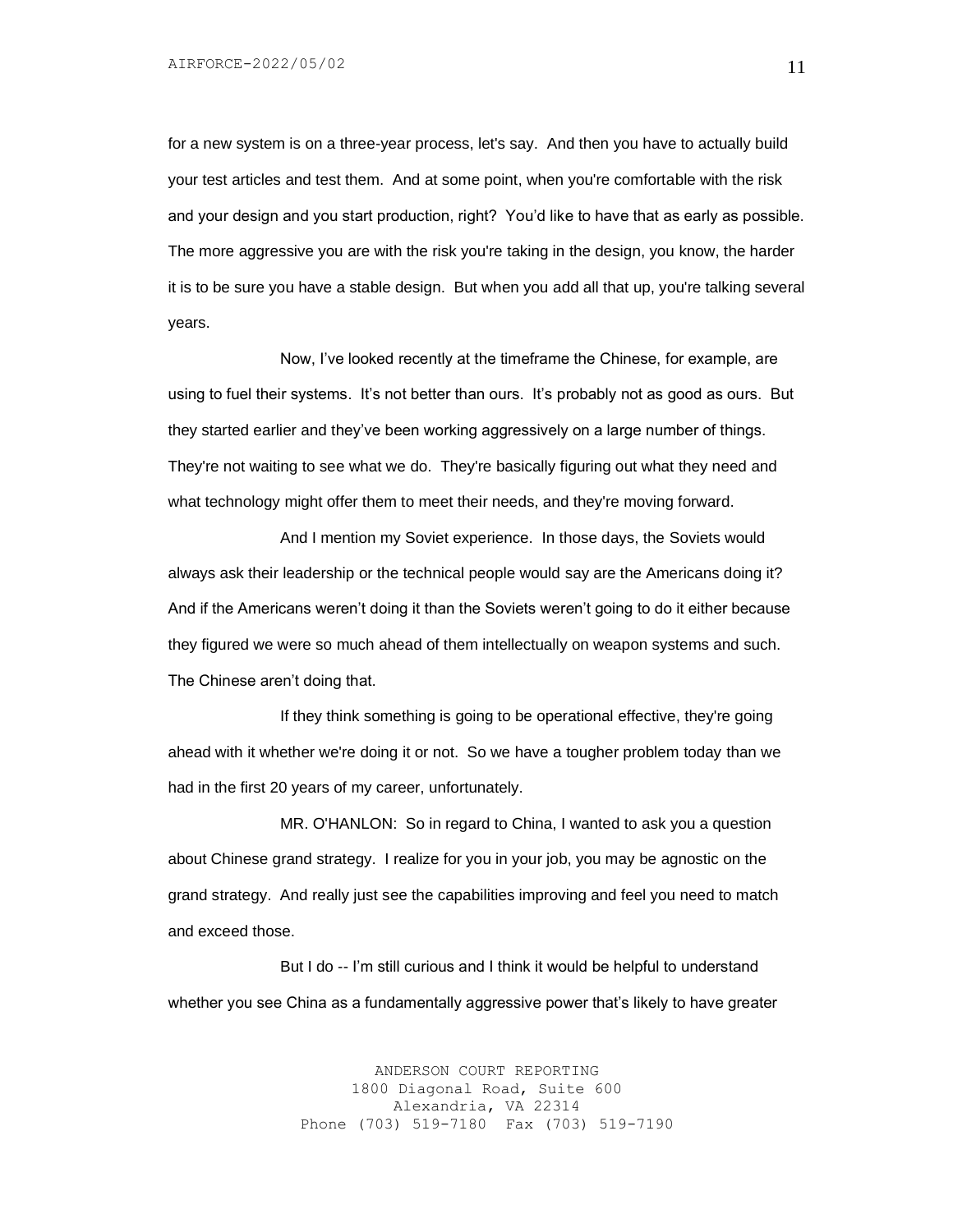and greater strategic appetite as it becomes more powerful?

And perhaps wanting to push us out of the Western Pacific all together? Versus a country that, yeah, would prefer that we not be there but as long as Taiwan doesn't become independent, as long as they have sort of first among equals access to some of their littoral waters, they'll basically be okay. Do you have a defining image of what Chinese grand strategy is likely to be over the next one to three decades?

MR. KENDALL: There are a number of good books on this and I didn't write any of them. So there are a lot of sources, Michael. I think you're well aware of that.

From personal view from what I have read and what I understand, China has ambitions to be the great power on the face of the earth. They have ambitions to be the global great power. And to do that they have to, you know, basically displace the United States. I think their ambitions have changed as their capabilities have increased over time. Initially, I think they were very regional, but I think they've gotten broader than that. The Belt and Road initiatives are a good indicator of where they are, their influence.

A lot of this is economically driven, right? I don't think that they're interested in, you know, grand territorial expansion. But they are interested in having as much influence as possible so that they can set the rules for the economy as much as anything. Their involvement in standards bodies, for example, reflects that.

You're right in a sense in that my job is to provide capabilities. And my fundamental mission is to deter and if necessary, defeat what a potential adversary might do. And so, the immediate and obvious thing that we might be worried about with China is Taiwan. But there are other places such as the Cincocos (phonetic) in the South China Sea where acts of aggression are possible also.

So those are certainly within their, you know, near abroad to borrow a phrase from the Russians. So that's all of concern. Ambitions and intentions can change

> ANDERSON COURT REPORTING 1800 Diagonal Road, Suite 600 Alexandria, VA 22314 Phone (703) 519-7180 Fax (703) 519-7190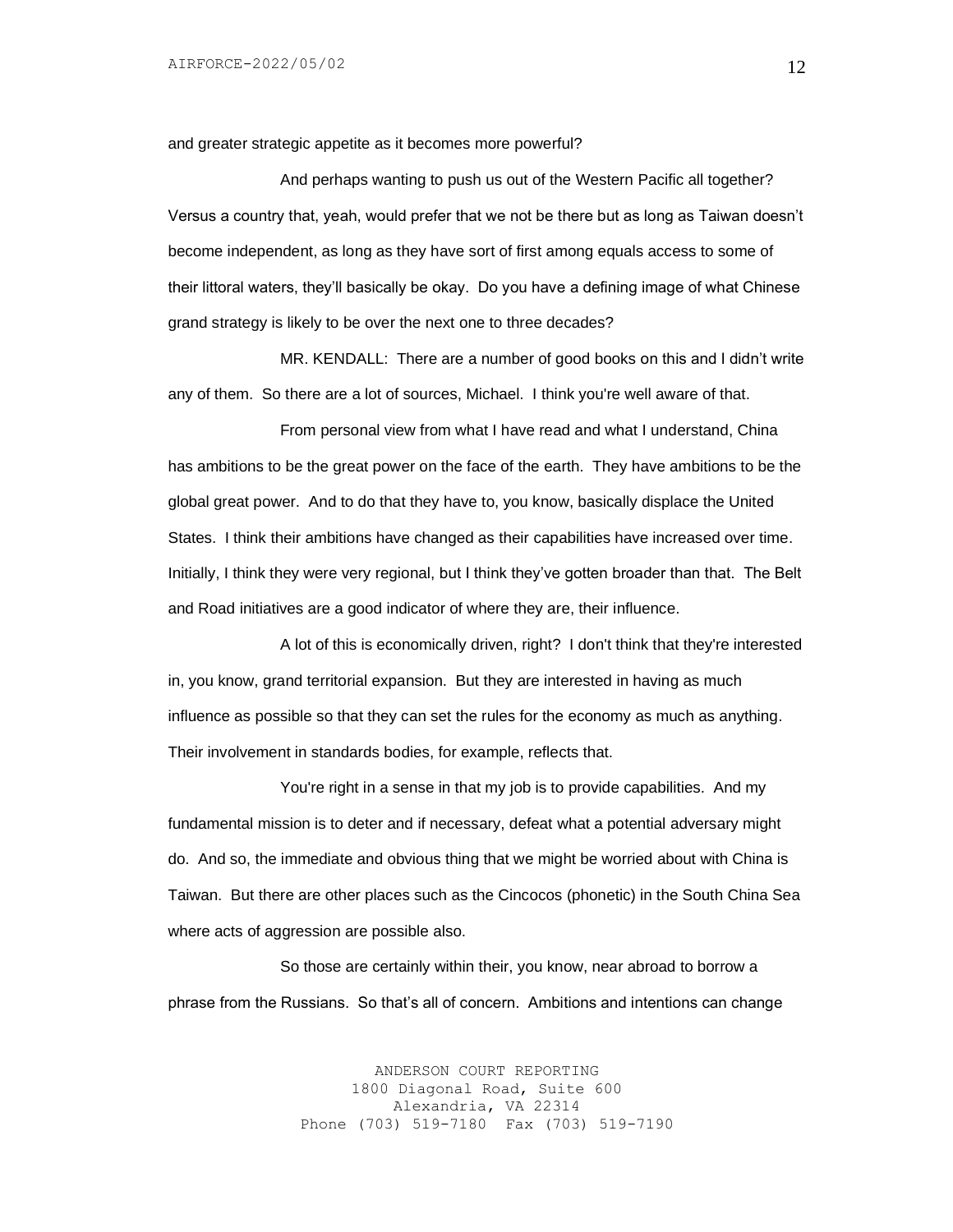quite a bit over time as the balance of power shifts. I think we have already, I think, seen some shifts in the scope of their ambitions. And they articulated some things pretty clearly about where they want to be by mid-century, for example. So I think we have to take them at face value. I made the mistake a few times during the Cold War not believing what the Soviets were saying. It turns out they meant what they were saying. So I think it's safe to say it can be assumed with the Chinese right now.

MR. O'HANLON: I want to ask you one organizational question from the vantage point of the senior civilian in charge of the entire Department of the Air Force, again including the space force and the air force.

And, you know, it's a question that's sort of interesting to put to a retired army officer and a senior civilian and a technologist and business leader because you are both in the air force, running the air force and yet not uniform air force.

And I'm just curious how has the culture evolved as we've now seen this base force be created? Because historically, the air force, you know, began of course as a bomber dominated service coming out of World War II and through famous or infamous Curtis LeMay days and strategic bombardment theories and the Eisenhower administration's new look and so forth.

And then developed ICBMs and space capabilities. But somewhere along the way, at least so the cliché goes, the tactical air force became predominant within it. And has generally produce the Chiefs of Staff at least in modern decades. And now, we have a space force that was created in part because of the opportunities that space offers as well as the vulnerabilities of space. But also, at least if you listen to the word on the street, because some of the space operators who used to be in the air force didn't feel adequately respected or empowered to do their thing.

So how is this all starting to sort out? I know it's early days, but do you see

ANDERSON COURT REPORTING 1800 Diagonal Road, Suite 600 Alexandria, VA 22314 Phone (703) 519-7180 Fax (703) 519-7190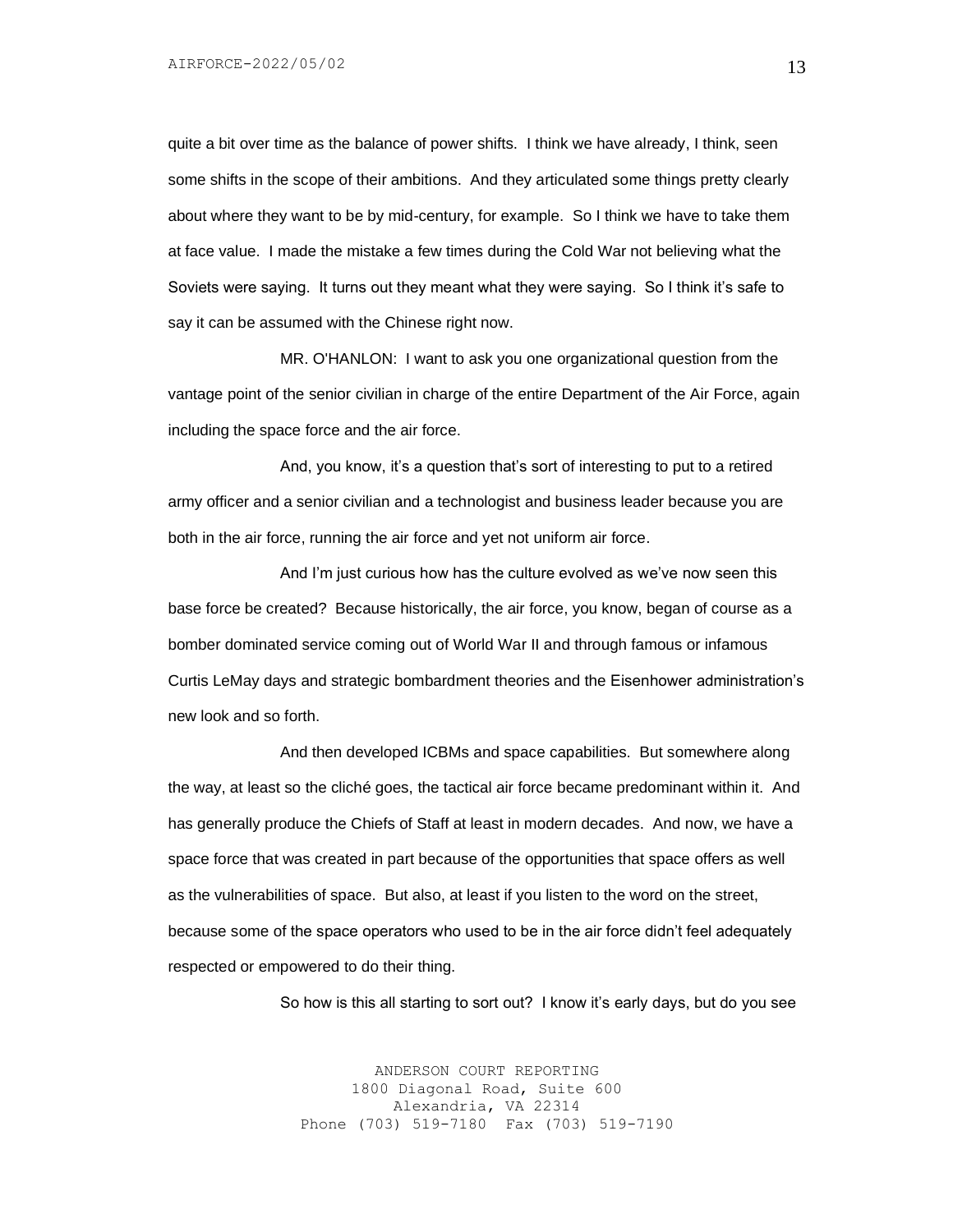good dynamics in the uniformed air force and space force within your broad supervision?

MR. KENDALL: That's a great question. Probably didn't give me more trouble than anything else I could do with a (inaudible).

I'll say a few words about that. First of all, I really enjoy the culture that I'm finding here. It's not like the army in some ways. The air force is -- it feels more like a family. And when I came in, I was called by Erin Condren from the Undersecretary. And she said, welcome to the air force family. And I didn't -- I thought it was just a nice thing to say at the beginning, but it actually has that feel to it.

It's a very cohesive organization. People respect each other. They work well together. The space force is very new and very small. And by being separate, they've got the opportunity to create their own culture. And Jay Ramond, I think and his team have done a really good job of that. I made some comments recently about how they need to embrace the fact that they provide a lot of services to the joint force and that the private protection division of the joint force. And I think they take all of that seriously.

But they also take their responsibility for operations in space very seriously as well. So it's evolving. And I think it's off to a really good start. And I'm working very comfortably with both of the services. It is a change for the department. I mean when it was one service in the department, things were a little bit simpler. We didn't have as many service staffs. We didn't -- the secretariats were always a little bit different. So we're sorting our way through all of that. And I think that's going to continue to evolve and it will change a little bit with leadership, I think, as leadership changes as well.

But I think we're off to a good start. And I think it's a healthy culture. It's very respective of people. Respectful of people. And very encouraging of people in their development. A couple of things that I'm working on which I think we need to strengthen is our diversity and our despaired outcomes and a whole number of things need to be

> ANDERSON COURT REPORTING 1800 Diagonal Road, Suite 600 Alexandria, VA 22314 Phone (703) 519-7180 Fax (703) 519-7190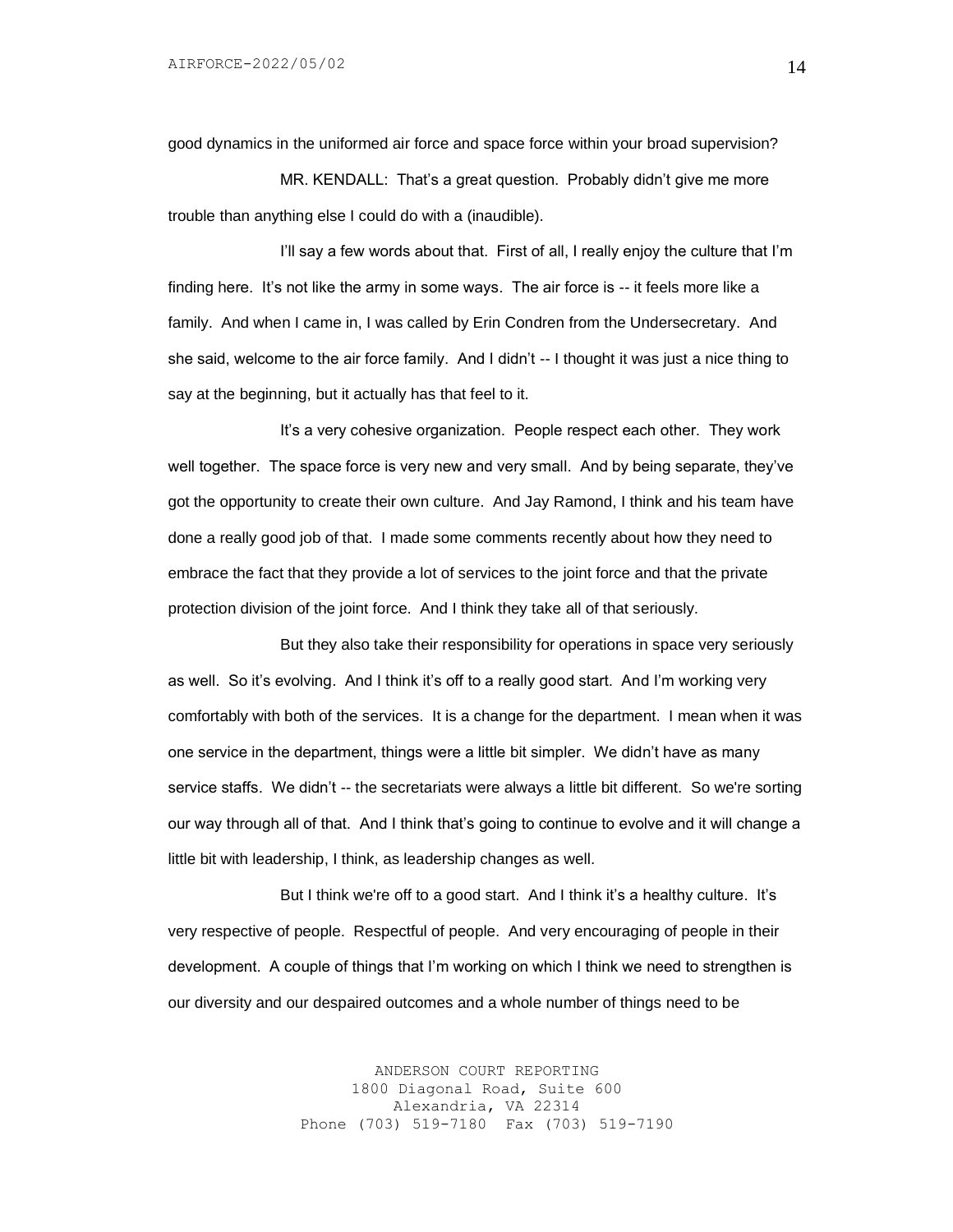improved upon whether it's military justice or promotions or assignments or anything so we're working on that.

The operational side of the air force is not very diverse at all. And we need to make it more so. And C.Q. Brown and I are very focused on that. The air force like the rest of society has evolved and we're bringing in different kind of people. We're offering terrific opportunities.

I can't tell you how impressed I am with the MCOs in the air force. They're fantastic. And you listen to people who are doing, you know, all sorts of varying working jobs around the air force in cyber and technology and so on. So the mix is changing and I think what was once a pilot dominated culture isn't as much that now.

It's changing as we go because the mix of things we do and the imports of some of those other things besides driving airplanes, I think has become more apparent to everyone. And like our society, the mix within the air force has changed over time. Become much more diverse.

The space force, again, you know, getting started, establishing their own, you know, norms and ethics and so on. Off to a great start and I think I am trying to build up the scientific and technical aspects of both services. The Cold War experience again was that the air force led the way in terms of having a very strong engineering and scientific cadre. And I think some of that atrophied after the Cold War. And so, I'm trying to build that back up.

But overall, it's a very healthy culture. It's a great place to work. The idea that people in the audience you have any children or whatever who are interested in having an exciting and interesting career, the air force and space force is a great place to be.

MR. KENDALL: Absolutely. I want to get back to technology in a second. But I also want to clarify one thing about your priorities budgetarily and otherwise. Because I

> ANDERSON COURT REPORTING 1800 Diagonal Road, Suite 600 Alexandria, VA 22314 Phone (703) 519-7180 Fax (703) 519-7190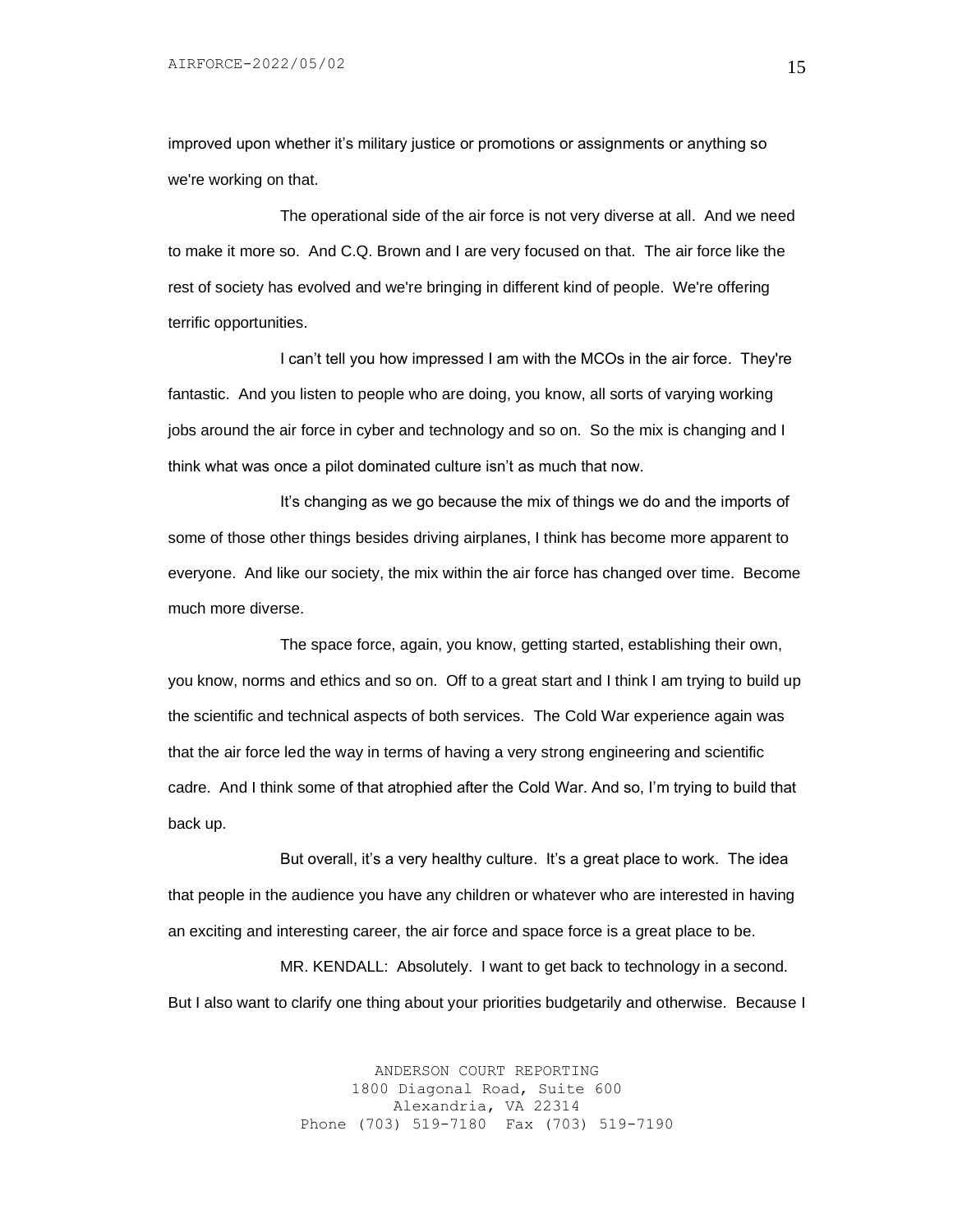remember doing events with General Goldstein when he was Chief of Staff and just a great guy, a great aviator and leader of the air force himself.

And he had a vision that was to grow the air force. It wasn't necessarily his top priority, but as you well know, he decided that just like the navy counts in terms of ships and aspires to a fleet of a certain size that he wanted to aspire to a bigger air force. And decided to count squadrons.

And at the time about a half dozen years ago or maybe five years ago when he came up this vision, the air force at that time had 312 squadrons including guard and reserve. And he wanted to get to 386. Is there any lasting legacy of that idea? Or is it just something that's not affordable or even thinkable when you've got a really emphasize the technology competition with China?

MR. KENDALL: I'm not focused on that. I'm not focused on calling in strength or squadrons or airplanes. I'm focused on the capability to carry out the operations we might have to support. And essentially, it's the ones I talked about earlier, defeating aggression.

If you can't defeat, if you can't deter or defeat the initial act of aggression then you're in a situation like we're seeing in Ukraine with a protective conflict. And nobody knows right now how long they're going to grind away at each other in Ukraine. We don't want to be in that mode.

And having a very large force supports that kind of fighting. But the force that we have really needs first and foremost to deter that act of aggression and if necessary, defeat it. And so, I am more focused on quality than I am on quantity right now.

And an awful lot of the equipment that we have is old. Our average age of our airplanes is 30 years. And it's growing every year right now. And the replacement of the AWACS that we're bringing in is going to dramatically lower the cost of sustainment. So I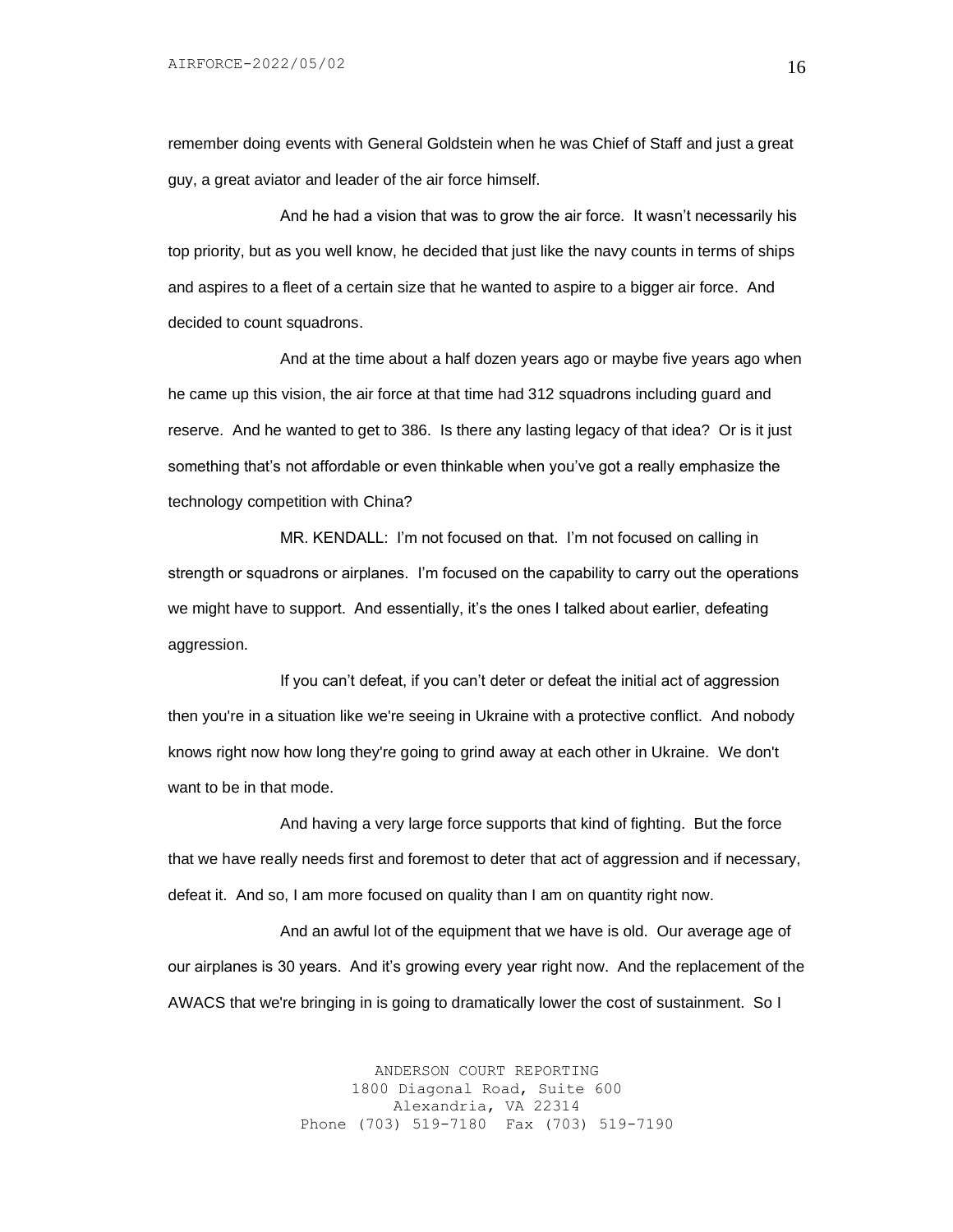rather have that platform which also brings a lot more capability. I'd rather have that platform than the current state even though the current state might be larger.

So size isn't what I think is important to me. It's quality and getting as much quality into the force as I can as fast as I can.

MR. O'HANLON: And along those same lines, if I could? Invoke David Akmatic (phonetic) the former Pentagon official and grand scholar who has written about a suite of technologies that he thinks would be very helpful for stopping China from seizing Taiwan with an amphibious assault. And they include antiship weapons, but they also include potentially, you know, easily launched unmanned aircraft that don't require runways. Therefore, aren't as vulnerable to preemption on the ground. Maybe even unmanned systems that can loiter in the Western Pacific and deploy sensors or antiship missiles quickly.

Do you agree with that kind of a vision? And is there much thinking or much headway with this budget and the budgets to come about developing and deploying those capabilities?

MR. KENDALL: We're thinking very broadly about our capabilities. And some of the things you mentioned are in the budget. Other things are under consideration.

You know, I think C.Q. Brown talked about accelerating change or lose. You know, as I've walked through the operational imperatives and I've looked at the results of some of those study efforts. You know, when I'm talking to people is this is the change we have to accelerate. And I think you have to be willing to let go of some of the long-held assumptions about how we do business and how we put the air and space forces in particular.

So there a transformation nature to all of this. And I think we have to be open minded in our thinking about all sorts of new concepts.

> ANDERSON COURT REPORTING 1800 Diagonal Road, Suite 600 Alexandria, VA 22314 Phone (703) 519-7180 Fax (703) 519-7190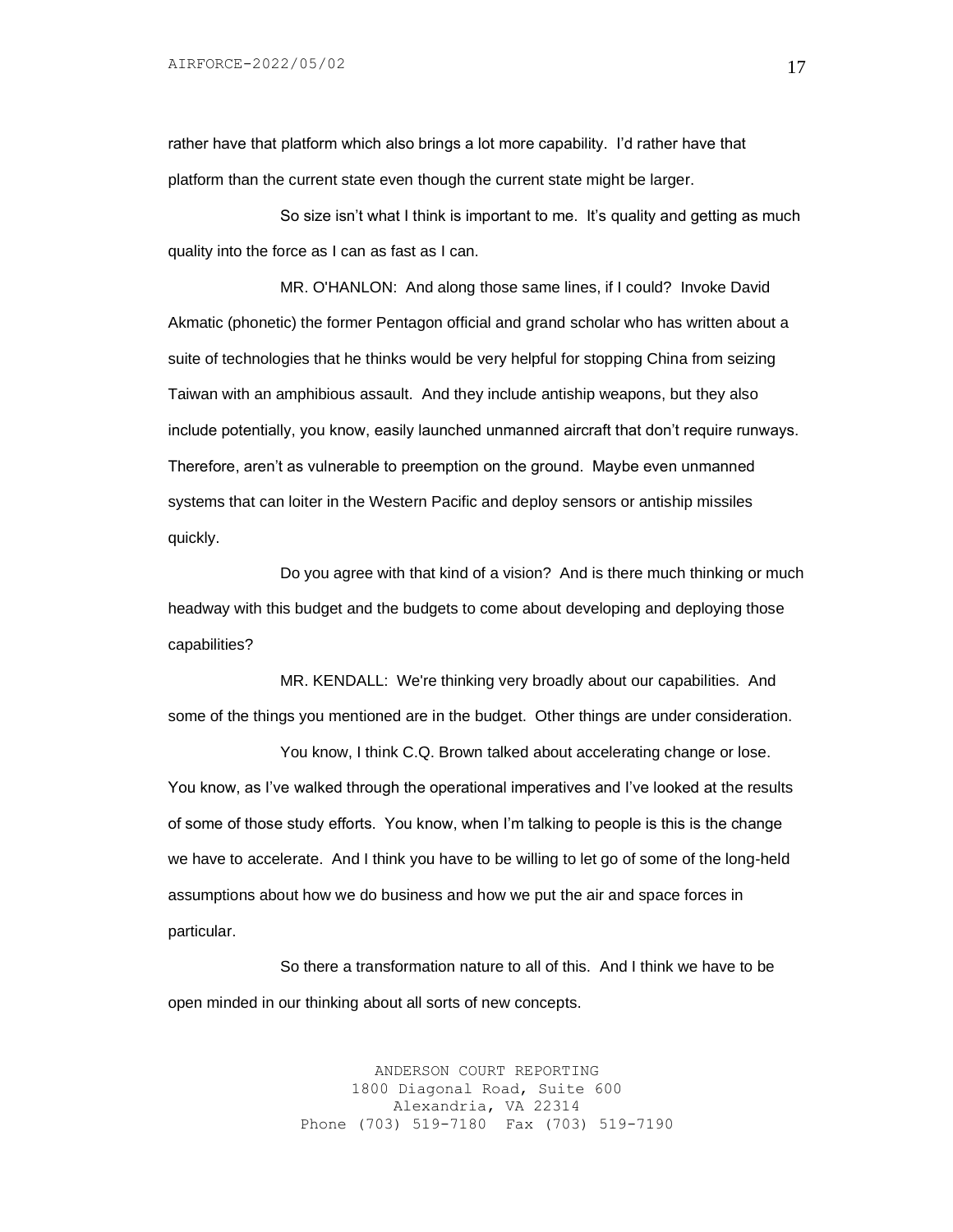MR. O'HANLON: You talked about the importance of deterring war or preventing successful aggression by an enemy in the early phases, which is very much in keeping with a lot of how I try to look at these problems.

And I wanted to frame a question to you therefore in these terms. As we look at the new technologies that are under development including the famous hypersonic missile systems that are, you know, the talk of the town these days. And various ways of improving lethality. And of course, Secretary Mattis talked about improving lethality and did it at all marines, you know, sort of panache. And it was sort of very appealing and inspiring.

But I wanted to ask you about lethality versus resilience and survivability because sometimes I worry that we need the resilience and the survivability more than we need additional lethality. Obviously, it's not an either/or and you have to do both. But when I worry or look at space systems as you point out in, you know, some of your testimonies largely legacy systems that are now much more vulnerable than when they were put up there.

Are Command in Control systems vulnerable to cyber-attack? To fiberoptic cable interruption? Various other kinds of ways that are -- we can almost be paralyzed, blinded and rendered, you know, sort of down on the mat for a month or two or three during which an enemy hopes to achieve its goals? I worry more about that than I do about the Chinese beating us to some new form of lethality. Am I off base or do you agree with that?

MR. KENDALL: I generally agree with you. I have enormous respect for Jim Mattis. He's a fantastic human being. Very bright. Very abled commander. Did a fine job as the Secretary. But I would say that he was mistaken in his emphasis on lethality. That the problem of the United States has when you look at a competitor like China is survivability.

And it's the fact that we depend upon a small number of high value assets.

ANDERSON COURT REPORTING 1800 Diagonal Road, Suite 600 Alexandria, VA 22314 Phone (703) 519-7180 Fax (703) 519-7190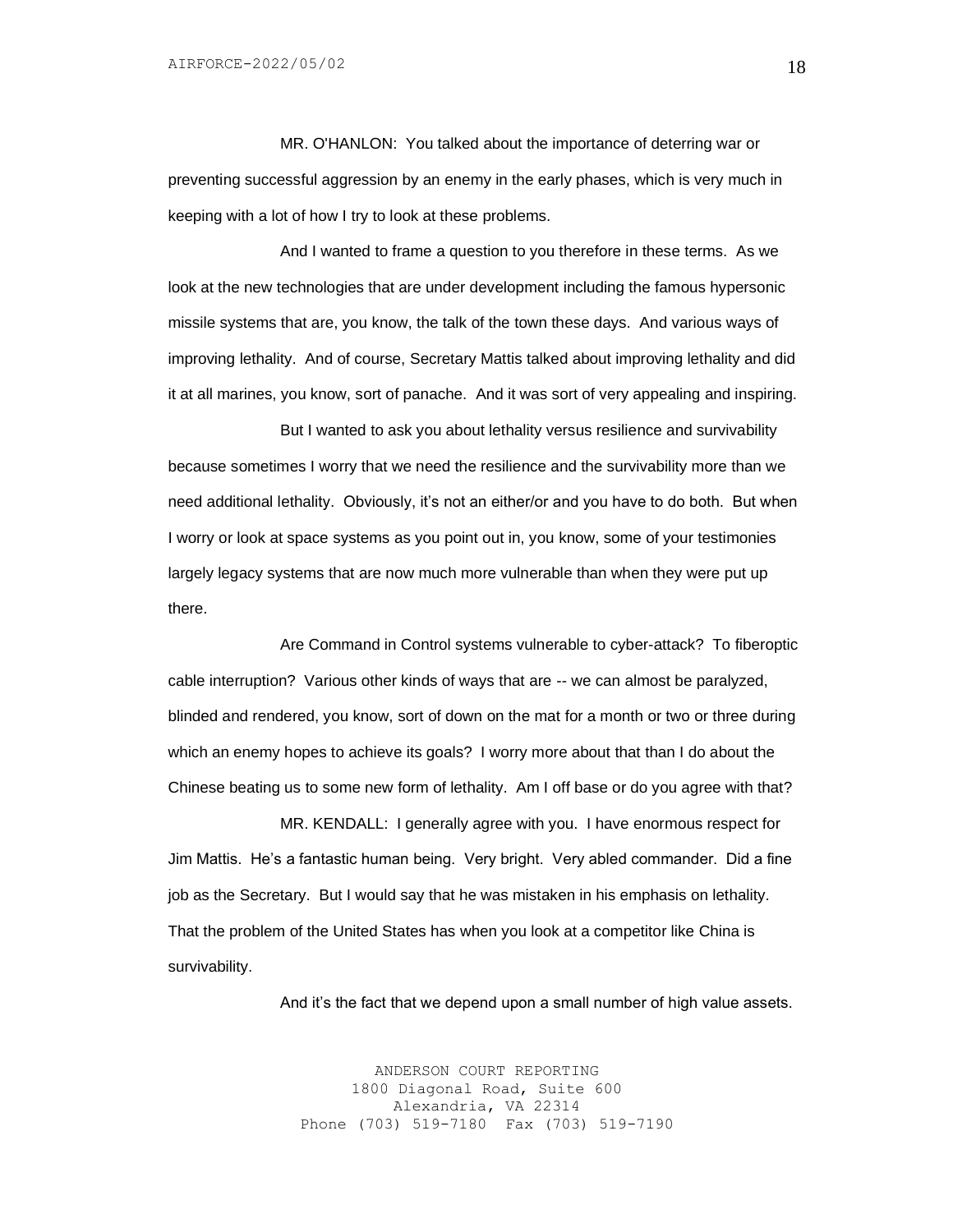Whether they're satellites or foreign air bases or aircraft carriers or logistic C3 nodes. Many of these were fixed or at least they're very predictable in terms of where they're going to be or they're relatively easy to follow on said move across the surface of the oceans or the earth.

So making sure that those things are resilient, you've got to survive to get into the fight. And once you're in it, you've got to survive long enough to be effective. So I put that higher on my list. And it's the animating reason behind most of those operational imperatives. It's the threat or current capabilities that's driving me more than anything else. We do need lethality.

We do need some hypersonic weapons in our inventory and we're working to gain those. We need the ability to engage moving targets particularly. And it's going to be hard to do that from hypersonics. We're going to try.

And you mentioned the (inaudible) I think earlier and our ship capabilities. We are acquiring some of that. The air force can get to the fight more easily than anybody else can. And if it's about stopping a sea more invasion then antiship capabilities are going to be important to us. So we're moving in that direction.

So there is a lethality piece here. I don't want to minimize that, but the thing that animates me more than that right now is making sure that our forces survive so they can get into the fight.

MR. O'HANLON: Excellent. Well, I have three questions from the audience and with your permission, we'll pose those one at a time to finish up. And really again, appreciate very much this conversation.

One begins with sort of a, you know, mundane but very important topic. I'm sure you'll agree. Are the pilot shortage and combat readiness issues in the air force today manageable? And do you have enough budgetary room to prioritize addressing whatever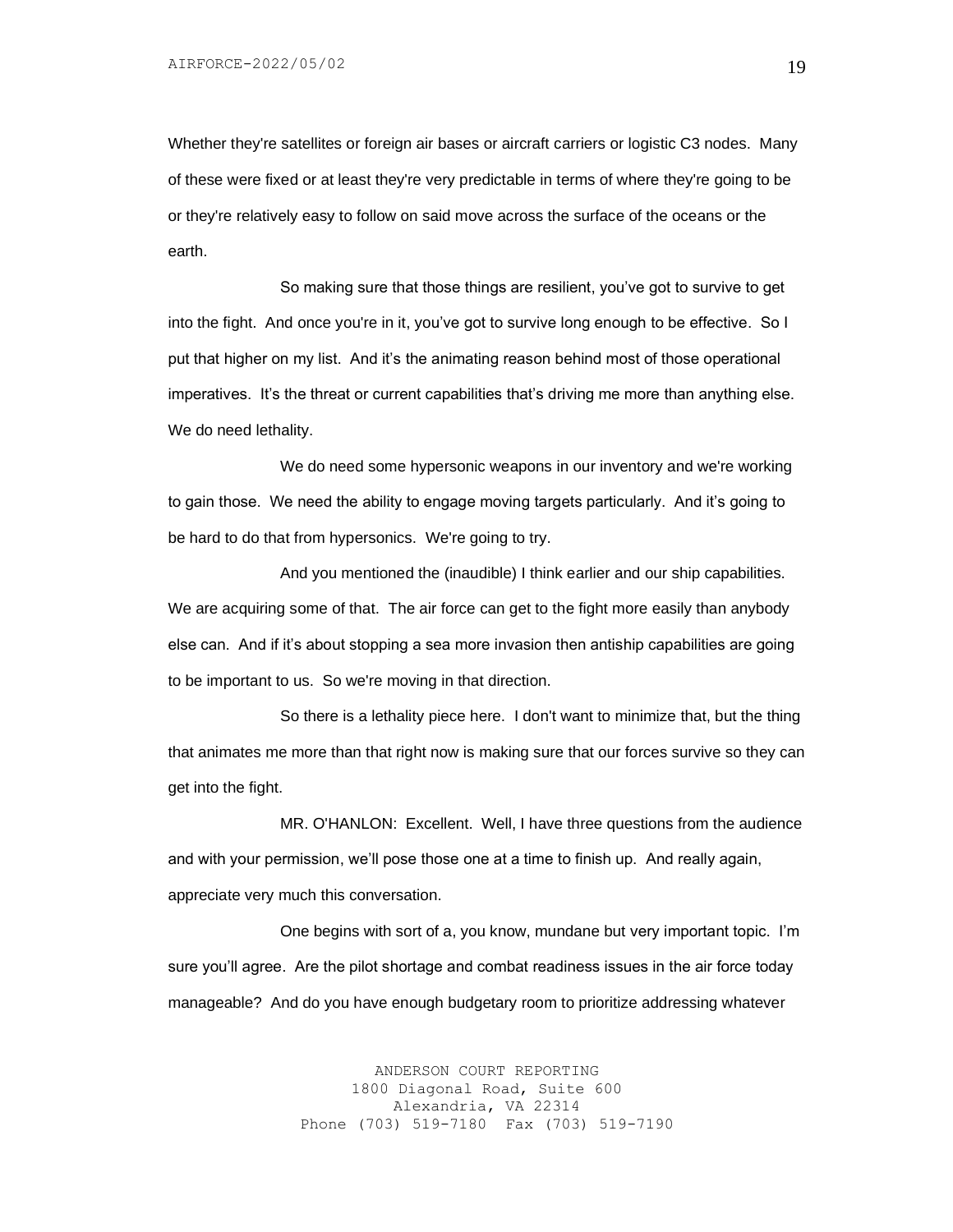severe problems you may have in those domains?

MR. KENDALL: We have a shortfall in pilots, but it actually turns out in effect to be a shortfall in rated staff officers. We have people that -- the pilots we have are more than enough to fly our airplanes. But we have a lot of positions that are rated for rated officers so that you have someone who has that experience in staff position officer. So in that sense, it is manageable from the point of view of operational capability.

What we are watching the demographics of that. You know, we're watching what goes on with the commercial world as the economy heats back up and people are, you know, attracted to the commercial aviation. So it's something we have to manage. We came down about 300. We dropped from like I think 1,900 to 1,600 from our shortfall last year. So we're making a bit of progress.

We're changing how we're train pilots. One of the other things we're doing in this budget is starting to divest the T1 because it's going to take people directly. This is our multiengine trainer. We're going to take people directly from their initial primary trainer over to through simulators and then into their objective aircraft that they will be flying for multiengine people basically. And that will actually be more efficient. It will probably get us better pilots actually in the end.

So we're doing some things like that to kind of to help and move the line forward. We are offering some bonuses. So we're doing somethings to address it. It's not a crisis level. I would say it was at a manageable level today. And I think the steps we're taking will probably be adequate to keep this at a reasonable place.

MR. O'HANLON: The second question is about Ukraine. You already mentioned that Russia failed, of course, to establish air dominance and that's really cost it. But the broader question that comes from the audience is what lessons about the use of air power have you learned in the war in Ukraine so far?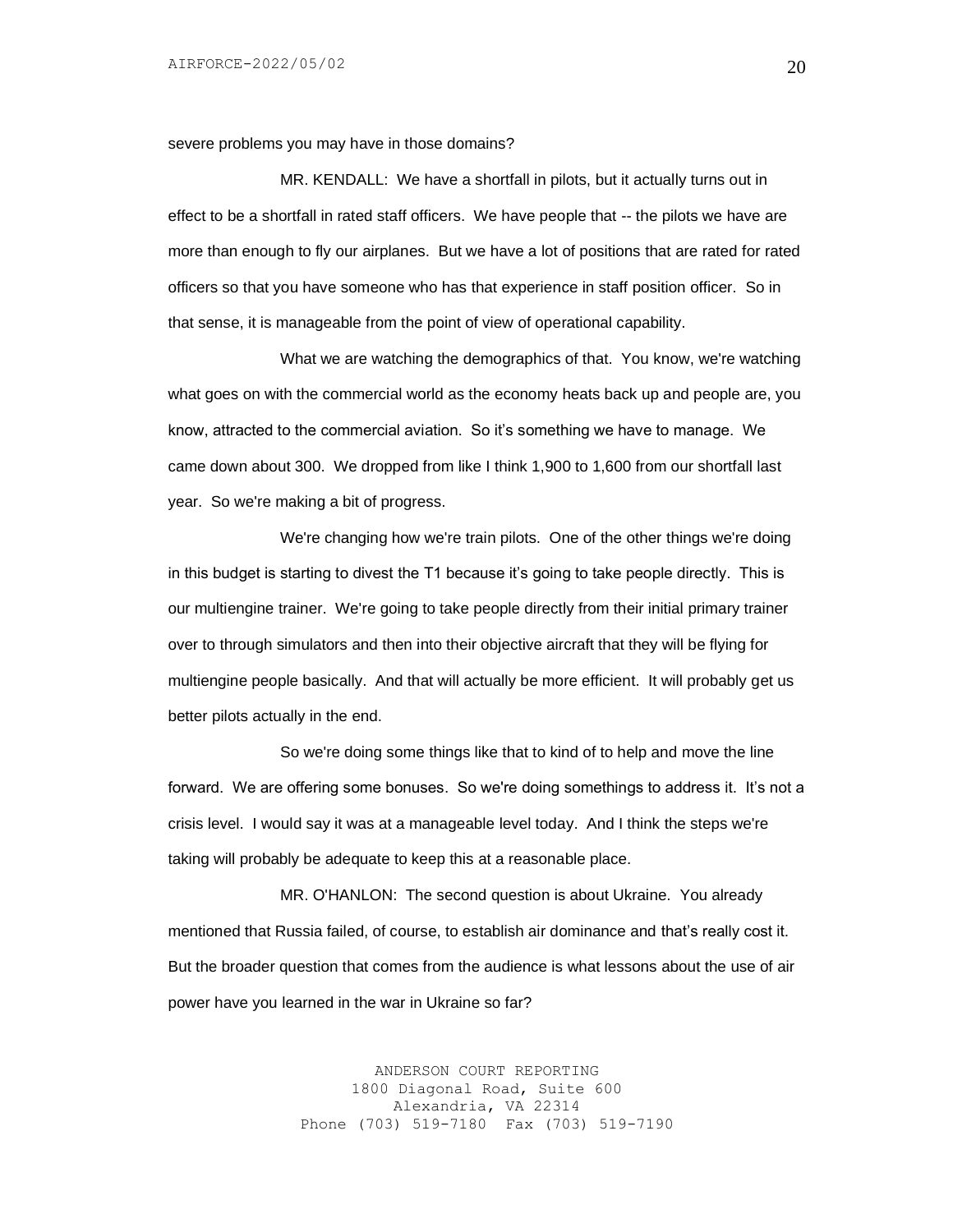MR. KENDALL: Well, the other side of that is that the Ukrainian's use of air defenses was very effective. And to this day, Russian pilots are trying to stay out of the range of Ukrainian air defenses. And this is a mix of older Soviet systems that Ukraine had plus some modern systems. Now, even these are relatively old now, Stingers, for example.

So there are tactics that they use were reasonably good. The Ukrainian side to keep those air defenses alive. Keep them survivable. So being able to suppress air defense is going to be critical to gaining air superiority and having a chance to operate in the air and do the things you need to do so that's true going forward.

It's also true that some of the more advanced capabilities that provide protection for aircraft are going to be important. Jamming suites, countermeasures that sort of thing. So there are some good lessons in there I think for us to learn from, but we've got to be careful. We still have aways to go here and we have to do a lot, and I'll sort it all out.

Another thing that we're seeing and this is not the first time is the effectiveness of drones, this antiarmor capability. This was true in the (inaudible). It's true here in Ukraine too. The Russian armor is taking very high losses due to a combination of ATGMs. Systems like Javelin as well as systems that are unmanned air vehicle delivered.

MR. O'HANLON: And the final question from the audience and I may try to throw in one last one myself if that's okay? But this comes from Colonel Akiteru Makita (phonetic) who's with us this year at Brookings but he's in the Japanese air self-defense forces.

And he's asking, in fact, about Japan's role and other allies. What do you expect from allied air forces to address the China's threat? And in particular also should Japan be acquiring counterstrike capability to help in that regard?

MR. KENDALL: That's a great question. I'm not going to give advice to Japan about what they need for their own defense. But one way to deal with the missile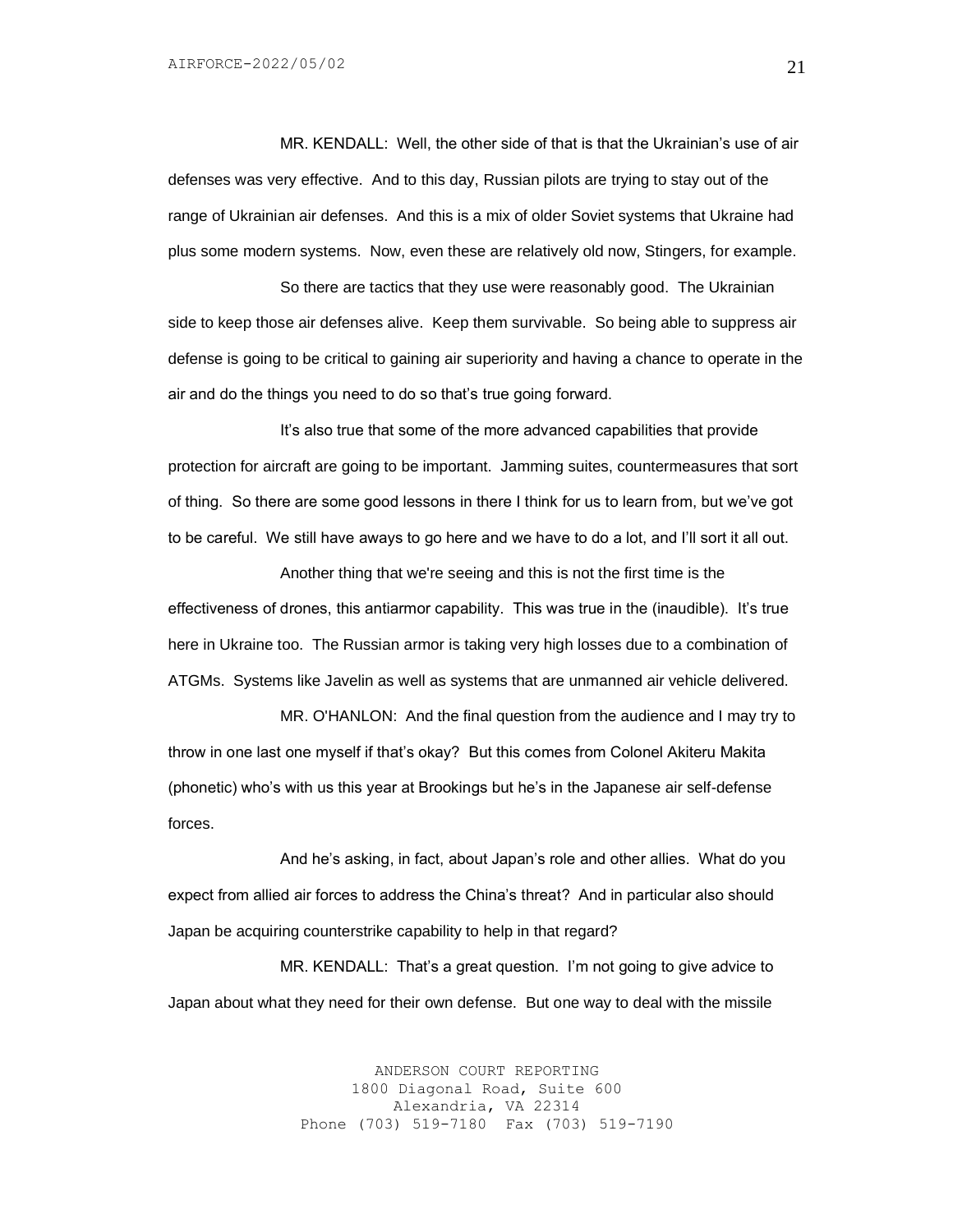threats we face is to, you know, attack those threats before they get the chance to launch. So I think it's something that's certainly worth thinking about.

I think increasingly the interoperability of the United States working with us together to ensure the concepts like agile combat employment can actually be done effectively. Or as you work on battle management working with us to be interoperable so that we can share information. One of the things that's true in Ukraine is that the information that the United States and our allies have been able to share with the Ukrainians has made a big difference in terms of their capability to resist the invasion.

And I think we could do much better actually than we're already doing with Ukraine in that regard. We have close allies where we had a chance to really work together and integrate our capabilities. So I think those are things that would be on my list certainly. And commonality in things like munitions, for example. The more we can do to provide the opportunity to work together, effectively operationally and support each other, the better off we're all going to be.

MR. KENDALL: Fantastic. My final question is, sir, just to give you an opportunity to tell us about any new development in technologies that you're particular excited about that's been happening recently. Whether it's in the realm of hypersonics or directed energy or robotics or artificial intelligence.

I'm not asking for a comprehensive assessment across the board. And I know you'll be testifying plenty with a lot of detail Q&A on many of those specifics. But I wanted to just give you a chance open ended to talk about one or two of them where you're particularly enthused or feel it's important for the policy community to be aware of some of the exciting things that are happening.

MR. KENDALL: The one that I would put first on my list and it's one we're going to be vesting in is autonomist behaviors and artificial intelligence decision support.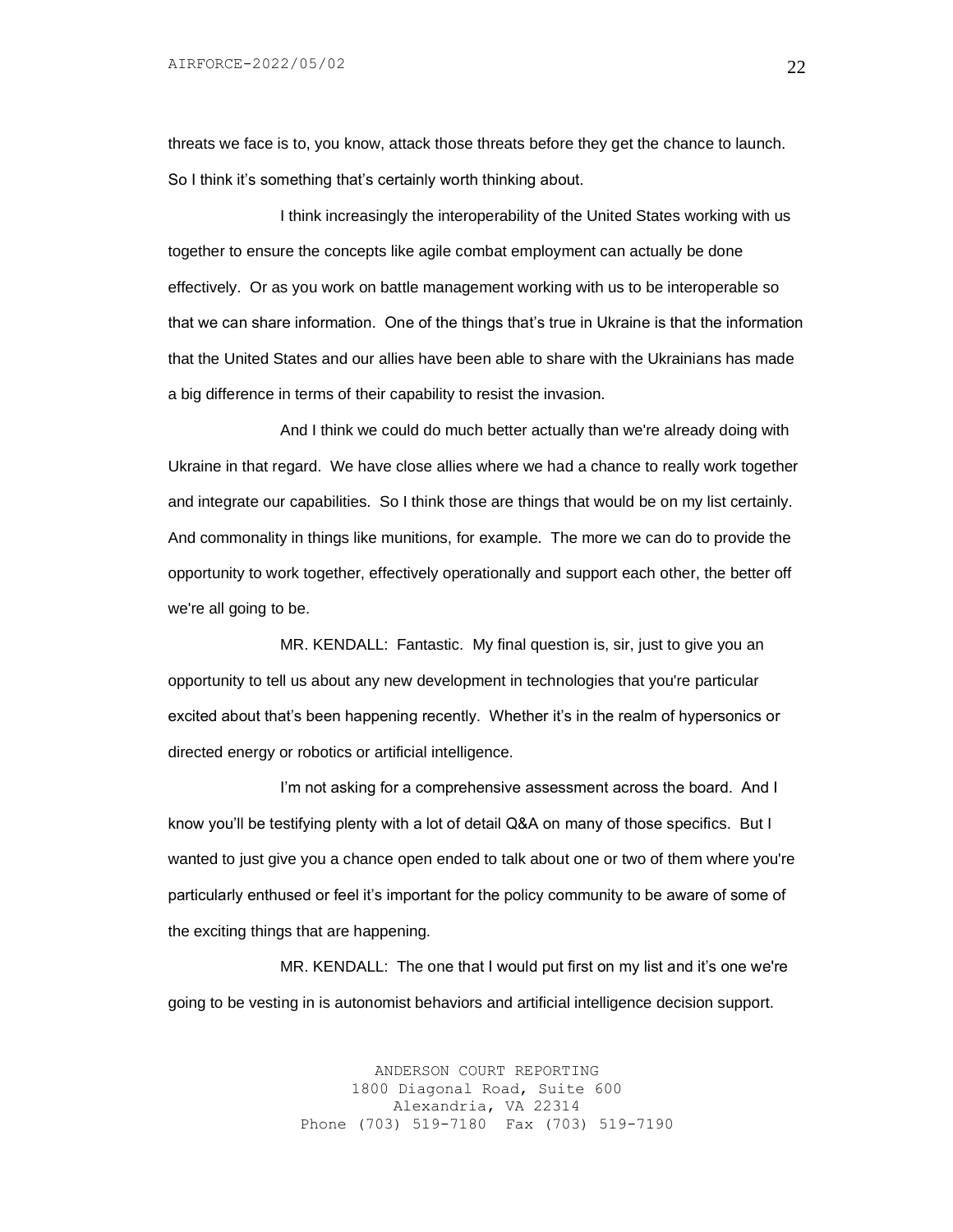Again, the gamble that I'm making in the tack air case for sure is that we're going to go ahead with unproved combat aircraft.

We're going to use technologies that are coming out of programs like the DARPA ACE program, like Skyborg, like the Australian Loyal Wingman program and others. And we're going to integrate those into an operational capability and field it. And it will be the first time we've done that. And I expect that those platforms to be able to use carry centers or communication devices or weapons or some combination thereof or maybe countermeasures, self-defense capabilities.

And we're going to open up a whole range of tactical behaviors. And I think the technologies are there to support this now. And I don't think we need to wait for more development on that. It does invoke some really interesting questions about human control and the degree to autonomy you're really willing to tolerate operationally.

The problem we're going to have is that if we don't go in that direction, we're going to lose. As some of our competitors are not going to be as constrained as we are by those things. We need to work those problems as we mature the capability in order to field that. I'm a human rights lawyer. I am absolutely committed to the law of war and the insurance that we follow those rules. But we're going to have to figure out how to embed that capability and hold people accountable for what they do still even though a machine maybe acting as a proxy for the human to some degree.

And put meaningful controls in so that we can control how those systems are used. So there's work to be done there. But I think we're going to move in that direction and I think it's going to happen in general whether the U.S. does it first or not.

Some of the other things on your list, Michael, I'm interested in. I'm watching closely. I've been watching directed energy weapons for about 50 years right now. I've only been watching quantum computing for about 10. There are some applications for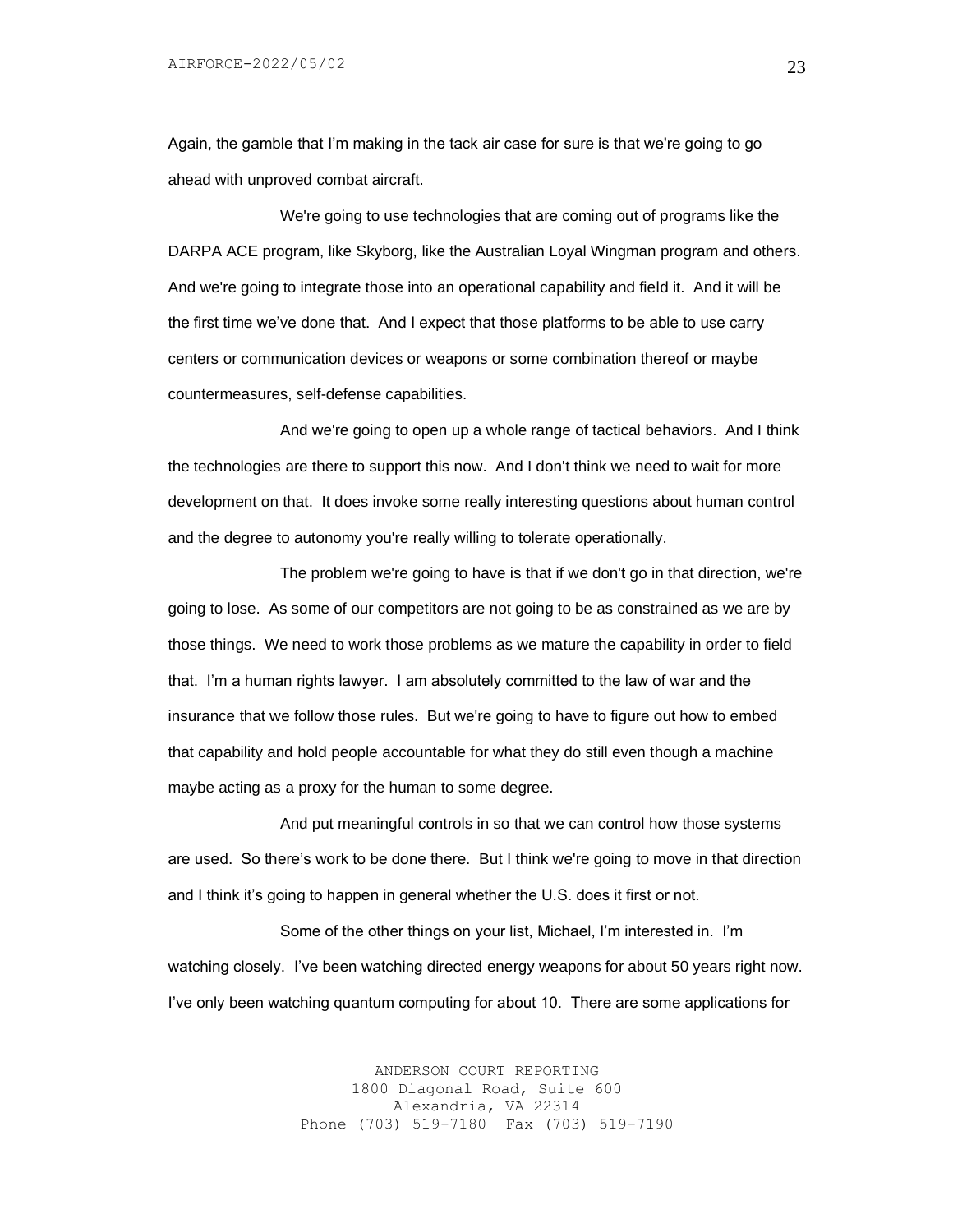growth in energy now that are interesting and we're pursuing those. But I don't see those as being really panaceas for really the source of such dramatic change on the ballot for those that I'm seeing with autonomy.

And I think it's -- I don't think we're late to the game on autonomy, but we still need to move fast on it.

MR. O'HANLON: Mr. Secretary, this has been great. Packed so much into 45 minutes and a really interesting conversation. Thanks for all your doing over there and thank you for joining us today at Brookings. So best wishes and good luck with Congress and everything else in the days and weeks to come.

MR. KENDALL: Thanks, Michael. Great to be with you guys. Thank you.

MR. O'HANLON: We'll see you. And now everyone else, we will make our transition to our panel so if you're at home, of course you can grab yourself a cup of coffee, but please don't take too long because we're going to launch right in.

I'm going to have the privilege of introducing some friends and colleagues and then we'll ask each to follow up with a little bit of reaction to what we've just been discussing, what I've been discussing with Secretary Kendell. But also, more generally about the opportunities that they see for the future of American and allied air power. And depending on how the Brady Bunch Blocks are lining up on your screen.

``I don't know where Rebecca Grant will be for you, but she's right below me on my screen and she is a remarkable civilian analyst of air power who has been at this business far longer than you would guess by looking at her. But of course, she got her Ph.D. in economics when she was 25 so I guess she's sort of had a head start compared to a lot of the rest of us. And one of the most prolific authors and analysts on the general subject that we're discussing today. So I want to welcome Rebecca. She's going to speak first.

Then we have three remarkable, accomplished executives from industry.

ANDERSON COURT REPORTING 1800 Diagonal Road, Suite 600 Alexandria, VA 22314 Phone (703) 519-7180 Fax (703) 519-7190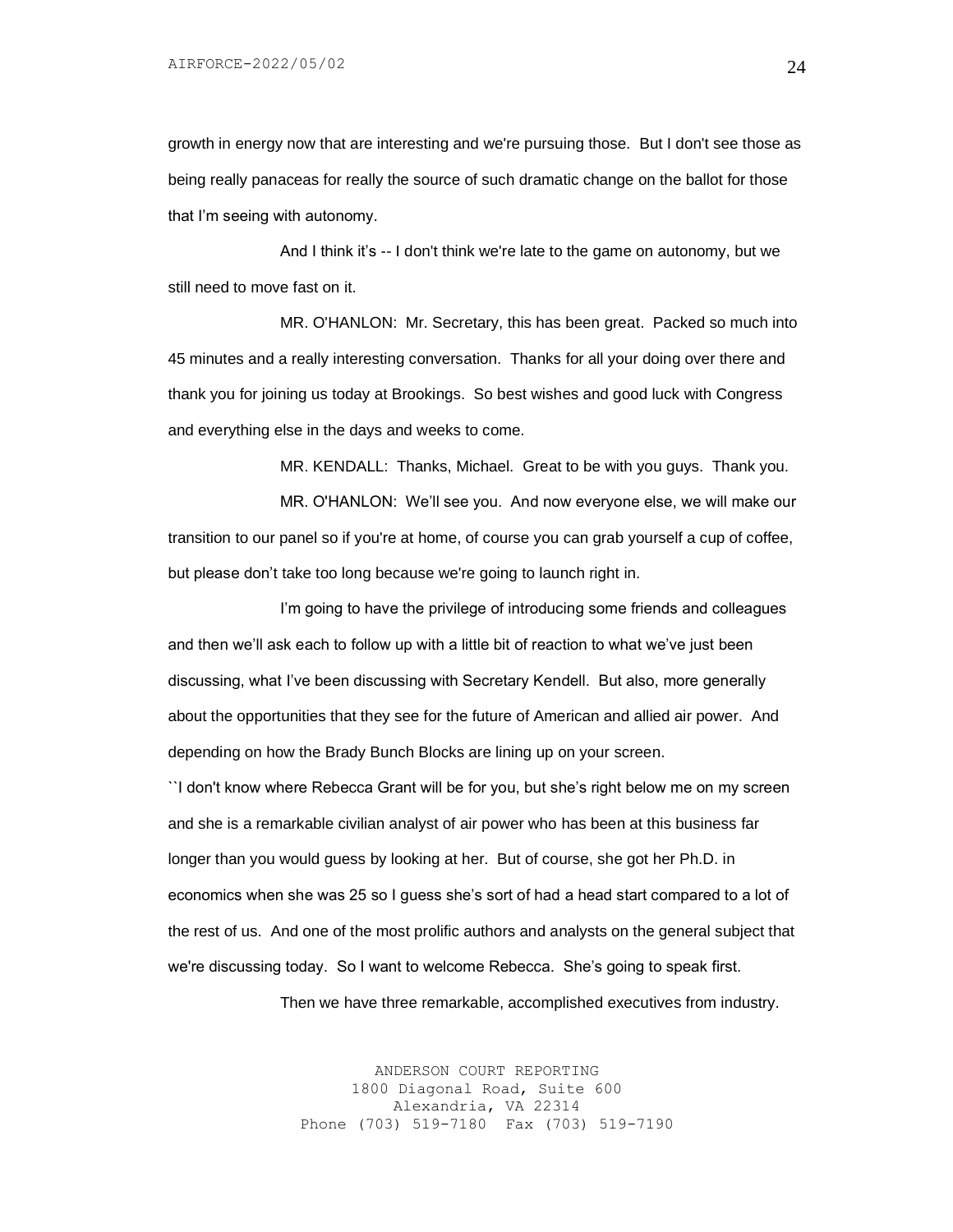And from three different very important companies making a lot of the technologies that Secretary Kendell was just asking industry to -- first of all, thanking them for what they've already provided. And second, asking for their continued help and their creativity as well as following through on contracts or requests for proposal that DOD may offer.

And on my screen, I'll begin with Steve Mueller. And as you can see, he's with Lockheed Martin. He's a retired air force, three-star general. He was the Inspector General of the air force before stepping down about or almost a decade ago. And now, he directs programs at Lockheed that concern the U.S. Air Force.

By the way, I should underscore that we're talking about air power at large today. And even though I just interviewed the Secretary of the Air Force, your questions and the comments of the panel can certainly extend beyond just the U.S. Air Force and U.S. Space Force to other military services in the United States and beyond.

And then to the upper right on my screen is Kevin Mickey with Northrop Grumman Corporation who is responsible for, as they define it, many of their air dominance related systems.

And so, this certainly involves airplanes like the Super Hornet and the F35 where Northrop has an important role as a partner to Lockheed, but also the B21 and many other systems including Command and Control, some of the resilience of that sort of backbone of our defense sensor and nervous system capability that Secretary Kendall was just talking about. And he is the Senior Northrop Grumman Corporation executive overseeing those programs.

And finally, Mike Moeller, another retired three-star air force general with a great deal of experience in uniform in planning and programming, but also in combat with I think some 670 combat authorities to his name as well as now a remarkable seven years or so of service with Pratt & Whitney. And he's focused there primarily on aircraft engines for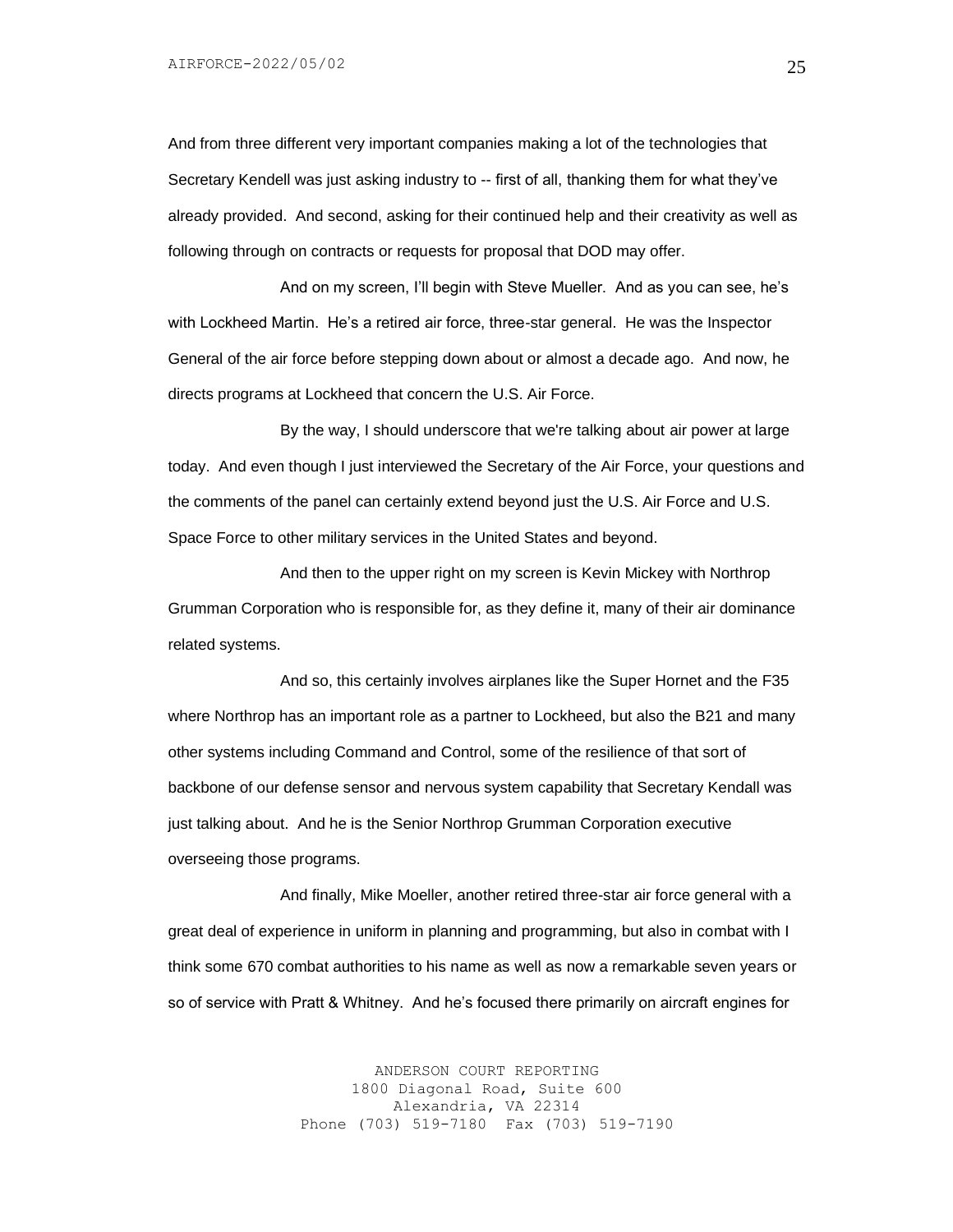American and allied air forces around the world.

So everyone welcome. Really nice to have you here. Thank you for joining today. And I think I'll go in order just as I laid out your introductions beginning with Rebecca. Let me just begin with a simple question for all of you of what did you pick up on most that you were most struck by that Secretary Kendell talked about that you either want to echo or expound upon or even disagree with as you might wish? But that you find just important for us to add to the debate today about the future of air power? Rebecca, thanks again for joining and over to you, my friend.

MS. GRANT: Thank you, Mike. And let me tell you Frank Kendell never disappoints whether it's his interesting insights on Ukraine and the role of information sharing. His discussion about how that lethality focused from General Mattis wasn't quite the right thing. Or, you know, most of all two things that I got out of this first, his seven priorities, which have remained pretty consistent across his time as Secretary of the Air Force. So I think he really means it.

We really need to get that space order of battle right and then take it all the way through making sure this sustainment is correct. But what struck me today, I say just three things if I can run through them.

Yes, we're watching Russia, but China still remains the facing threat. Next was okay, clearly Kendell is building an entirely new air force behind the curtain. Can't tell us too much about it, but it's going to use space more. It's going to use uncrewed aircraft in completely new ways. It's ready to go almost in the R&D money. And that his forecast about his production money requirements really tells us how close this is to being ready.

And finally, I'm sure all of you as well were struck at his really quite interesting comments about the need to rely on autonomy and then what is the -- you know, not so much the tactical piece of that but what's the operational equation where you keep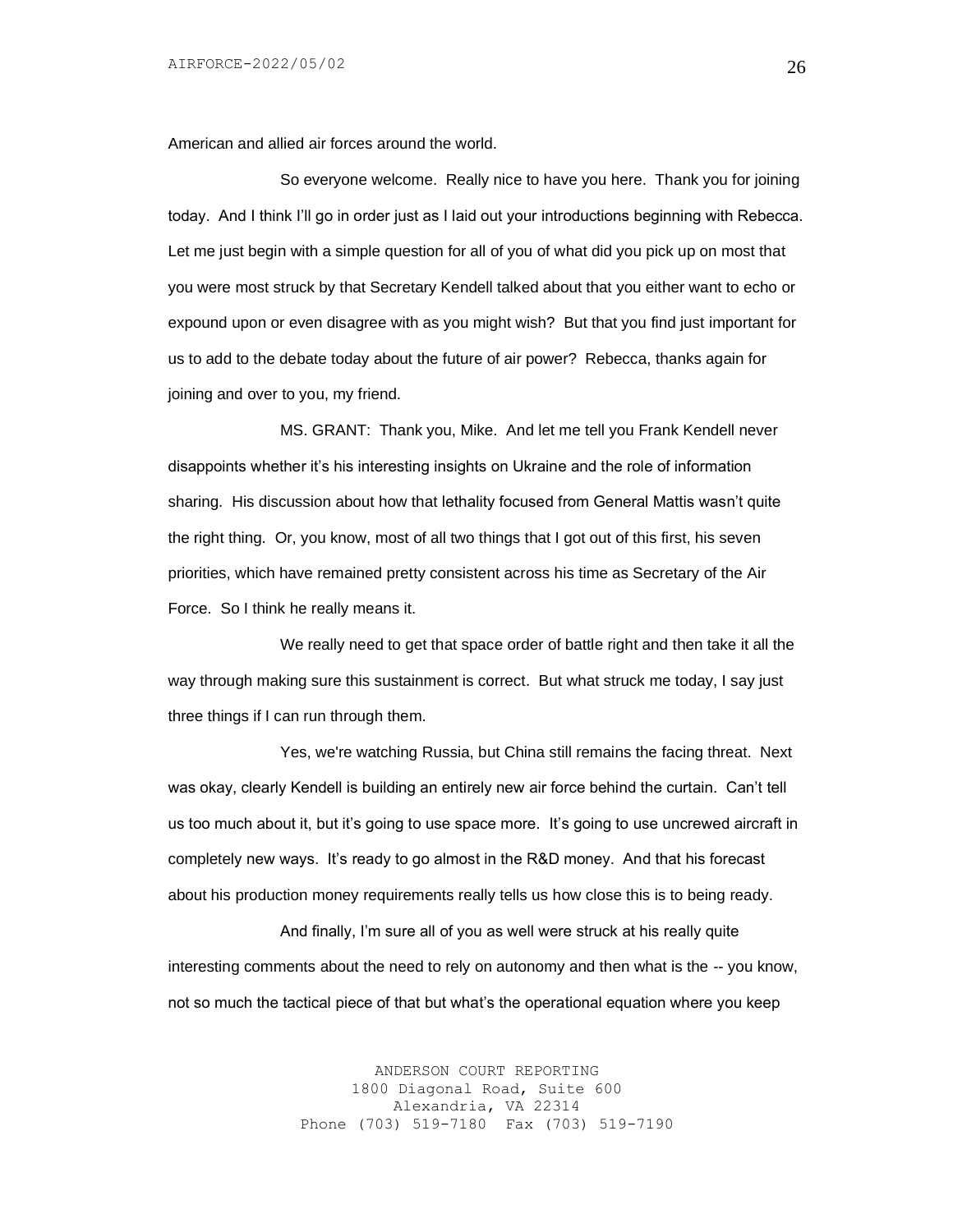that human come in and control at some level, but you absolutely have to go to autonomy. I mean he didn't say it, but really it was autonomy or lose the fight. That's what struck me.

MR. O'HANLON: Excellent. Thank you. Perfect framing to start our conversation. So now, General Mueller, if I could go to you? And then I'll follow up again with Kevin Mickey and then Mike Moeller.

MR. MUELLER: Yeah. Thanks, Michael. And it's always great to be on with this panel and particularly honored to be on with Rebecca as well. She's been a great partner for a lot of years in this industry. And I think we owe her a lot for the words that she puts out there.

But like everybody else, we're always impressed when Secretary Kendell talks. He is eloquent in the way he brings across where and how he's leading the air force from that position. The seven imperatives that he's described. He's been very, very consistent with that. It's very helpful from the industry side to see what I would say is mission focused as opposed to platform focused.

And that mission focus that comes across in those seven operational imperatives helps us on the industry side solve those gaps that are in there. And he alluded to two things. One was mostly transformational, but there's an evolutionary way to solve some of those as well. If you caught some of that it was connecting and using existing platforms as you build towards new platforms, right?

And new capabilities that you bring online, you are still going to have a force that's out there that's going to take many years to transition from. And you have to have that force be effective while you're there. And I think that's a good part that we stay aligned with on that. So those mission solutions, I think are going to be great. And particularly when you look at the very high-end demanding missions that you would encounter in a Chinese scenario. So I'll stop there.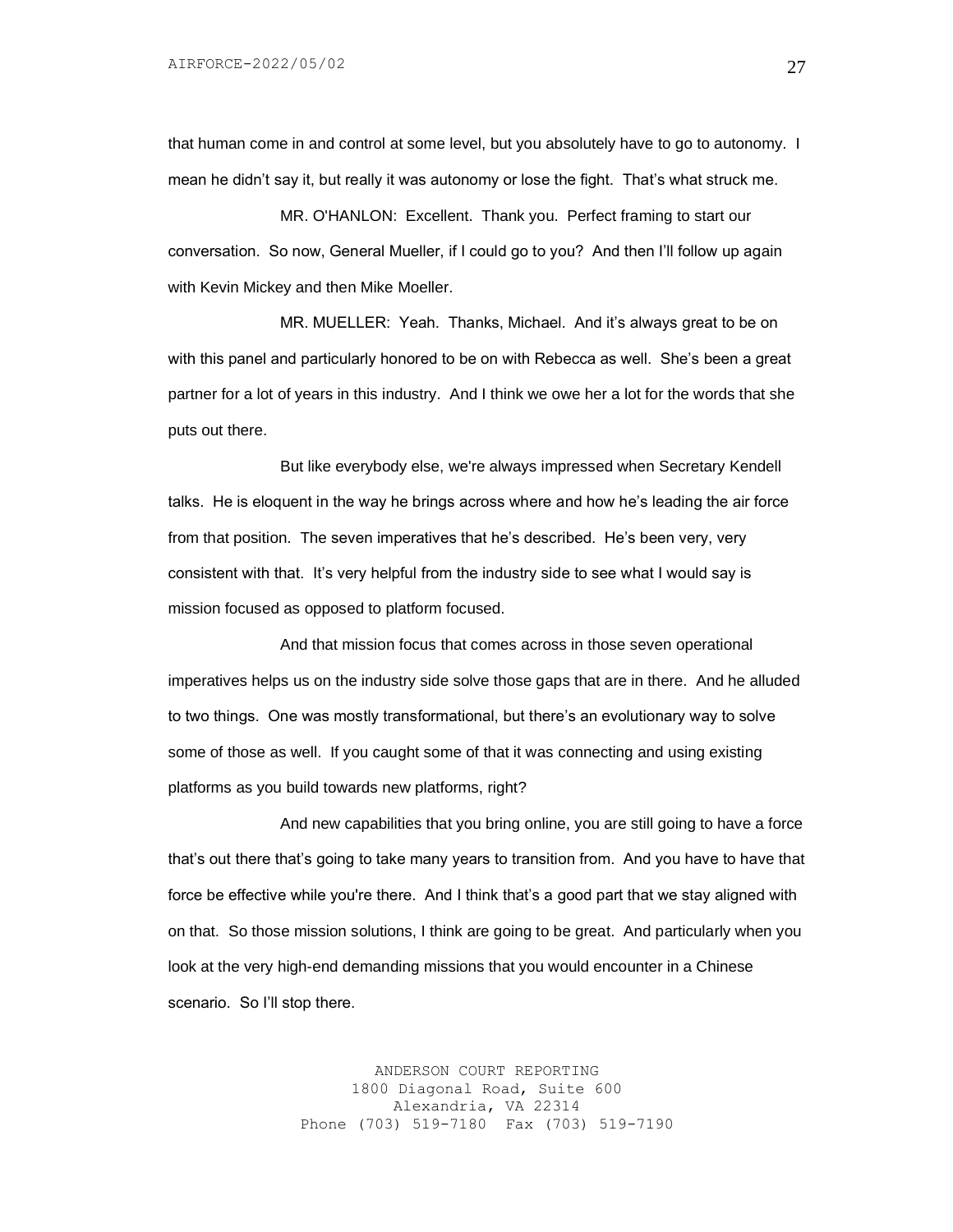MR. O'HANLON: Thank you very, very helpful. If I could go straight to you, Vice President Mickey?

MR. MICKEY: Thanks, Michael and to the other panelists, a privilege to be on with you today.

As we listen to Secretary Kendell, I'm always encouraged with how aligned the Northrop Grumman portfolio is with his operational initiatives. We play a role in every one of those. And I'm also encouraged by the discussion about the increasing in the R&D budget. That just speaks to me how many innovative ideas are out there for industry to help the war fighter and the DOD solve its toughest challenges.

There's a lot of ideas to bring forward. And as we move into the digital transformation and the digital future, our based system engineering, data analytics, digital design manufacturing to test and employment to operational sustainment. I think that we can move more quickly on the frontend of those things and bring those innovations to solve those seven imperatives to the field more quickly. I'll pause there.

MR. O'HANLON: Thank you. And I'm going to have some follow ups to get into some of these specifics in just a minute. But first, General Moeller, good to see you again. Thank you for joining and over to you.

MR. MOELLER: Thanks, Michael. And like everyone else, I'm really pleased and honored to be on a panel like this. And to be actually see you again, Michael. It's been too long.

You know, I took away the exact same things from that the panel has outlined. But what struck me is that underneath all of Secretary Kendell's comments, it was how he's balancing maintaining our competitive edge in capabilities. And balancing that against the need to increase capability because we know that numbers matter.

From a capability standpoint, his seven imperatives, he really talked about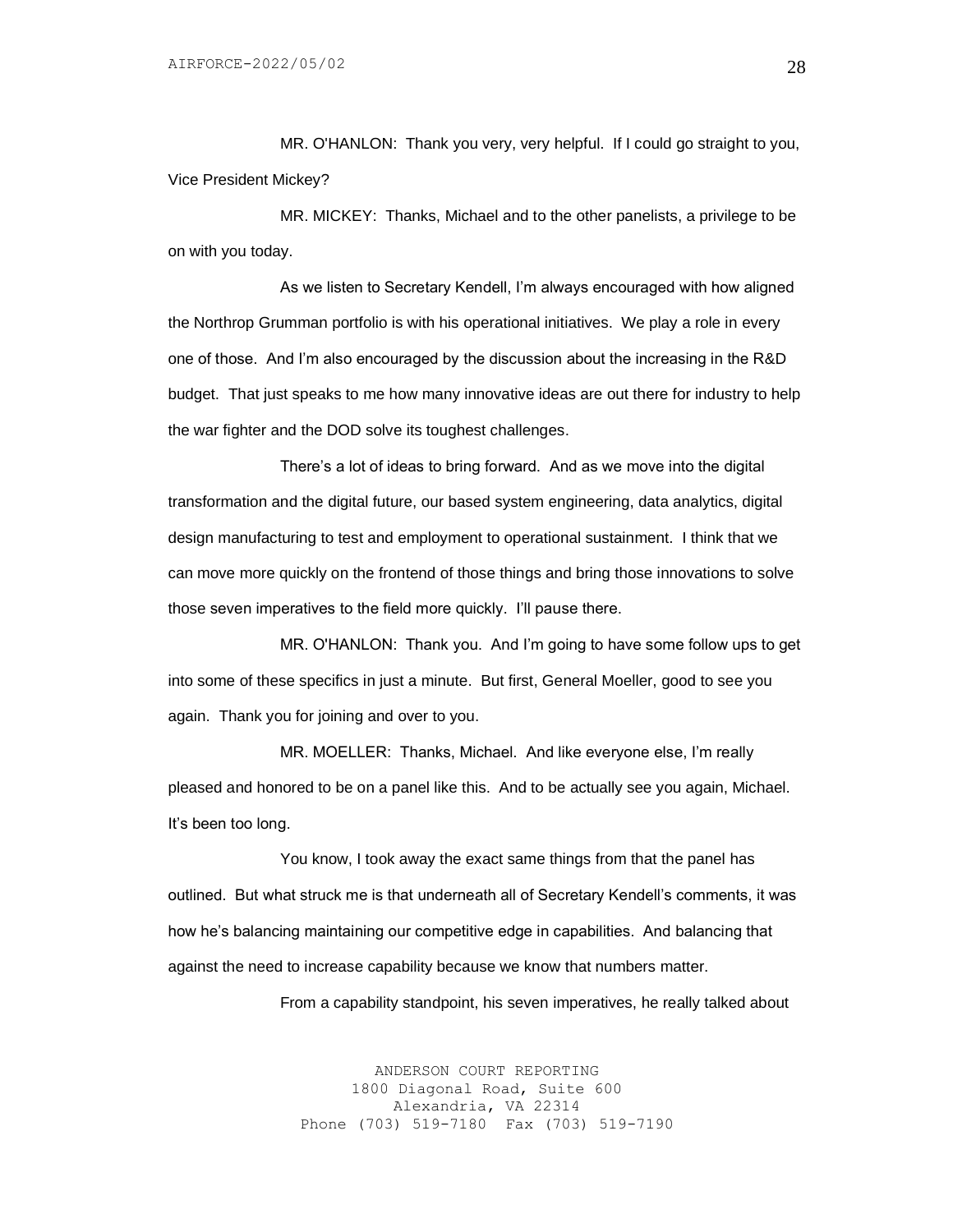maintaining and extending our technology overmatch in low absorbables, weapons. He is a big, obviously, proponent of our maintaining our advantage in advanced propulsion, which is of key interest to Pratt & Whitney.

And then talked about disruptors like AI and autonomy. So that from a capability standpoint and then from a capacity standpoint we know that over the last three, four decades that the fleets across all of the services have dramatically shrunk in size. But the way he talked about rebuilding capacity is by rapidly speed to ramp for production, increased weapon systems reliability and then a robust industrial base.

And then his seven operational imperatives, he talks about the collaborative combat aircraft, CCA, as a way to increase capacity so that we've got the numbers we need to sustain a long campaign against a near peer competitor.

So those were the takeaways that I got from the Secretary's speech.

MR. O'HANLON: Thank you. And I'm going to build on that to ask my next question of each of the four of you. Maybe we can stay in the same order as well, if you don't mind.

And that would be -- and you can get into -- excuse me, I've got police car going by on Massachusetts Avenue so I hope this doesn't disrupt too much. But let me put it this way. You can feel free invoke some of the specific things you're doing with your companies or just speak more generally about technology. Where do you see an example of an exciting new development that's going to help us solve one of these seven challenges more effectively than we have been, let's say, in the last five or ten years?

But also, where is there an enduring difficulty or obstacle to making headway that really concerns you from a national security perspective? Where as hard as your companies and your engineers maybe pushing to try to be innovative, it's just a hard problem to solve and it is going to be with us for a while?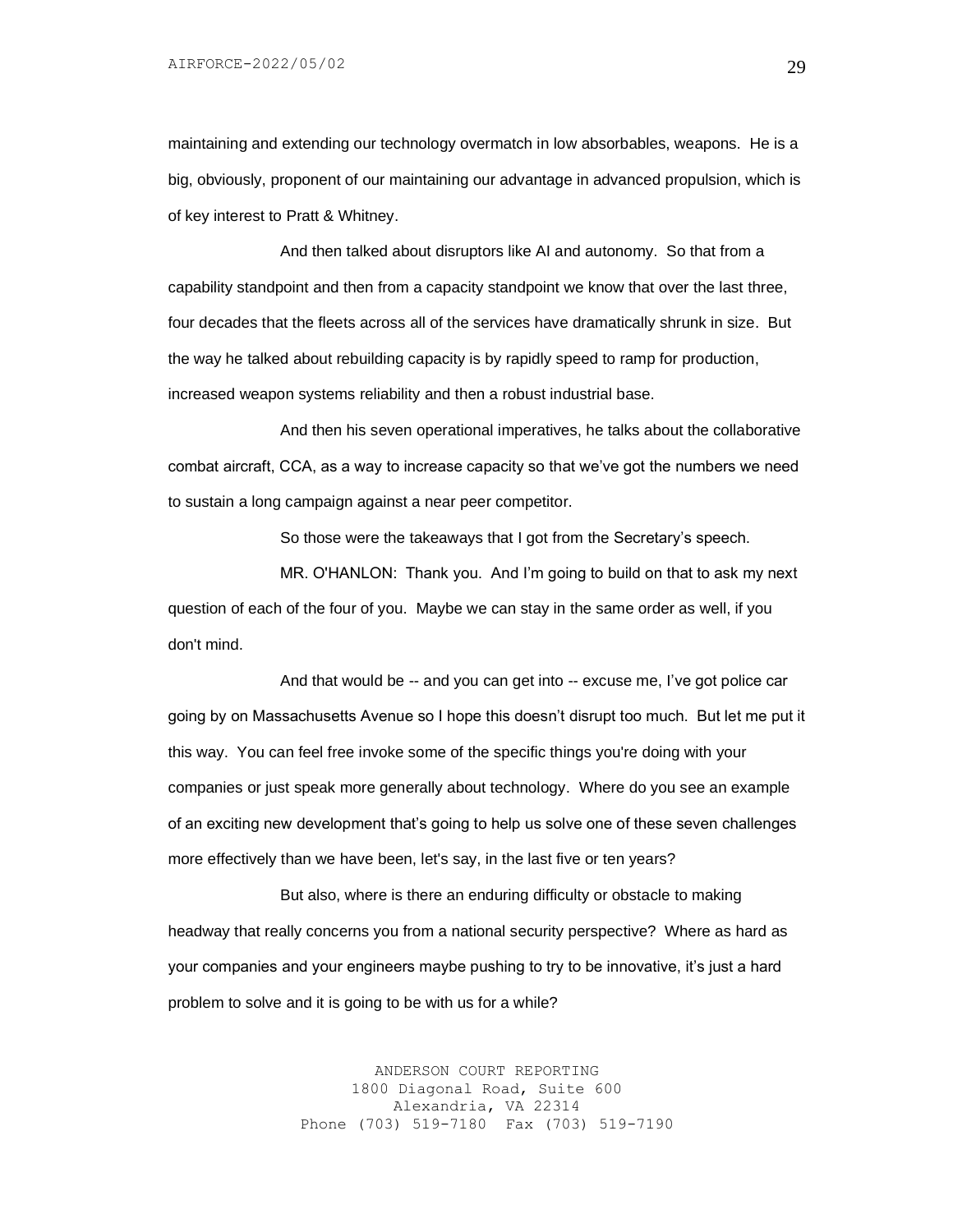So sort of a good and a bad story or at least I should say, a more encouraging one from a U.S. national security point of view. And then an enduring difficulty if that question or that framing makes sense. Rebecca, over to you please.

MS. GRANT: I'm just going to go straight to the really tough problem because it was very central to everything that Kendell wants our air force to be able to do. And that is -- what were his exact words? But basically, it was left of launch. We want to hit those mobile targets before they launch.

How long have I been in this business? And everybody has wanted to do that. I mean, I'll admit it's gotten more critical as we look at the number of mobile targets that are piling up. Whether that's, you know, in China or just any place else.

But I think that remains a very, very tricky thing to do. And I gather from him that, you know, he's looking also to increase the space-based abilities to help with that problem. Good, go do it. Again, that's usually where the magic answer has to come from is from space. But I'll let the gentlemen go ahead and comment from their own perspectives.

MR. MUELLER: Yes. So, Michael, I think a lot of things. If I'm going to pick good, I think is this idea about autonomist and I'll say one of the key to autonomist operations when he talked about crewed and uncrewed teaming is the ability to connect those forces. And I do think like he's said, we're way more closer to that than we are further away from that.

We demonstrate that almost every day right now in our ability to do that. If you look at just the fundamental way that we operate some of our newest fighters like F22s and F35s. They're connecting with each other at levels that were never seen before in previous forces. The idea of extending that to an uncrewed force is really not a big leap. It really isn't.

When you talk about the bad though over that? I'd say we're still stuck in a

ANDERSON COURT REPORTING 1800 Diagonal Road, Suite 600 Alexandria, VA 22314 Phone (703) 519-7180 Fax (703) 519-7190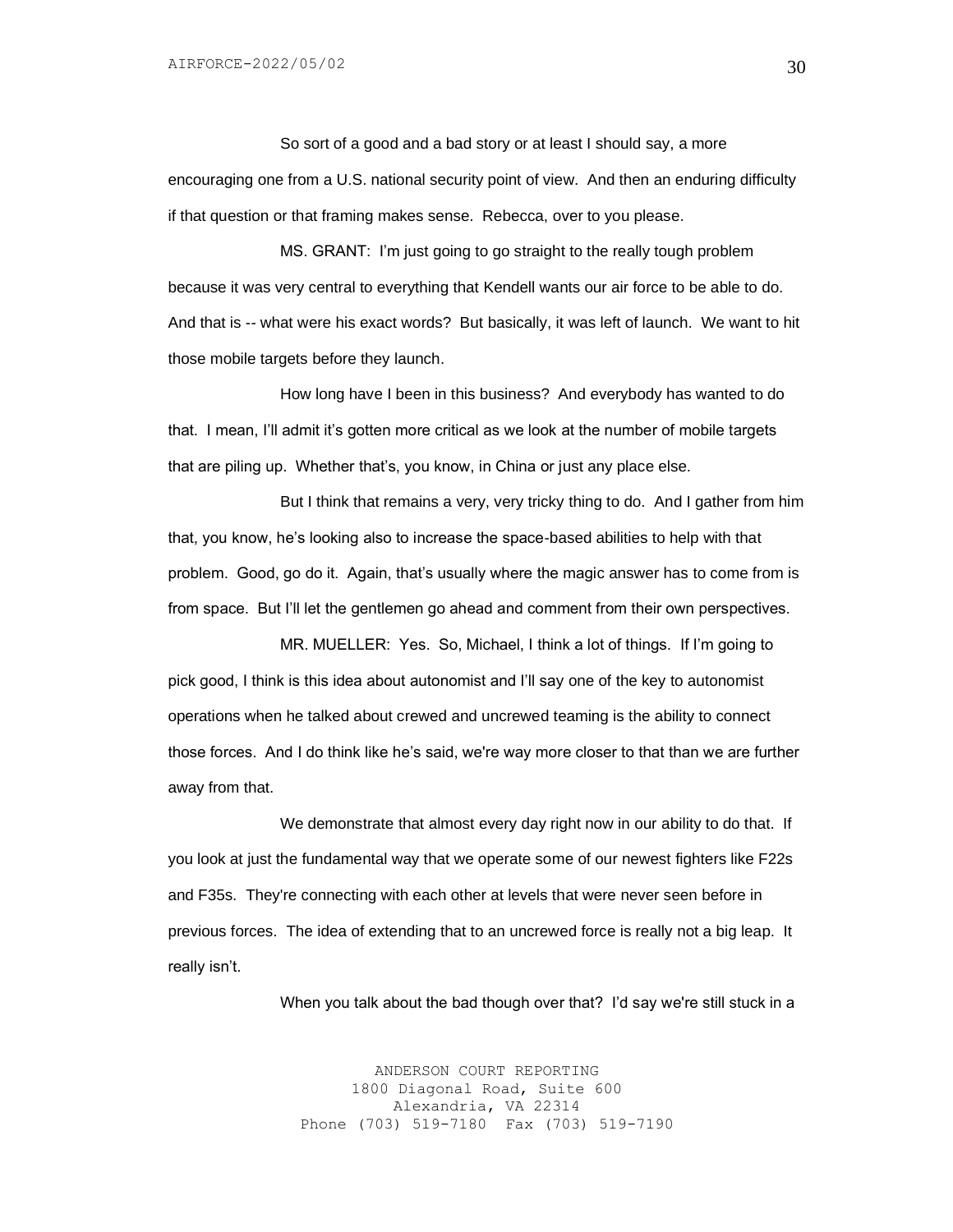bureaucratic community of long test programs and how to change those ideas that you have to actual programmatics. And I said so we've demonstrated this multiple times, but they effect a lot of the existing programs that you have today. So you have to essentially have programmatics in each of those, I'll say, existing force structure to be able to make those things real for the future.

And when you add the burden of test it before you buy it that's where I think our nation is really behind in the test infrastructure to support testing to move faster in these areas.

MR. O'HANLON: Thank you. Kevin Mickey, to you please.

MR. MICKEY: Yeah, thanks. Mike brought up CCA and we've talked about uncrewed vehicles. You know, for Northrop Grumman this is an opportunity to build on a long legacy of uncrewed vehicles from landing on a carrier to aerial refueling and bringing affordable mass to the fight.

So as it's been referred to in some cases as a little buddy. You'll have an operator and you'll be able to bring sensors. You'll be able to bring weapons trucks. You'll be able to bring, in some cases, decoys to the fight without one aircraft having to be everything to all options that you need in the battle space.

So for us that's an exciting opportunity. It's a way to again bring affordable mass to the fight which I think there is some quality or quantity as equality all its own when we talk about these future engagements.

On the hard side, it's just that it needs to be worked on. We're looking at fighting a fight that's at much greater distances than what we've been used to in the past. And so, range, range and range are important for these future aircraft. Couple that with speeds, survivability and the advanced weapons needed to employ in those situations. That's just all technology that is not overly complex but something that we need to bring

> ANDERSON COURT REPORTING 1800 Diagonal Road, Suite 600 Alexandria, VA 22314 Phone (703) 519-7180 Fax (703) 519-7190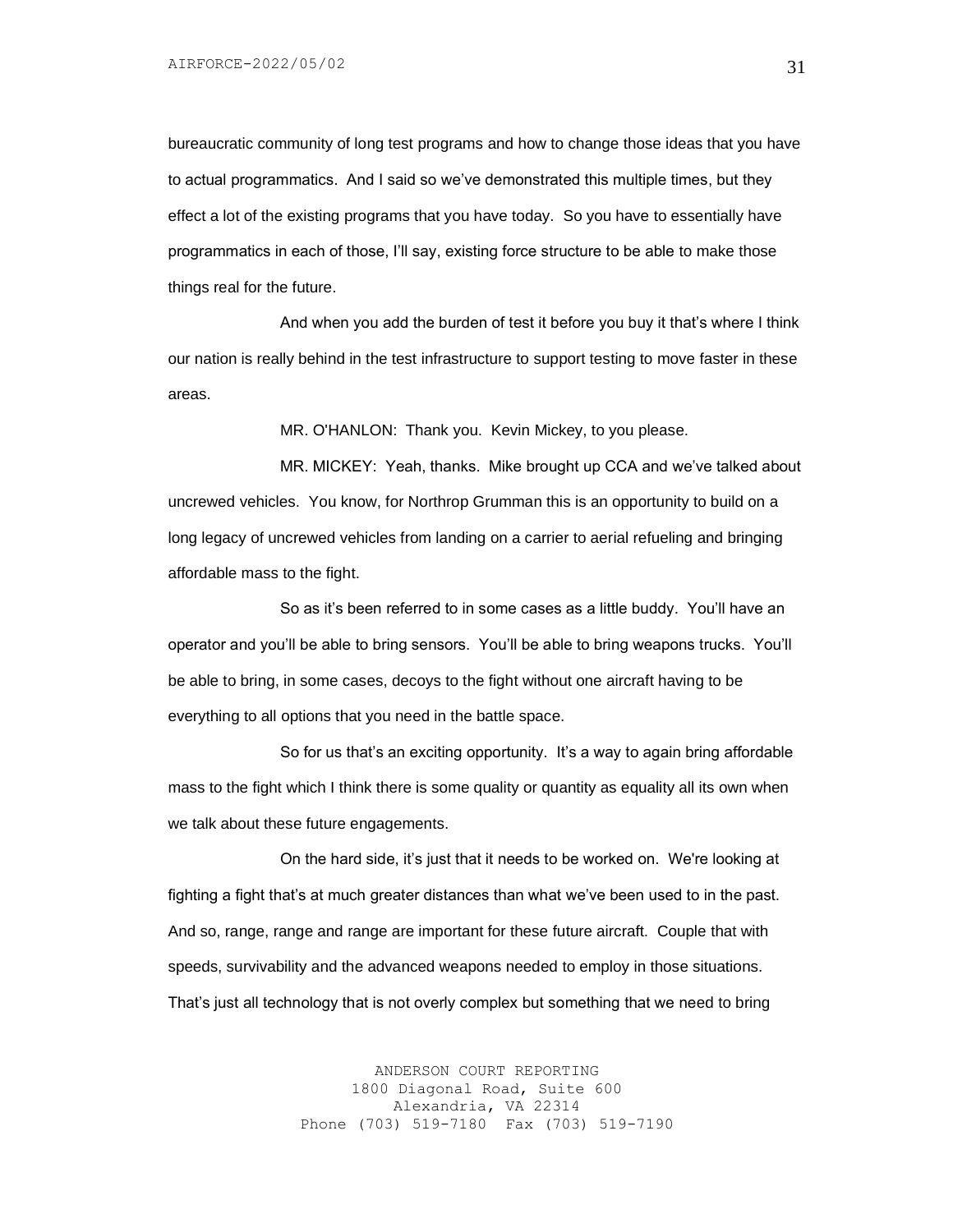together in one package or in this case the multiple packages that we talked about for uncrewed and manned vehicles working together.

MR. O'HANLON: Excellent. General Moeller, over to you please.

MR. MOELLER: Well thanks, Michael. Yeah. I'm really excited because we're on the precipice of a great leap forward. The next leap forward in aircraft propulsion from new engine architectures from power and thermal management, digital controls and a robust industrial base that can sustain this great leap forward.

I think that that is the greatest opportunity. You know, all that enables greater range, more time on station, speed or acceleration along with -- and range at the same time is something that we know that the war fighters absolutely have to have as we look towards the future.

So I believe that it's just so exciting for us. The challenge is as it's very similar to what Steve and Kevin said. It is changing the culture internally and externally. It's very difficult when we're talking about propulsion systems for uncrewed aircraft that really are going to only -- the U.S. air force or the U.S. navy, the services only needed to fly 20 attributables. So they need a propulsion system that is affordable and isn't built for 5,000 hours.

And so, changing the culture internally from our engineering -- especially our advanced engineering force is something that we're laser like focused on. At the same time, we have to have the U.S. government, the services also service partners in that role when we talk about what they call attributables and expendables.

MR. O'HANLON: Let me ask, maybe go in the reverse order this time. But following up on this line of reasoning where you're all making really good points, and largely agreeing with each other.

But what I want to understand what's the top challenge for this kind of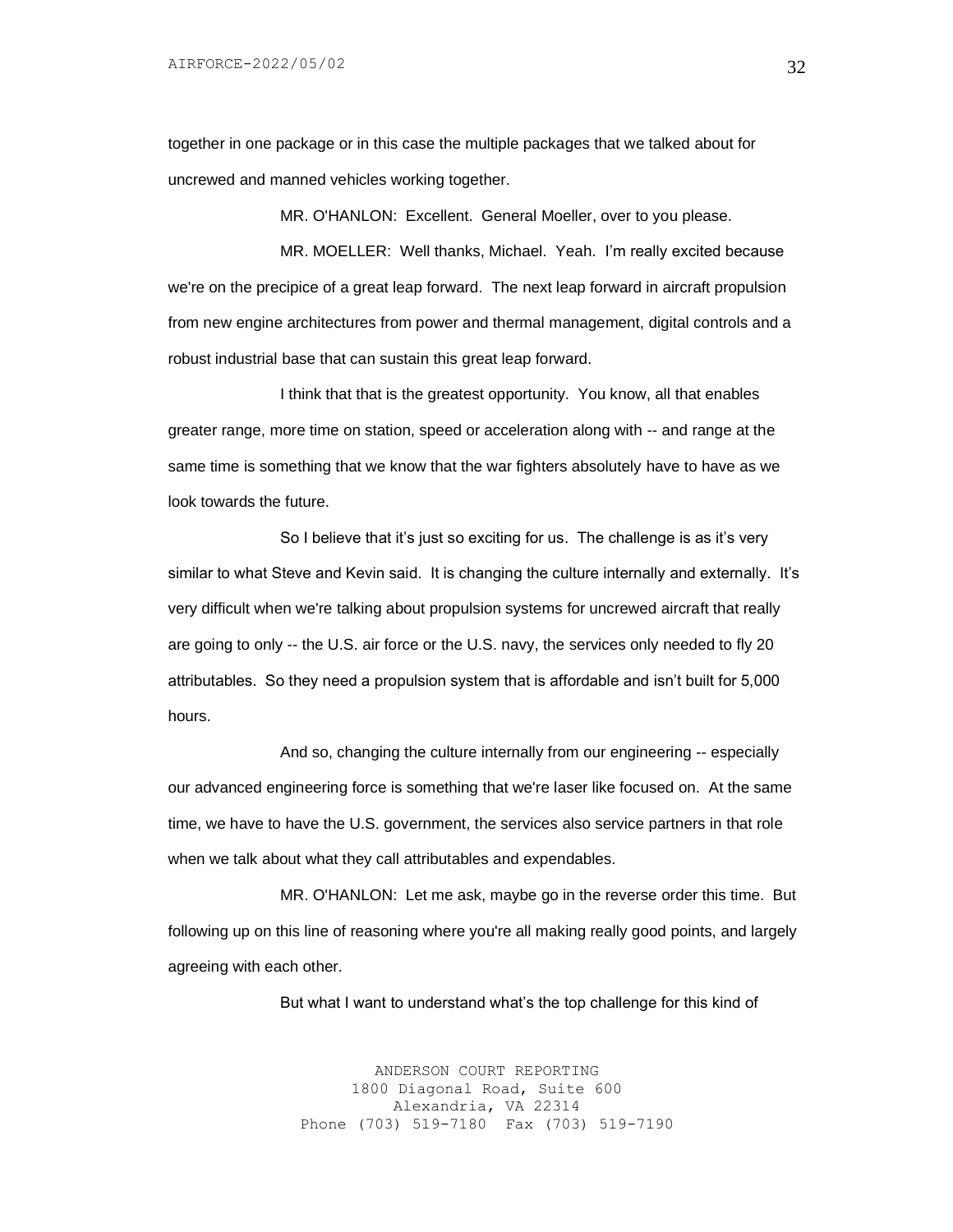innovation and in making it go faster? And what's maybe a possible way forward? Last week, we did an event involving the Assistant Secretary of Defense for the industrial base as well as John Ferrari from AEI, retired General Ferrari.

And he talked about maybe being willing to buy smaller batches of more systems. Sort of the opposite logic we've seen with a lot of what's happened in the last 20 or 30 years. So for example, you're all involved in the F35 program. I think it's a pretty impressive program, but we certainly put a lot of eggs in that basket and we continue to. And maybe now we're seeing the benefit. I think maybe there have been a lot of kinks worked out of the F35.

But in a sense what John was saying, he didn't directly speak to the F35, but he did say having maybe more programs so you can afford for some of them not to turn out so well. And you can afford for some of them to wind up being more of the first iteration that you learn from rather than depend on fundamentally in combat. Is that part of the answer? If I could start with you, Mike Moeller?

MR. MOELLER: Well, Michael, you know, as I think about it, you know, in a perfect world if I could take the rapid capabilities office in headquarters U.S. Air Force and expand that at large to go forward with acquisition programs, I think that would break the culture of these long, long acquisition programs that with embedded bureaucracy at multiple levels. So that for me on the government side.

On the Pratt side, over three years ago we stood up an organization called Gatorworks, which is -- obviously, we modeled it on the Skunk Works with the idea that this is a separate business unit that operates with -- takes advantage of the power of Pratt & Whitney, but it's an independent business so it's freed up the bureaucracy. And what we found is that -- and willing to take risks. And what we found is that it started very small. Now it has grown. And what we've seen is that that is our change agent. It is generating change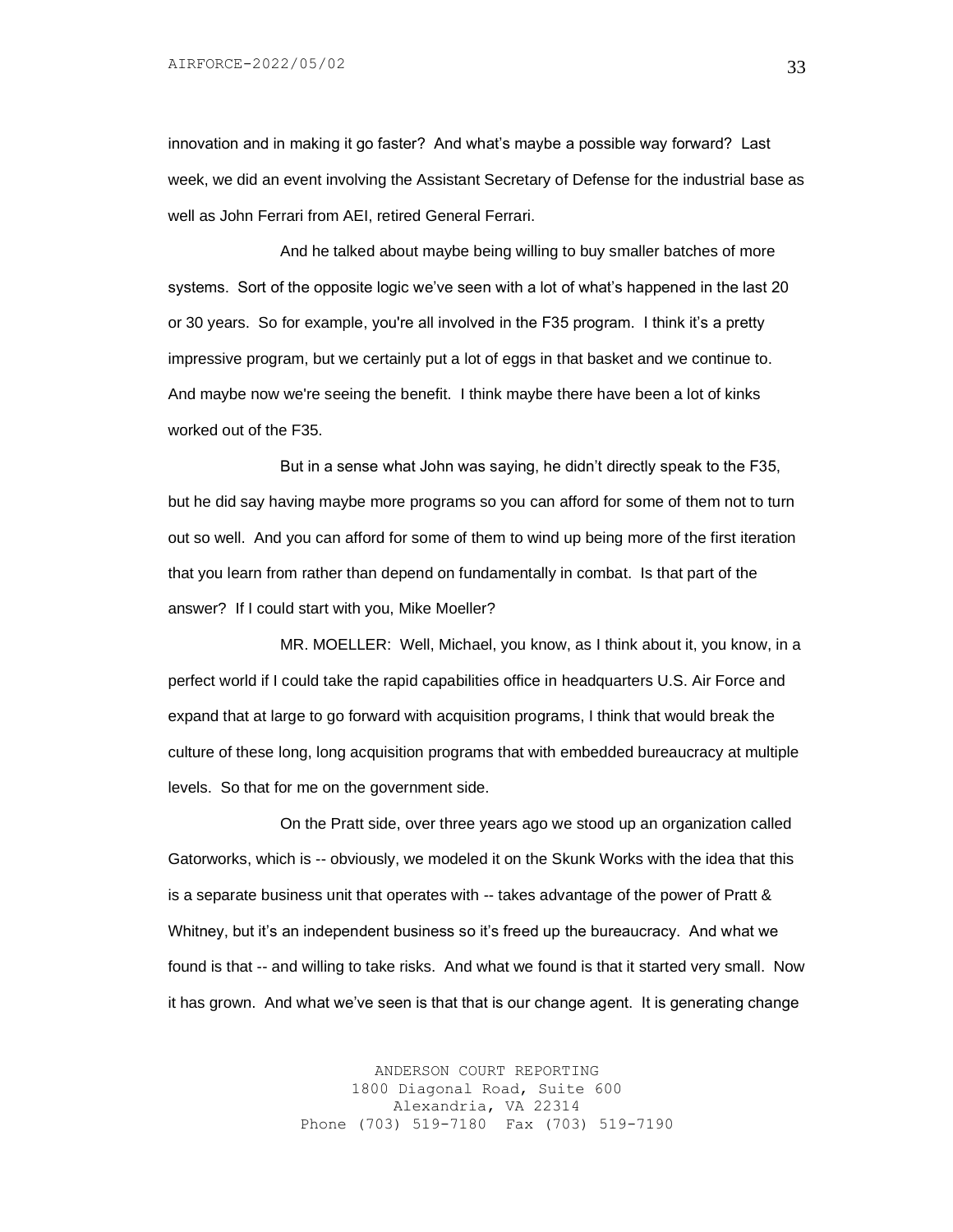across big Pratt. And so, that we took -- we used the RCO as an example internal to Pratt and then expanded their knowledge.

MR. O'HANLON: Right. Kevin Mickey, same question to you if I could please?

MR. MICKEY: Yeah. Mike used the term several times culture. And he's spot on, right? We have to change the culture of wanting to move at a very measured pace probably thinking about the risks associated with that.

Well, there's a risk in this new paradigm with moving too slowly that we have to consider. And so, there's opportunity I think for digital transformation to move much more quickly than we have in the past through the proof of digital models, through the proof of simulation. It's building a trust using those tools that will allow us to do that in a digital environment. And then bringing those things to the field much more quickly once it has concluded that those are the right solution set.

So I think there's a lot of opportunity in the digital future, design manufacturing, test and fielding and then ultimately operations and sustainment through the digital transformation.

MR. O'HANLON: Great. Steven, please.

MR. MUELLER: So I'm going to start by agreeing with Kevin a little. You know, we can bring things faster with the digital world and that's true. But I'm going to disagree with the premise of more programs and less production.

There's a capacity issue that's always at stake with this. You can spend all your money developing multiple programs and getting good at it, but if you actually don't buy anything the war fighter has no capacity to do that. And so, capacity is a capability all of its own and requires production.

And so, people talk about changing. And you have to look at the whole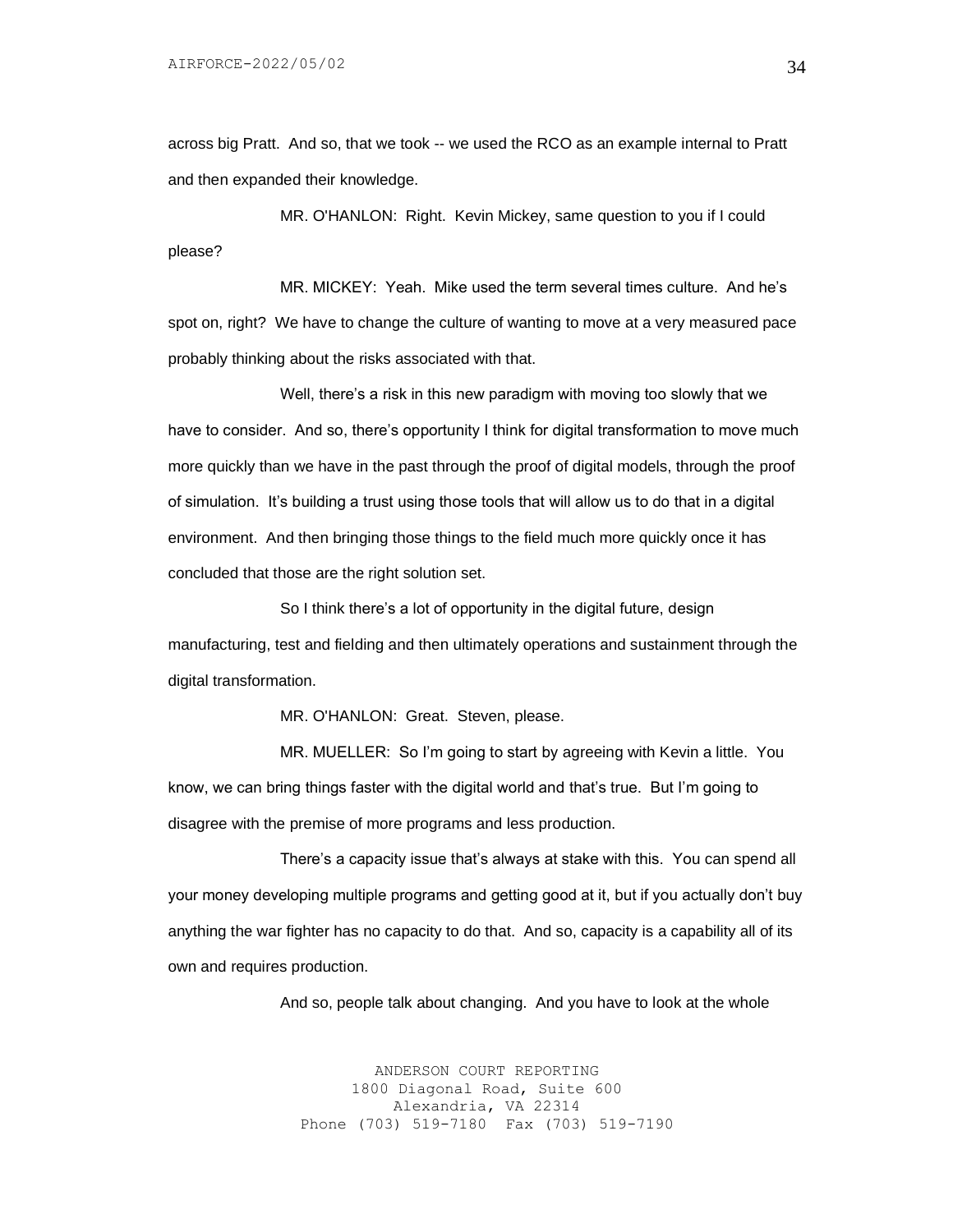spectrum of operations. And you say, you can actually change faster than the war fighter can accept. Think of all the things that go into it. You know, a system whether it's training individuals. And if you're changing that every day, they are not as capable as if they had maybe a little bit less capability, a right rhythm of that.

So I think that's the balance. I think we're off right now. I would say in the last year we spent more time demonstrating and less time producing. And thus, production is one of the things that you look at sort of air force systems in general. They continue to age at a dramatic pace because we're not actually buying the new systems that are out there. So just testing, developing and bringing forward new without production is not an answer in my opinion.

MR. O'HANLON: Thank you. Rebecca, same question to you please.

MS. GRANT: I certainly agree on production, but I'm just going to take this a little differently. I think that Thomas Alva Edison's 400 ways not to make a light bulb is a little bit dated. We don't necessarily need to buy a lot of failed little programs to advance. We can do this so much more quickly now, but I think that two things hold that back.

One is sort of the executive agency of our service secretaries. You know, look, Mr. Kendell clearly really knows what he wants and what he needs. He needs to be able to go and buy that without the albatross of big, joint program bureaucracy. Of course, the prime example the F35.

The other problem, I think is very relevant to how we keep pace with China and that is that our top defense companies need to be in an environment where they are - their senior management is not risk adverse. We've all been talking all week about Elon Musk. He's putting \$40 billion of his own money into or half of his own money and half his finance into buying Twitter because he felt like it, okay?

A tremendous move. I suppose there's a business case behind it, but the

ANDERSON COURT REPORTING 1800 Diagonal Road, Suite 600 Alexandria, VA 22314 Phone (703) 519-7180 Fax (703) 519-7190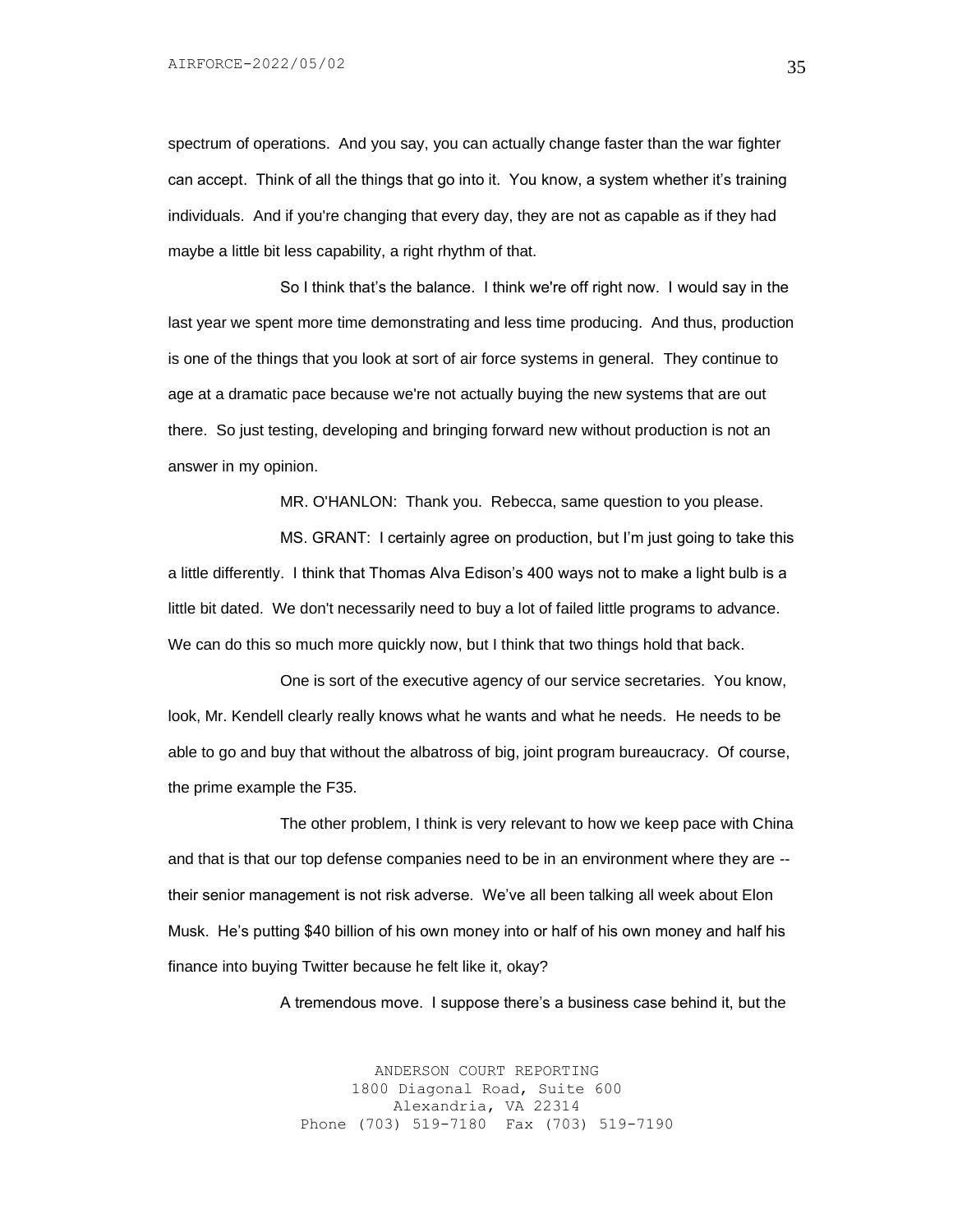bottom line is he didn't really have to answer to anyone. He was able to make this risky investment because he wanted to, okay? And a lot of times that's a quality that gets lost when you've got a large successful company with primarily a federal customer.

So that federal customer has to say to our top industry because that's where the talent is. Hey, go on. Invest. Do it. You know, it's all right from that monetary side. And that's very, very difficult but we need to shift that culture as well in order to keep our development going as fast as we're really able to do it.

MR. O'HANLON: So I want to come back to the question. I want to talk a little bit about cyber and AI. And there's some questions coming in from the audience as well. And maybe I'll try to weave this into a little bit of a two-dimensional or threedimensional question. But I hope it coheres enough to be answerable.

I guess part of what we're getting from the audience and it's on my mind is the ongoing vulnerability of American kinetic control and weapon systems to cyber-attack. And I've seen a number of studies as have you over the years on this including, for example, the defense tie in sport in 2017 that said there's basically no system in the U.S. inventory we could totally vouch for, for a cyber resilience.

One part of my question is how much better have we gotten at protecting our cyber systems? You know, the debate sort of looped onto the excitement of AI, but I'm almost more caught up in the old fashion question. It's becoming old fashion because we've had Windows software and whatnot now for decades. Are we really more confident than we used to be that weapons like the F35 won't get hacked? And if so, can you explain that?

I realize all four of you have many areas of expertise and responsibility. You may not be full time cyber experts, but I'm sure you think about this question. So to what extent have we begun to get better at defending our cyber systems? Because, you know, the hackers can get better too. And as we get more elaborate code and put it into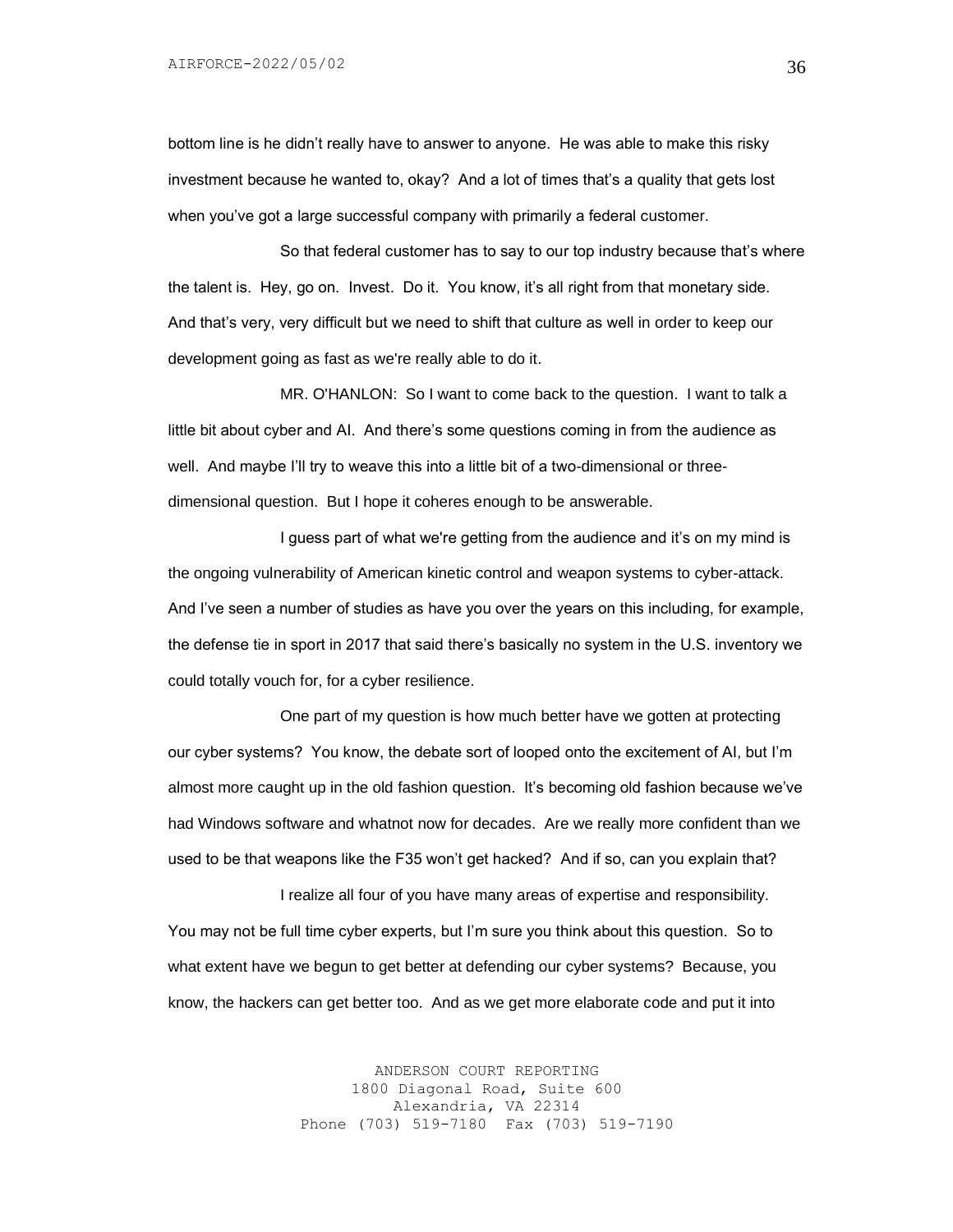everything we run then in a sense we're potentially increasing our vulnerabilities even as we try to mitigate them in other ways.

And then I guess the related question if you don't mind me packing it all together is how should I understand AI? How would you, to the extent that you've thought about this for your own companies, your products or, Rebecca, in your own research. How do you best advise using this term? Because it's one of these terms that's gotten trendy to mean almost anything.

Like basically, any kind of advance computing is now at risk of being labeled AI or artificial intelligence. But I think the real meaning of the term is supposed to be a little more circumscribed and specific. And so, it's a big bin of digital questions. If I could put to you, to each comment in whatever way you like. But the fundamental thing that keeps me up at night is to what extent are DOD and obviously national infrastructure systems any more resilient? Any more survivable in the face of determined enemy cyber-attack then they might have been 10 or 20 years ago as we first got more serious about this challenge? Rebecca, do you want to try that one to start please?

MS. GRANT: Yes, I do because although I take your point about the cyber vulnerabilities from infrastructure all the way on down. Michael, there's some good news on this front. Somehow, Ukraine has managed to keep complete Command and Control from Zelenskyy all the way down to, you know, Rabizna (phonetic) in the Donbas.

And I think that keeps reminding us quietly of this little fact. I hope we've helped a little or someone has, but the whole -- you know, we thought based on 2014 and 2015 that the Russians would come in with their electronic warfare and that would be it because we did see that happen in Ukraine eight years ago. It got complete Command and Control. So what the heck. I think that's probably good news.

I know others want to comment here so let me talk about AI for a moment. I

ANDERSON COURT REPORTING 1800 Diagonal Road, Suite 600 Alexandria, VA 22314 Phone (703) 519-7180 Fax (703) 519-7190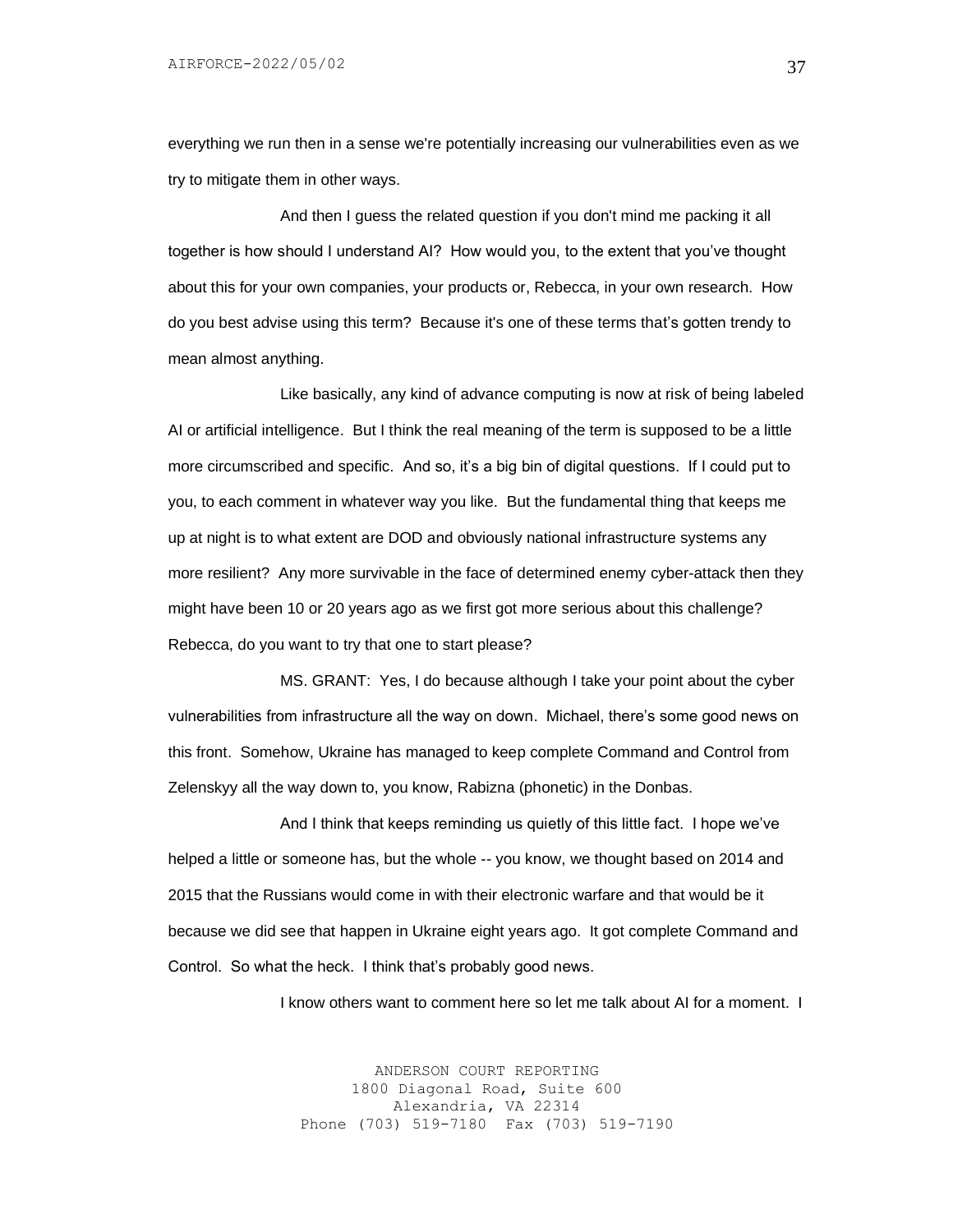remember someone saying, a F22 pilot saying, I've already got AI. I work with it every day in my cockpit, right? So a lot of it is there. What's the key definition? I think it goes to that breakpoint between the operational level of war and the tactical level. We're really talking about AI as enhancing tactical tasks particularly in an autonomous seeking weapon that can also send you BDA. And I think we're looking at -- we can look at a fairly circumscribed definition if we want to. And that's something important in that is that operational piece is not ever going to be AI driven. It's going to remain no matter how good it gets, and it's got a ways to go. It's going to remain something at the tactical level. That's kind of big airy-fairy food for thought so I'll leave that there. Thank you.

> MR. MUELLER: If you're going in the same order, I'll jump in there. MR. O'HANLON: Please. Please do.

MR. MUELLER: So I'm a bit again on the same page. On the cyber vulnerabilities, I think one of the things that I am more confident in than I was in the past is essentially what I'll call assured sources of hardware. And the elements that -- you know, the brains of some of that cyber software, the chips and that.

I feel more confident today that the sourcing of that is better than it ever was before and the understanding of that at the very mechanical level of that, we're a little bit more secure than we were in the past. I do believe you're always going to have a vulnerability for softwares going at.

But I think that advantage that we have today is if you move software faster, your old software becomes obsolete, right? And I think that's one of the things that you've seen in all of these systems is a faster turn in the software development. And that in itself helps you create some of -- delete some of the vulnerabilities that you have of longstanding software that's out there. It's one of the reasons why in the sort of commercial world you see the rapid updates that come out. They make lasting holes obsolete very quickly.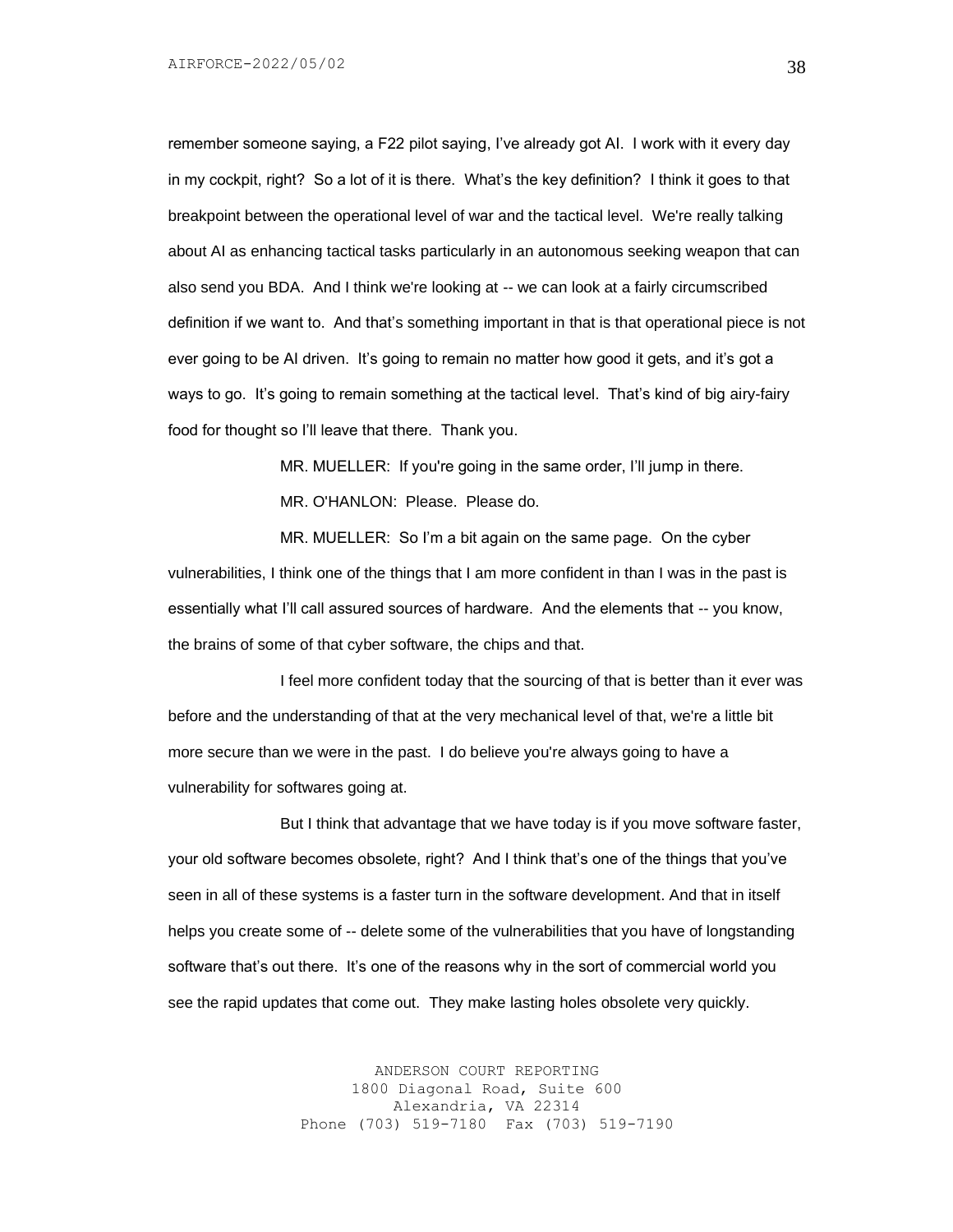And on the autonomous front, I'm a little bit like I start with that. We had level of autonomy when you flipped on your autopilot, right? That was a certain level of autonomy, very rudimentary level, but, you know, you would have plain new go to a certain place based on what you had preprogrammed into that. And obviously, the more you can program into that with algorithms, the more autonomy that you can build into that.

So the question really becomes about where and how your man in the loop or man on the loop is where you want to have those decisions. And I believe that tactical level, it's very easy to have the man on top of the loop in that. And then when you get to that operational level that's where you're going to have to have the man in the loop in some of those key decisions that move forward with that.

But we're very close in a lot of that in the development of that. And I don't think it's something that's going to happen overnight. You're just going to flip a switch and it's going to be everything is going to be autonomous. We have that. We have some of it today. And I think it's going to be evolutionary as to where and when the individual is making the decisions in that loop.

MR. O'HANLON: Thank you. Kevin Mickey, please.

MR. MICKEY: Yeah, Michael, thanks. You know, cyber is in every conversation these days and everything we do. So I'm encouraged that we can overcome this to the point that was made by Steven. It's a cat and mouse game. It's ongoing every day, but the more quickly we can move, the more quickly we can implement solutions where we find vulnerabilities.

So the encouraging part is I think, you know, to each one of us in the industry. Cyber is in every discussion and we know that that's first and foremost a protection that we need built into our systems. And so, I'm encouraged by that.

On the AAI front, that's going to be a process to your point. AI comes with a

ANDERSON COURT REPORTING 1800 Diagonal Road, Suite 600 Alexandria, VA 22314 Phone (703) 519-7180 Fax (703) 519-7190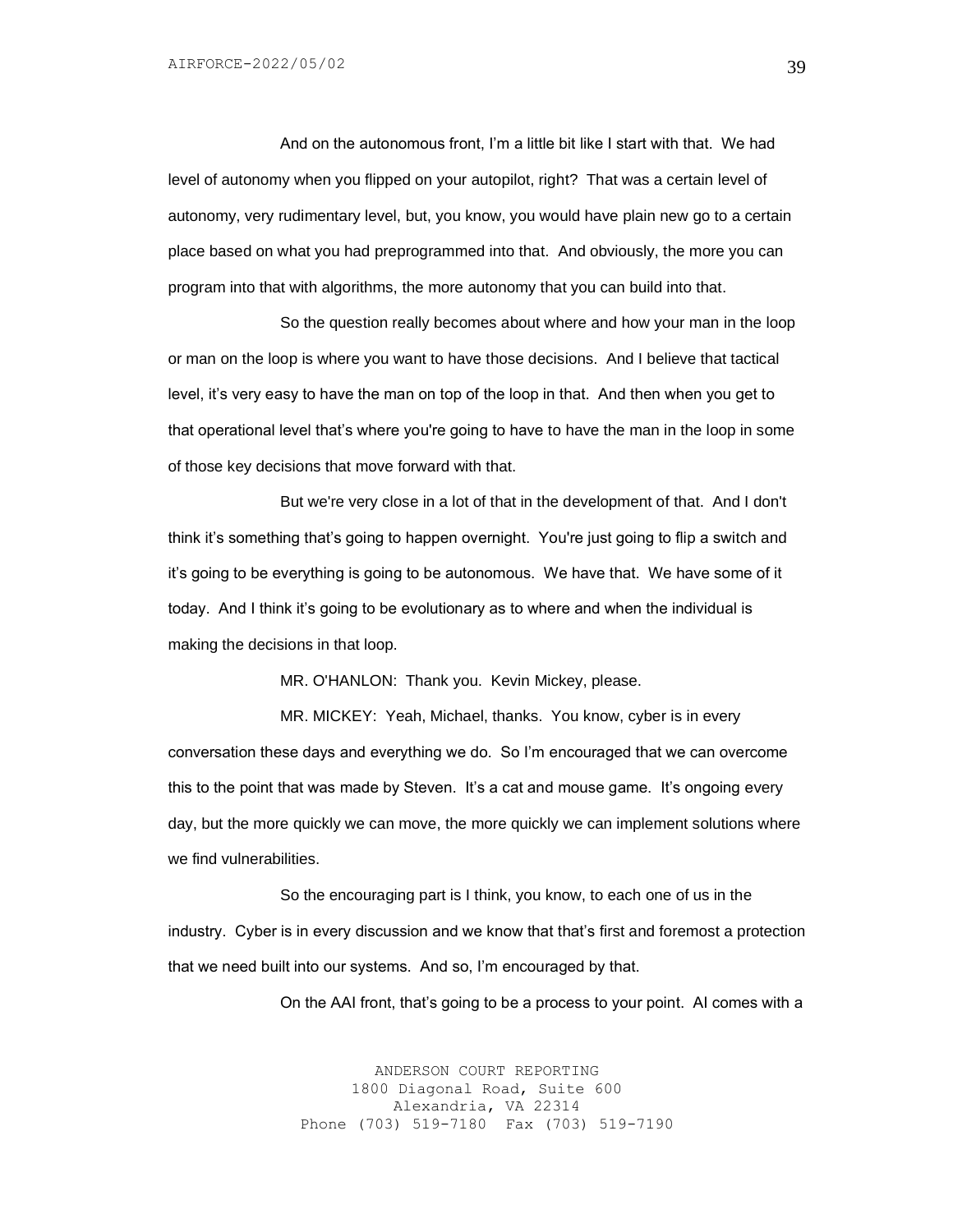lot of different definitions, but it's how you use it is going to require trust that's built over time. It's going to be a decision-making age to start with. It's going to be optionality. It's going to be choices that are presented to the operator. And as the operator becomes more and more comfortable with using those choices and those options that are presented to them and finds them to be robust and to be the right decisions, the more we can build on the artificial intelligence and the machine learning to make more and more use of that in the future.

MR. O'HANLON: Thank you. And General Moeller?

MR. MOELLER: Well, a couple of things. So I agree with Rebecca and Steve and Kevin that I believe that over the past three to four years our cyber security across the defense industry right all the way through to the supply chain, to the supplier level has really improved.

And it's a combination of focus, resources and an understanding of how grave the threat truly is. And especially, for example, at Pratt & Whitney, our cyber security on the defense side on the military engine side was extremely robust. What we became concerned with was on the commercial side. Would a hacker come in through the commercial side?

So we essentially established cyber security at the levels across all of the company at the same level across all of the company so it encompasses our commercial engines as well. So that's the first.

The second is while engines have always been autonomous. So I'm -- from an autonomy standpoint, I'll just mention that I believe as we move towards more autonomous or AI platforms or capabilities, it just makes Command and Control and battle management even that more important. And so, that's why as one of his seven imperatives, operational imperatives, Secretary Kendell is spot on, on the importance of maintaining that a secure and persistent Command and Control -- it has to be global if we're going to move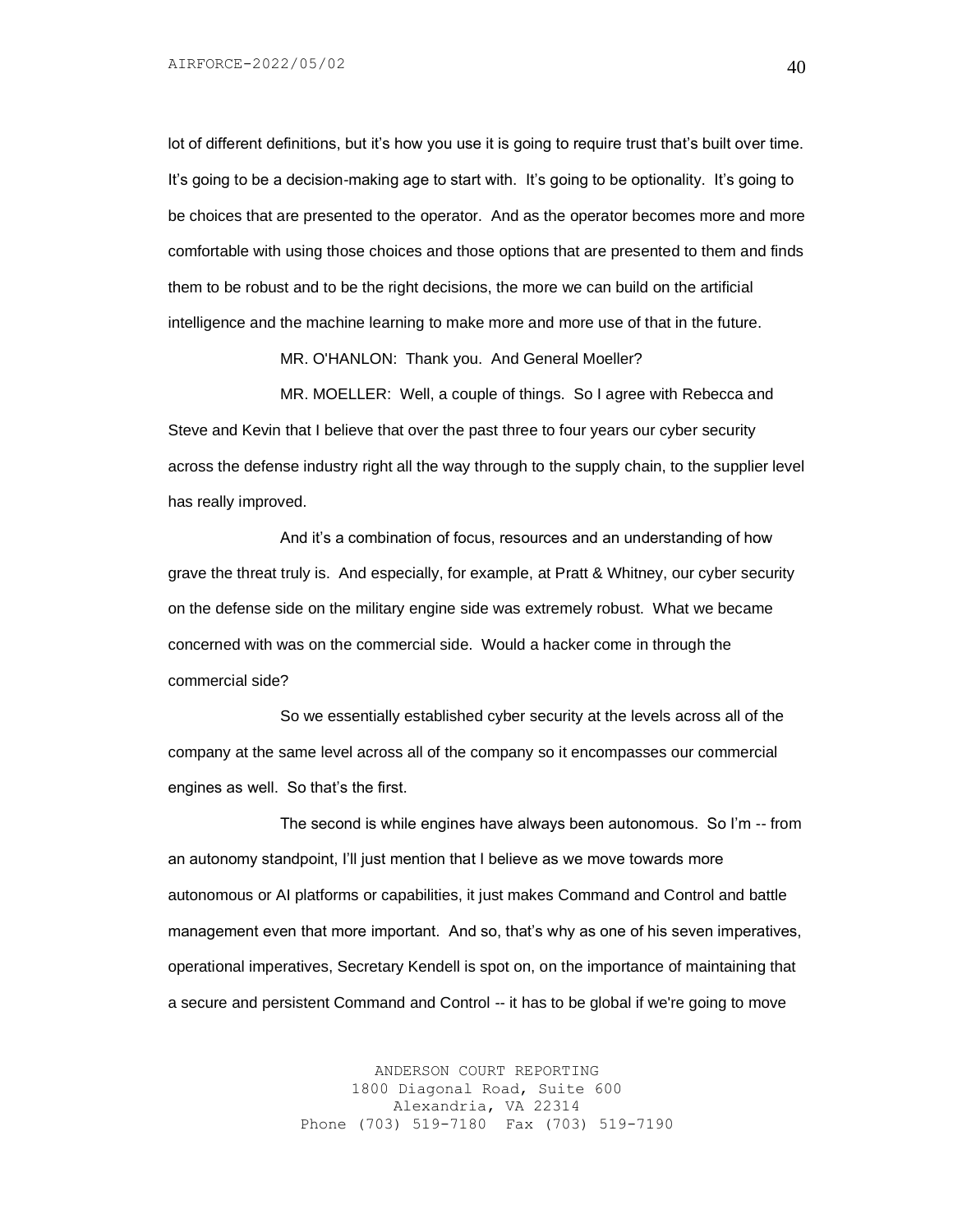into this new world.

MR. O'HANLON: I wanted to ask you each about the overall health of the defense industrial base from your specific vantage point and your companies and also more generally as you look out across the landscape. We know that Deputy Secretary Kathleen Hicks recently talked about the subcontractor base weakening and diminishing. And maybe 40 percent or so of it having been lost in recent years.

We know and I spoke last week with the Assistant Secretary of Defense for Industrial Policy Deborah Rosenblum and others on a panel discussion about recent efforts to make sure that we, as you all have been talking, we get better at vouching for the dependability of our supply chains throughout the weapons development and production process. And that we don't depend for components, for crucial components on overseas actors who may not be friendly.

And there was a specific list of technologies that included kinematics, forgings and casings. And a couple of other specific areas of technology where DOD wanted to get a little bit more concern and focused on mitigating these dependencies. And that I'd also to the extent you'd like to address this at the level of your own companies and the level of the larger American defense companies. And I want to thank all three of you for what you and your companies do for the nation. You support for us at Brookings. Your technology innovation. The fact that you put such excellent equipment in the hands of the war fighter.

But of course, the fundamental health of the defense industry is often debated. And some people think that there's too much profit. And other people think there's too much risk and not enough profit or at least not enough sort of long-term viability in the defense industry that firms can get too vulnerable to a specific program. And if that goes awry or off the rails, they could really be in big trouble.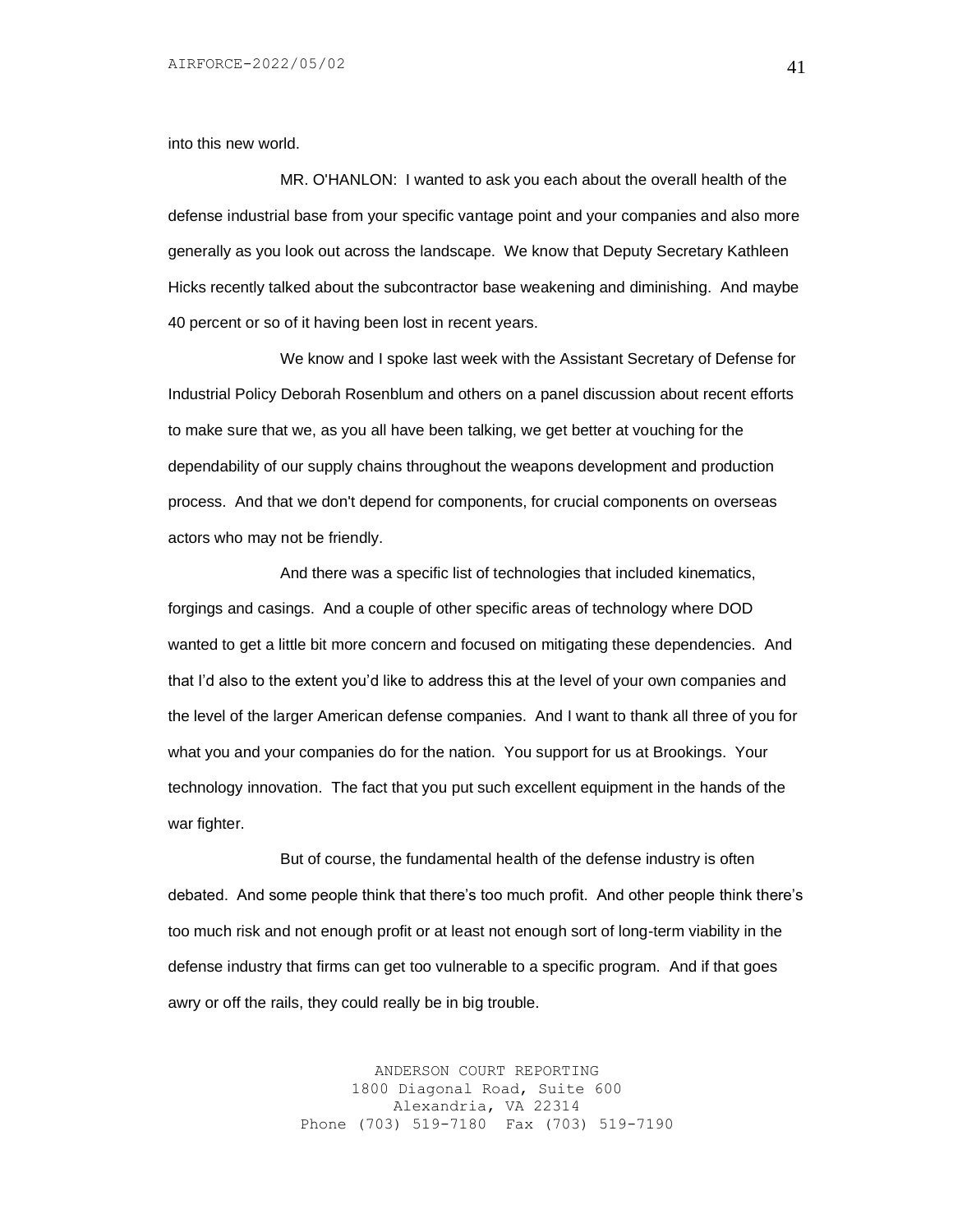So it's a broad question about your observations on the health of the defense industrial base. And at any level you want to address that. Prime contractor, subcontractor, foreign producer and supplier or what have you. And maybe Rebecca, I'll start with you if I could please?

MS. GRANT: About 10 years ago, actually there's a study for the air force on the industrial base. And one conclusion that which of course I was never allowed to show anybody. And the results of the data is not.

But one thing that really struck me was how little overlap there was in some of the key tier one suppliers. I thought that, you know, they, the big company, they would all use these. No, there were a few, but, boy, there were a lot of cases. And this was because program managers had developed and cultivated particular sources of supply.

So the only comment I want to make here because I want to hear from our industry gentlemen here is to say, you know, I wish that as DOD evaluates the health of the industrial base, there is one incredible resource. There's a group of men and women who know everything about the health of the industrial base. And those are your key program managers because they have -- these are their suppliers. They have to monitor their financial health, what they're doing, who they're buying from and that is a great untapped resource.

These program managers, they're very busy. They're very low to reveal who some of their suppliers are or to tell the government more about this less they get more regulations slapped on them. But that is a fantastic untapped resource. It's really our program managers are the ones who really know what the policies need to be like. Over to you, gentlemen.

> MR. O'HANLON: Thank you. General Mueller. MR. MUELLER: So, Michael, this is a terrific question and I would tell you

ANDERSON COURT REPORTING 1800 Diagonal Road, Suite 600 Alexandria, VA 22314 Phone (703) 519-7180 Fax (703) 519-7190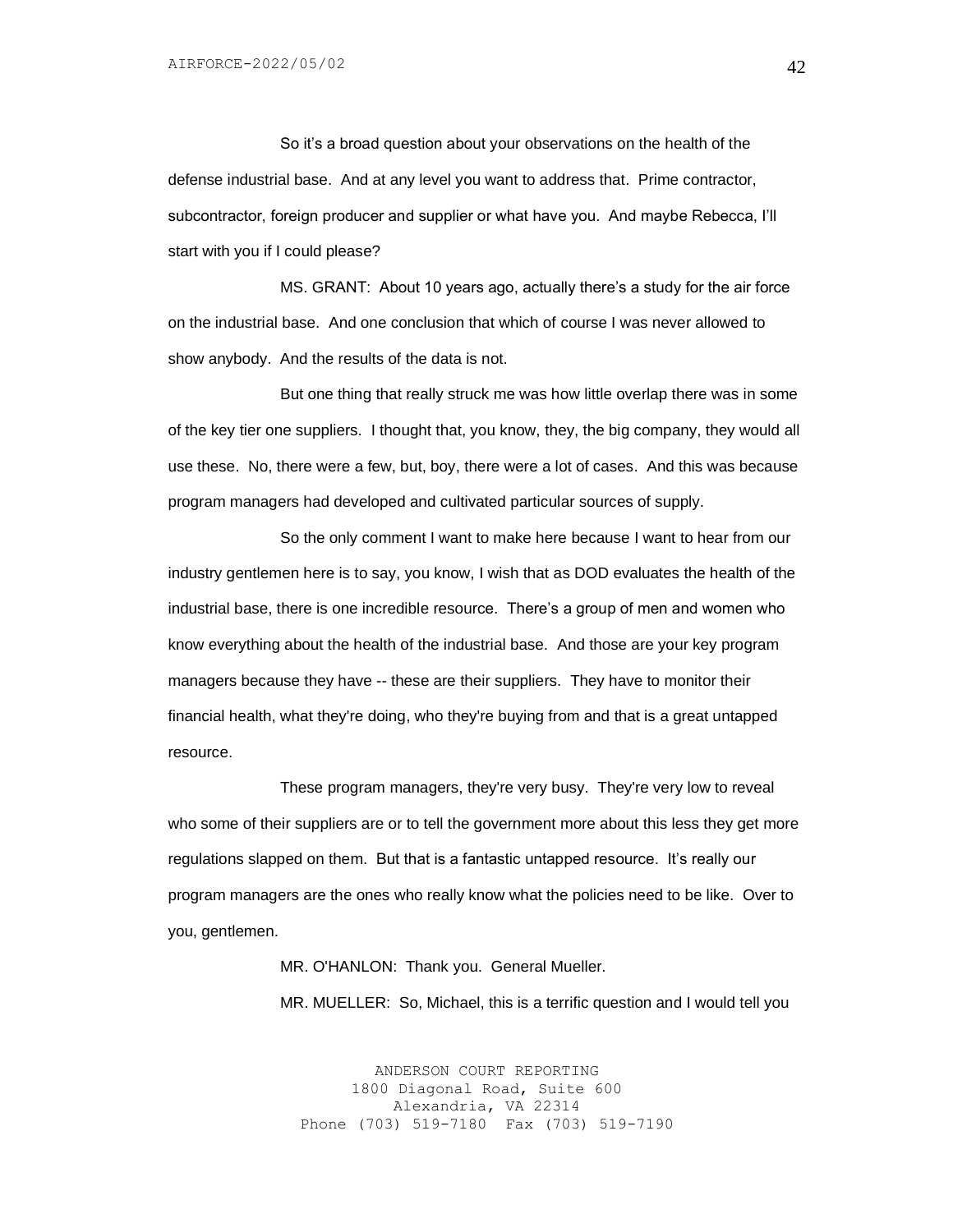that I know that the Department of Defense is concerned about this, and I think rightfully so.

And I'll say predictably it's not as much from the primes that the problem is here, but it's really at the subcontractor level. And I think our subcontractor level right now for the defense industry is incredibly fragile. And what I mean by that is if you take a look at when it goes back to that discussion on production, right? If I'm doing the development of a new system and I buy ones and twos to develop that. You buy four or five of those articles that doesn't keep a supplier engaged and healthy.

They actually -- a supplier sort of thrives on volume, right? So any time you don't have volume in the system, they're going to struggle and their prices are going to up. And one of the things that we've seen, and it's a combination of the inflationary effect that's happening in our nation, the jobs COVID. We are seeing suppliers that would have initially report a delivery date of something like four weeks now turn to 10 months in terms of delivery.

So it's not a just delay of a few weeks or a few months. It's almost an exponential level of delay and associated with that is a cost increase with that. And so, as we see those costs grow, you know, it's one of those death spirals, I believe with the subcontractors.

And where we really see this acute problem is when you go to very unique suppliers on low volume things. Particularly you see in the hypersonics world where you might have one or two subcontractors that make a particular item. And you're asking them to make five or six of those a year, they're not going to have an ability to maintain a profitability to stay in the business. And so, it really is, I think an acute problem that we have to look at.

I think the primes, Pratt & Whitney, Northrop Grumman, Lockheed, we're fine in terms of the health of our programs. But we depend so heavily on those suppliers

> ANDERSON COURT REPORTING 1800 Diagonal Road, Suite 600 Alexandria, VA 22314 Phone (703) 519-7180 Fax (703) 519-7190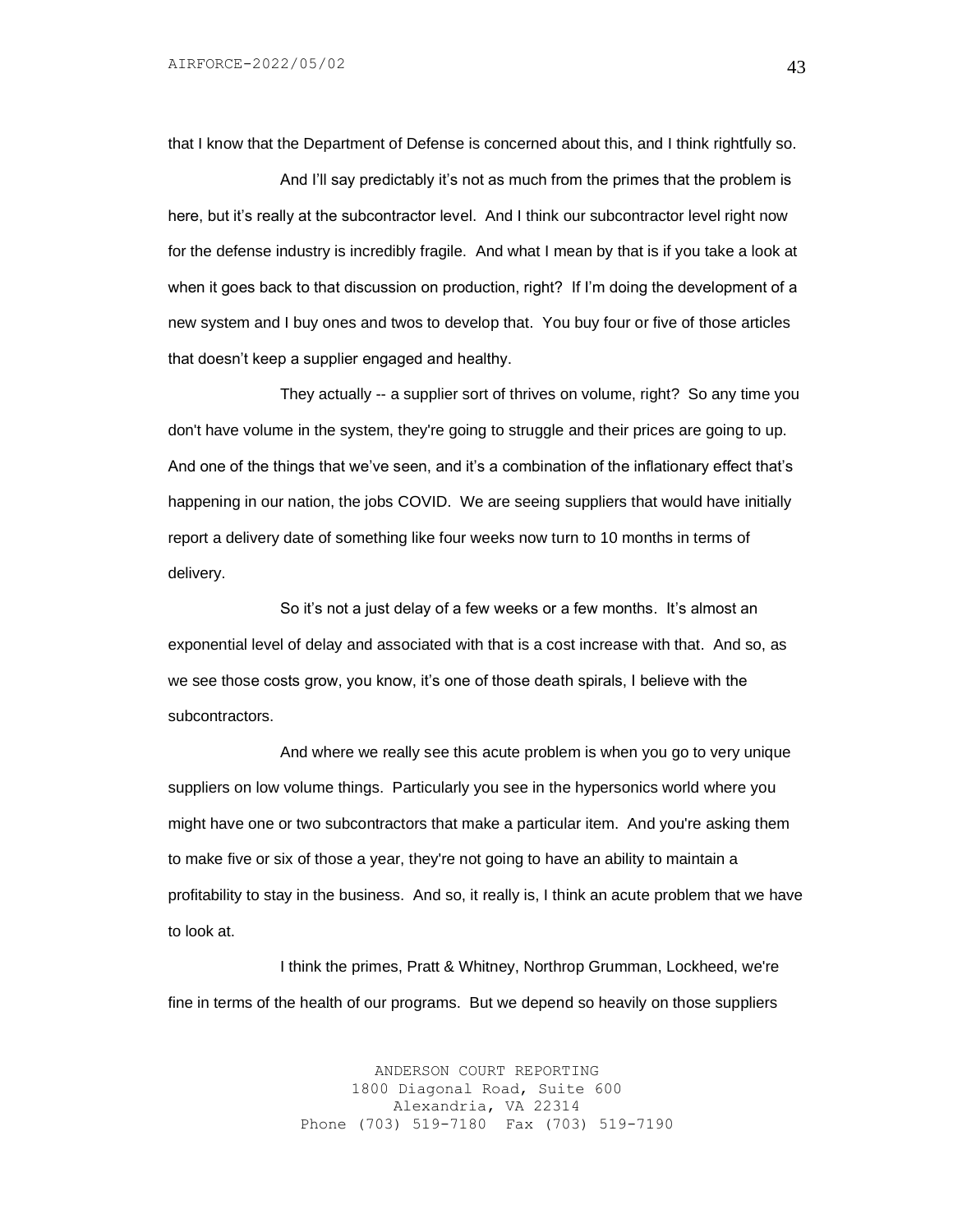that that's a problem facing our nation that we're going to have to address.

MR. O'HANLON: Thank you. Very clear. Vice President Mickey over to you please.

MR. MICKEY: General Mueller, I guess it's not just us? You characterized those challenges very well. And to your point about production, it really is for those second and third tiers suppliers. It's about production consistency. It's about how you can keep the demand signals consistent for them such that you can get a spot in their factory.

A lot of the challenges that we face are with suppliers that can do work for other industries and they're always looking for the opportunities to build a thousand of something, not a couple of something to the General's point. So we're struggling with that as well. We're rising prices, we're seeing longer lead times.

Another thing that we're seeing from the second and third tier suppliers is as our business is at the prime level and have become so robust and there's such a competition for talent. As you draw some of that talent out of those smaller shops that are more dependent on the people that they have, the tribal knowledge, if you will, that's within their businesses. As some of that talent gets drawn out into the larger industrial base. It gets harder. There's a shortage of talent out there.

And in many ways, we're trading talent amongst the primes. And we're in a different paradigm then we were many, many years ago where aerospace people were aerospace people. Today our systems and the complexity of those systems brings in software people. Brings in AI people. The talent that can cut across aerospace in Silicon Valley like companies. So the talent is a real challenge for us all at every level I would say.

MR. O'HANLON: Thank you. Mike Moeller.

MR. MOELLER: I have just one thing to add and I'll just carry on with the comments from Kevin on talent.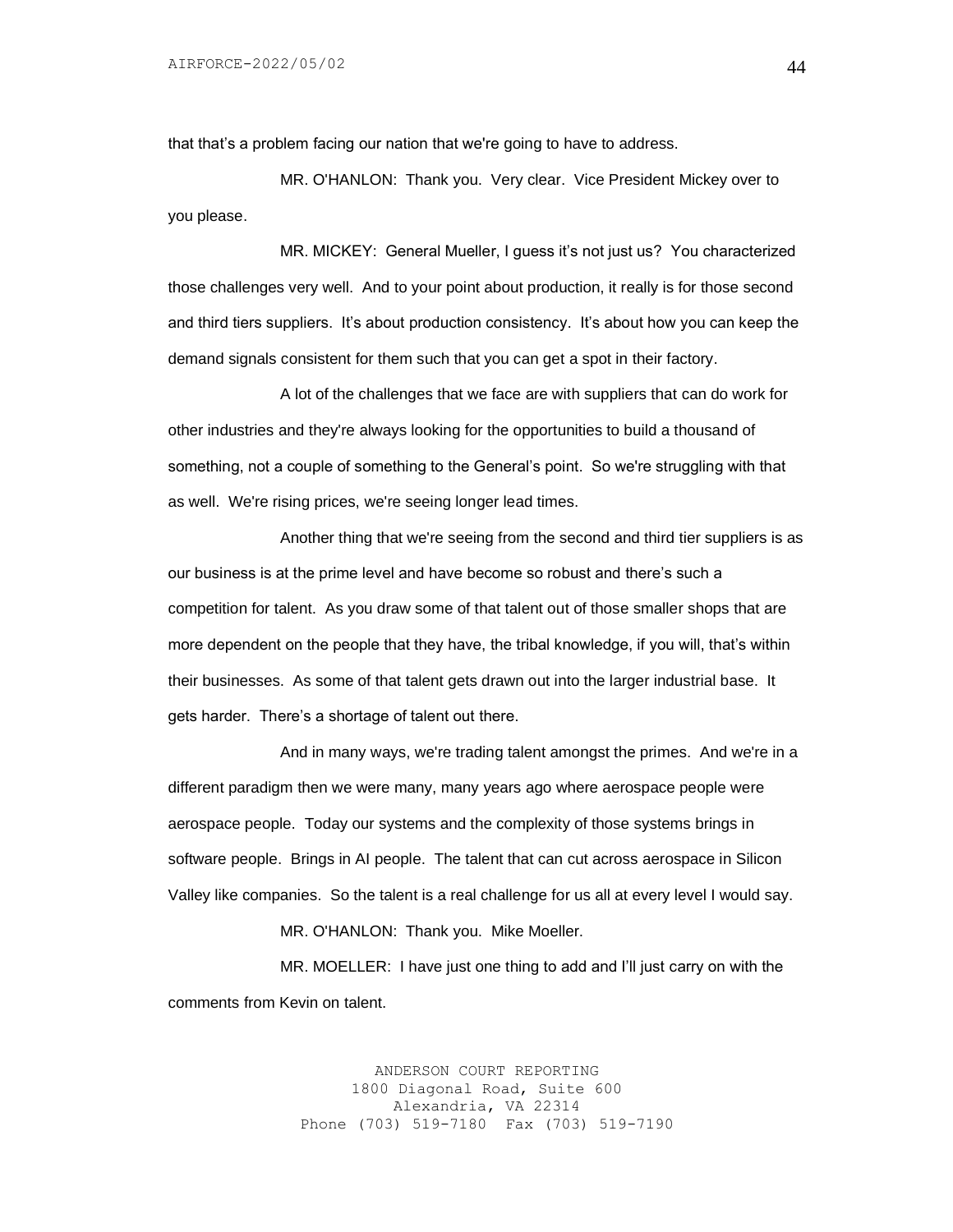So one of the things that we saw during COVID was as the commercial side drew down, we have a shared engineering cadre at Pratt & Whitney both military and commercial. And we moved them based on where everything is at, where the business is. What we saw during COVID with the collapse of the aircraft production and engine production at the time.

What we found is that we didn't have projects for our engineering teams, advanced engineering teams to work on. So thanks to the U.S. government a lot - essentially changing the rules during COVID that allowed us to pave forward or work in advance of contracts on advanced programs. We were able to keep that cadre.

But now, what we've seen is that if you don't have that consistent funding in RDT&E and in S&T. And you don't have a promise or at least an opportunity on a larger production program, what we found is it's very difficult for us to retain, as Kevin said, retain that advanced engineering talent at the primes. So that is my one concern about the industrial base at the prime level. And then I completely agree with the other panelists as we look across the industrial base.

MR. O'HANLON: Well, we're nearing the end. And I want to have just one follow up on that same topic but then give each of you the chance to add any final concluding comment you may want to as well as I begin to thank you for this excellent discussion today. Maybe we'll go in reverse order so starting with you, Mike Moeller, because I just heard all four of you make some very important points about the subcontractor base.

And you talked about -- a couple of you converged on the idea of steady, predictable procurement buys as being maybe the single best policy tool to mitigate those dangers and to strengthen the subcontractor base. But is there anything else we need to do as well? I mean is there any requirement for direct subsidies of certain kinds of firms? So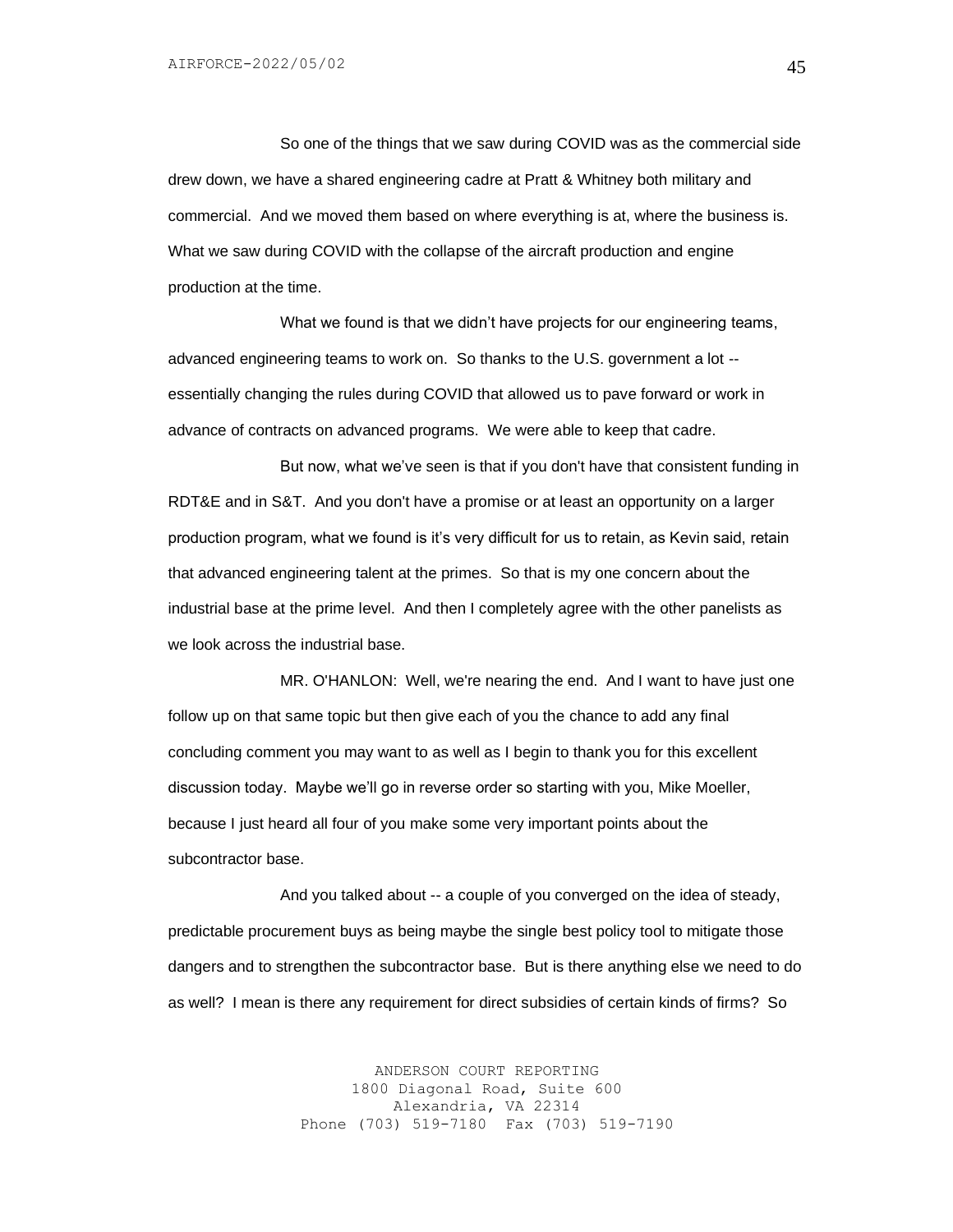even when we do have an interruption in production, we can keep that firm somehow bought in. It's not a very American thing to say, I know.

We're supposed all be good free marketeers. And you probably don't want to endorse such an idea even if you might have some favorable inclination towards it. But is there anything else? Is there anything else besides just trying to have a healthy and somewhat stable, predictable procurement budget that can be a way to mitigate this risk to the industrial base. Mike Moeller, starting with you please.

MR. MOELLER: Thanks, Michael. I believe that we could take some of the lessons learned on how we essentially managed the defense industrial base through COVID and make the policy. Let's institutionalize those changes especially in high priority areas, for example, you know, hypersonics where the normal acquisition rules are still there but it is under the umbrella of whatever we want to call it, the rapid capabilities development, if you will.

But we essentially loosen the rules that really unleashed opportunities in the defense industry. And I hate to see us go back to pre-COVID where we're under the strict structure without taking full advantage of what we learned.

MR. O'HANLON: Thank you. Kevin Mickey over to you please.

MR. MICKEY: Yeah, thanks. I'm encouraged by the doubling of the R&D budget as Secretary Kendell spoke about. Every company wants to do innovative and creative and contributory work to our defense. They get up in the morning with the same reasons that we do, to serve the war fighter and to be good patriots for the country, and they want to do productive work.

So as we continue to see those R&D opportunities, I think the pride is bringing some of those smaller second and third tier suppliers into your research and development opportunities to keep them creative, innovative and robust as an ongoing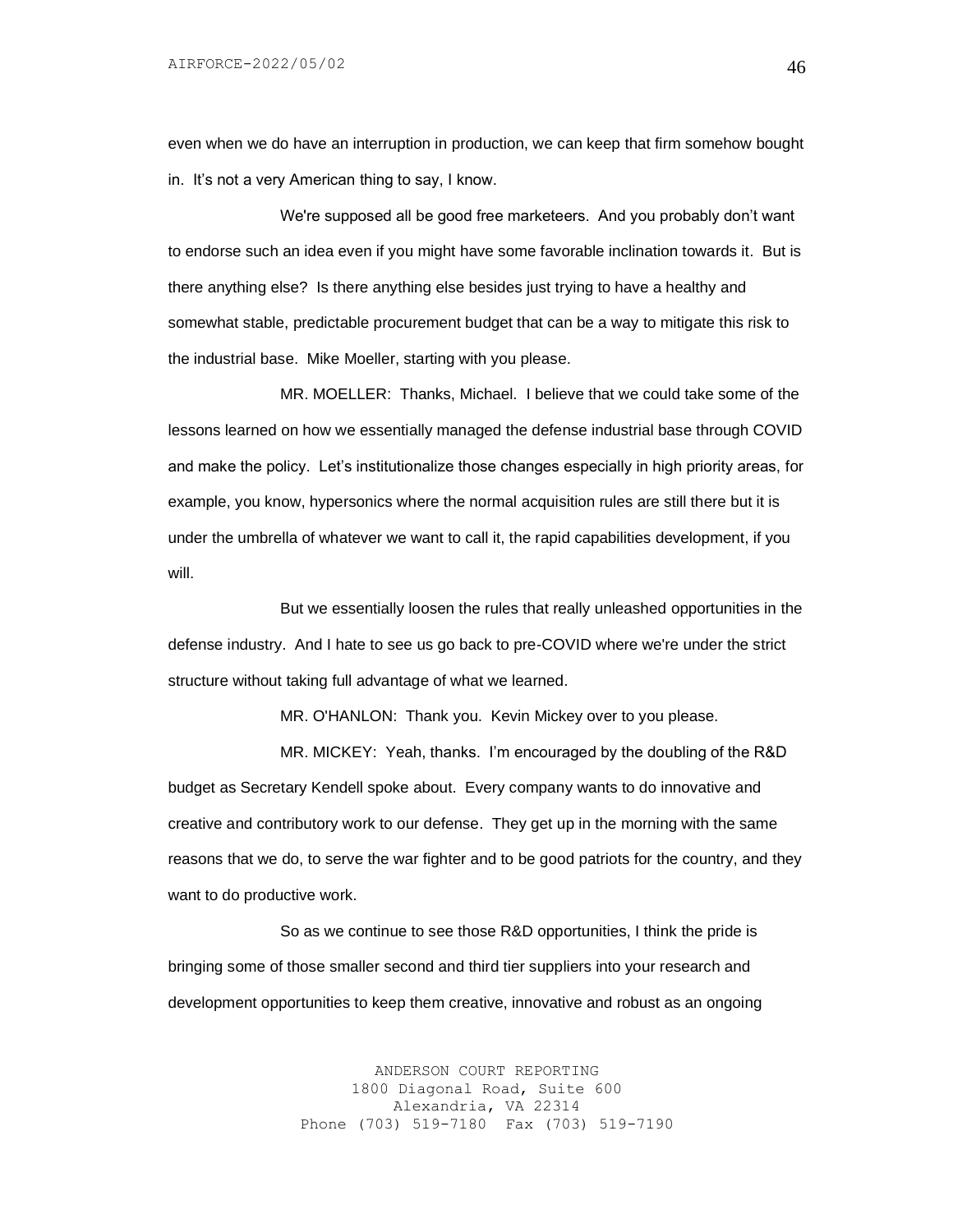entity. I think can help them both their business and being in partners to us for future technologies.

MR. O'HANLON: Right. Thank you. Steven Mueller.

MR. MUELLER: Yeah. One thing I think is the increased use of the DX rating in the world. Particularly in some of these key components so that like Kevin mentioned. Some of them were competing with commercial industry on some of those capabilities, and we don't have the volume. Being able to get a prioritization out of the Department of Commerce helps with some of that as well for keeping those industries viable for us from the defense side.

MR. O'HANLON: That's essentially defense production that kind of stuff. Being able to prioritize DOD over other things if need be?

MR. MUELLER: Correct. And it's used, but I think it could use some -- in this particular time, more than we're using it today.

MR. O'HANLON: Thank you. And, Rebecca Grant, the final word to you please, my friend.

MS. GRANT: Yes. As the panel talked about. Creativity and bending some of the rules like in COVID and flexibility in the Defense Production Act. Hey, here's the one thing that would really help. Frank Kendell says a lot of this technology is ready to go. So multiyear procurement. The navy does it.

MR. O'HANLON: Excellent point. All of you have been fantastic. Thank you very much. It's really been a rich discussion. I feel very privileged to having been part of it. We're all grateful at Brookings again for all you do for the country and for us. And thank you for the excellent conversation today. So with that I will sign off from Brookings and wish our audience the best as well. And thanks for joining us today in this important discussion.

> ANDERSON COURT REPORTING 1800 Diagonal Road, Suite 600 Alexandria, VA 22314 Phone (703) 519-7180 Fax (703) 519-7190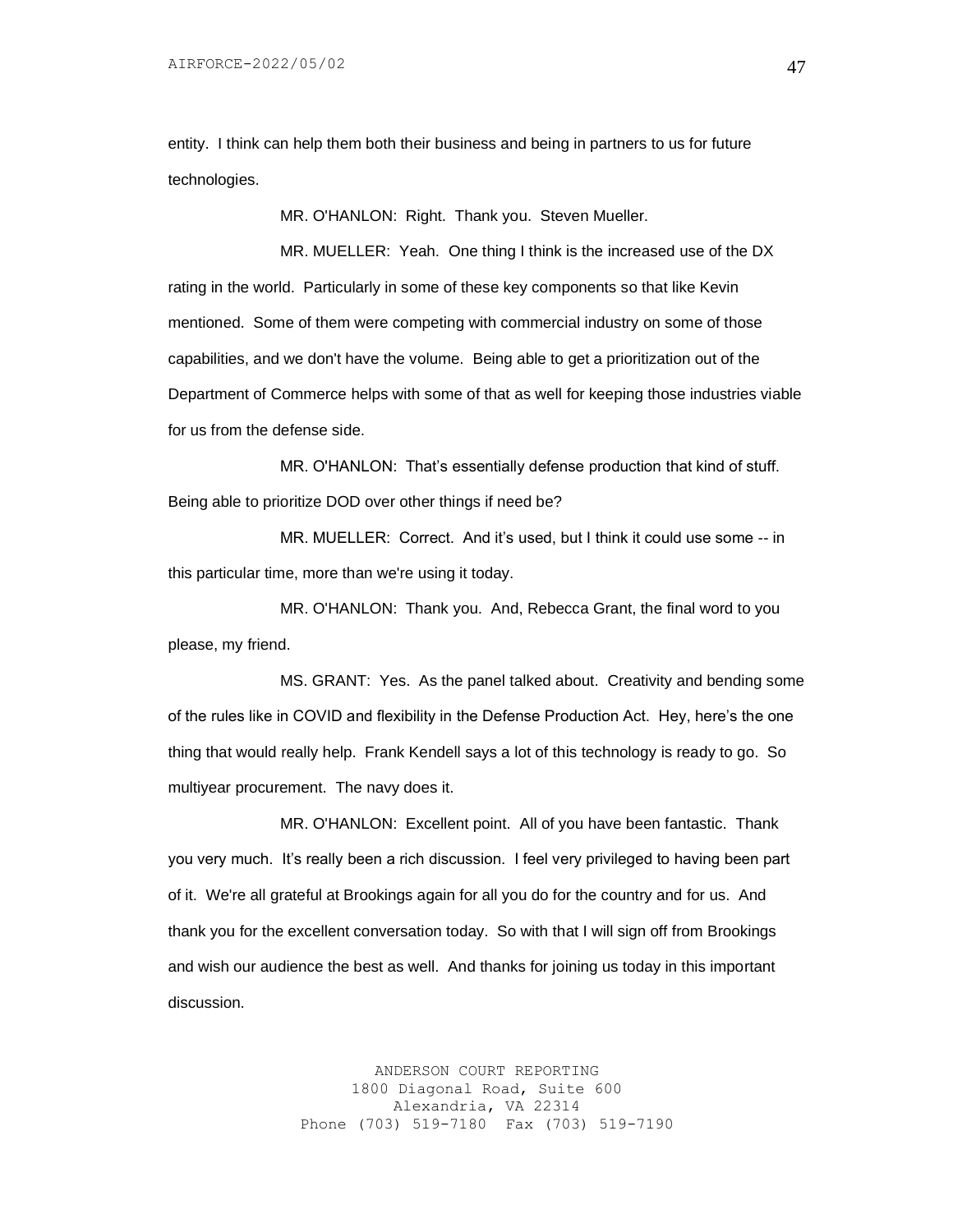\* \* \* \* \*